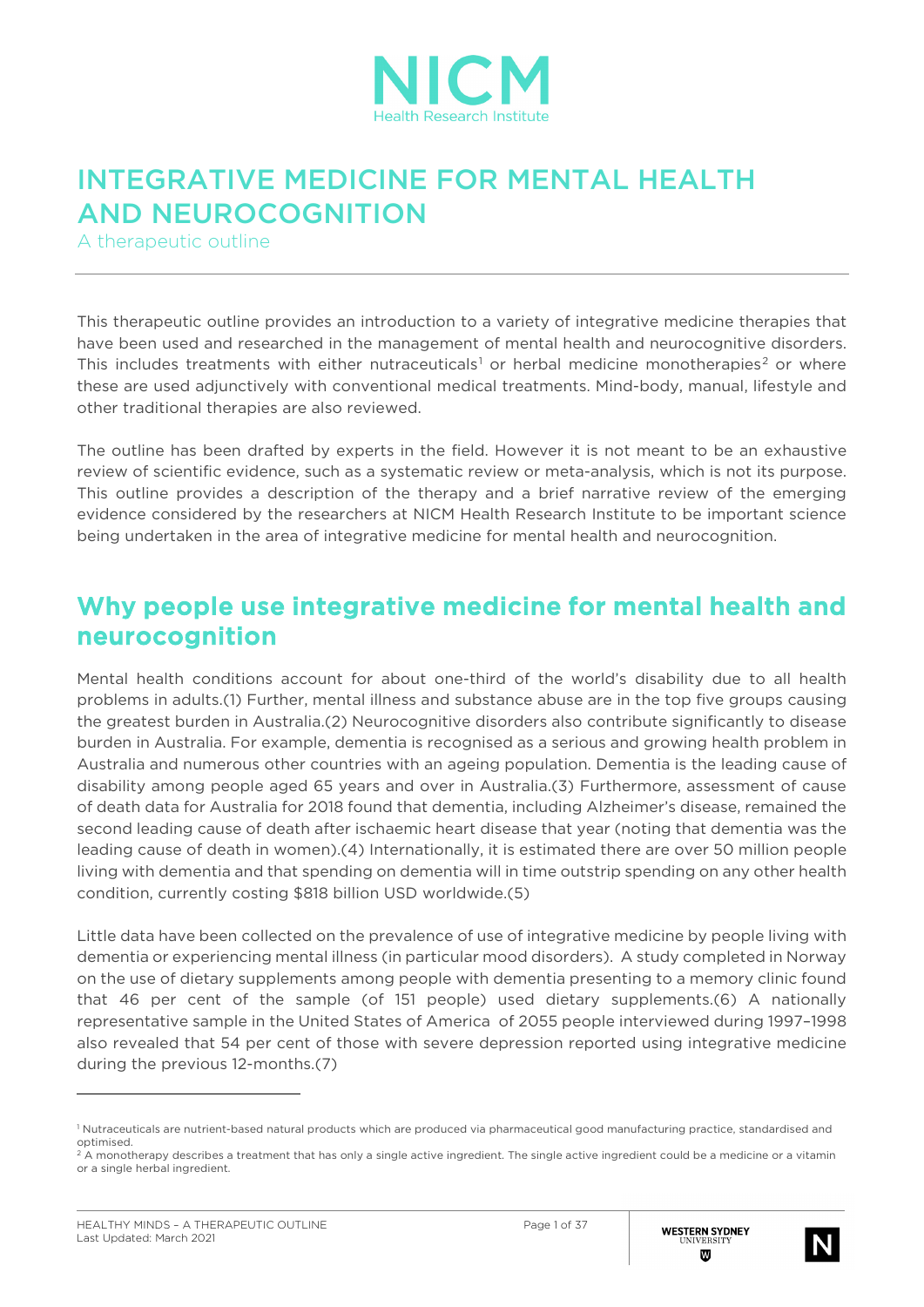Australia has one of the highest rates of consumption of complementary medicine (CM) per capita in developed countries,(8) with more money being spent on CM than prescription drugs.(9) It is estimated that two out of three Australians use CM, and further to this, 42 per cent do so to manage or prevent chronic diseases such as dementia.(10)

Key interventions under the umbrella of integrative medicine include - lifestyle medicine (e.g. Physical activity/exercise or dietary modification), nutraceuticals (regarded as pharmaceutical grade nutrients), herbal medicines, and CM therapies such as yoga, tai chi or massage.

## Effectiveness of integrative medicine for mental health

The following evidence summary provides an overview of potential clinical areas of benefit.

## Nutraceuticals and herbal medicines for mental health

#### Depression - Treatment with nutraceuticals and herbal medicine monotherapies

- *S-adenosyl-L-methionine (SAMe)[3](#page-1-0) –* There is mixed evidence on the efficacy of SAMe as a monotherapy for the treatment of depression. Older meta-analyses (MAs)<sup>[4](#page-1-1)</sup> concluded SAMe is effective for treating depression with an efficacy superior to placebo and equivalent to the conventional antidepressants,(11, 12) but a more recent Cochrane review did not demonstrate superior efficacy of SAMe as a monotherapy in comparison with placebo.(13) A randomised clinical trial (RCT) which initially found a very strong placebo response, on reanalysis showed that SAMe was more effective than placebo in males but not in females.(14, 15) Finally, an 8 week double-blind RCT testing 800mg/day of SAMe monotherapy versus placebo in 49 participants with major depressive disorder (MDD) not taking antidepressants found a nonsignificant effect in favour of SAMe. Subgroup analyses revealed a marginally significant treatment effect in those with milder depression, while no benefit was noted in those with more severe depression.(16) More research comparing the efficacy of SAMe with newer generations of antidepressants is needed as well as research to determine if there are genderspecific differences in response.(15) Furthermore, the effect of SAMe treatment in those with milder versus more severe depression warrants further investigation.(16)
- *St John's Wort (Hypericum perforatum) -* The available evidence suggests that standardised extracts of St John's Wort are superior to placebo in patients with mild to moderate or major depression and are similarly effective as standard antidepressants. Further to this, St John's



<span id="page-1-0"></span><sup>3</sup> S-adenosyl-L-methionine (SAMe) is a compound found naturally in the body. SAMe helps produce and regulate hormones and maintain cell membranes; and is involved in the one-carbon cycle which generates a range of neurochemicals.

<span id="page-1-1"></span><sup>4</sup> A meta-analysis (MA) is a statistical analysis that is used to combine the results of multiple scientific studies. This included must studies address the same research question. Typically, randomised controlled trials are included in MAs.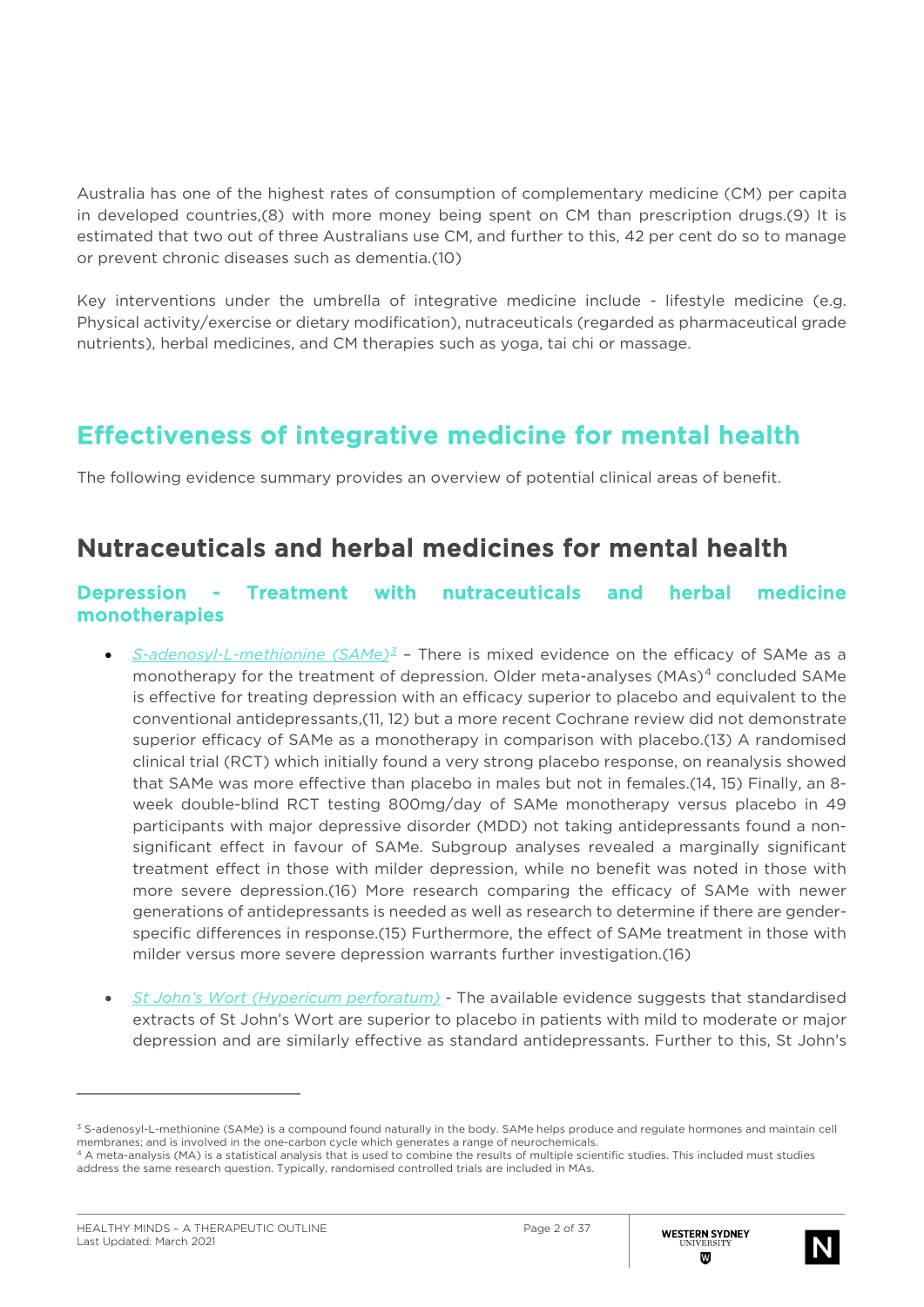Wort has fewer side effects than standard antidepressants.<sup>5</sup>(17, 18) While commonly now only recommended for mild to moderate depression due to clinical concerns about using it in patients with more severe MDD, St John's Wort is safe for use in patients with MDD as long as these individuals are closely monitored and can be placed on standard medications if needed.(19) Standardised pharmaceutical grade St John's Wort is recommended in all instances rather than non-standardised formulations.

- o *NOTE -* There is little evidence on the efficacy and safety of St John's Wort in treating adolescent with MDD.(19)
- *Tryptophan and 5-Hydroxytryptophan* There is some human clinical trial evidence suggesting tryptophan and 5-hydroxytryptophan are better than placebo at alleviating depression, however most trials are of poor quality.(20) While this is the case, there is a significant body of research showing an association between tryptophan metabolism dysfunction and depression and suicide, noting that tryptophan is the precursor amino acid for serotonin and melatonin. Acute Tryptophan Depletion (ATD) trials, which result in a dramatic decrease in plasma tryptophan concentrations, have repeatedly shown a lowering of mood scores in a proportion of individuals with depression or a history of depression(21- 25) with relatively few health controls exhibiting mood lowering effects in response to ATD (and those who do show a lesser degree or reported negative mood).(26) Administration of tryptophan enriched cereals at breakfast and dinner to elderly people who suffered from sleep onset and sleep consolidation problems improved mood, sleep and antioxidant capacity.(27) Finally, there is growing awareness that mood and sleep disorders are impacted by immune system response which will inform research in this area moving forward.(28)
- *Inositol* There is no good evidence that inositol is of benefit in the treatment of depression.(29, 30)
- *Saffron (Crocus sativus) –* There is high-quality evidence that saffron is as effective as antidepressant medications (and more effective than placebo) in the treatment of depression.(31, 32) As most of the RCTs to date have been done in Iran, studies completed in other jurisdictions are required. Furthermore, the cost of saffron may be prohibitive.
- *Turmeric (curcumin)[6](#page-2-1) –* There is evidence from a recent systematic review with metaanalysis(33) and a systematic review(34) that curcumin containing nutraceuticals administered as monotherapies for 4-8 weeks may be effective in depressed patients. The meta-analysis included six clinical trials and found the pooled standardised mean difference from baseline Hamilton Rating Scale for Depression scores supported the significant clinical efficacy of curcumin in ameliorating depressive symptoms.(33)



<span id="page-2-0"></span><sup>&</sup>lt;sup>5</sup> It is worth noting that findings were more favourable to St John's Wort extracts in studies form German-speaking countries where these products have a long tradition and are often prescribed by physicians, while in studies from other countries St John's Wort extracts seemed less effective.

<span id="page-2-1"></span><sup>6</sup> Turmeric is a flowering plant of the ginger family and the roots – also known as rhizomes – are used in cooking. A key active ingredient in turmeric is curcumin, which is one of a class of chemicals known as curcumoids. Curcuminoids are a mixture of hydrophobic polyphenolic compounds and aside from curcumin, the most widely studied curcuminoid, two other curcuminoids found in turmeric are dimethoxy curcumin and bisdemethoxycurcumin.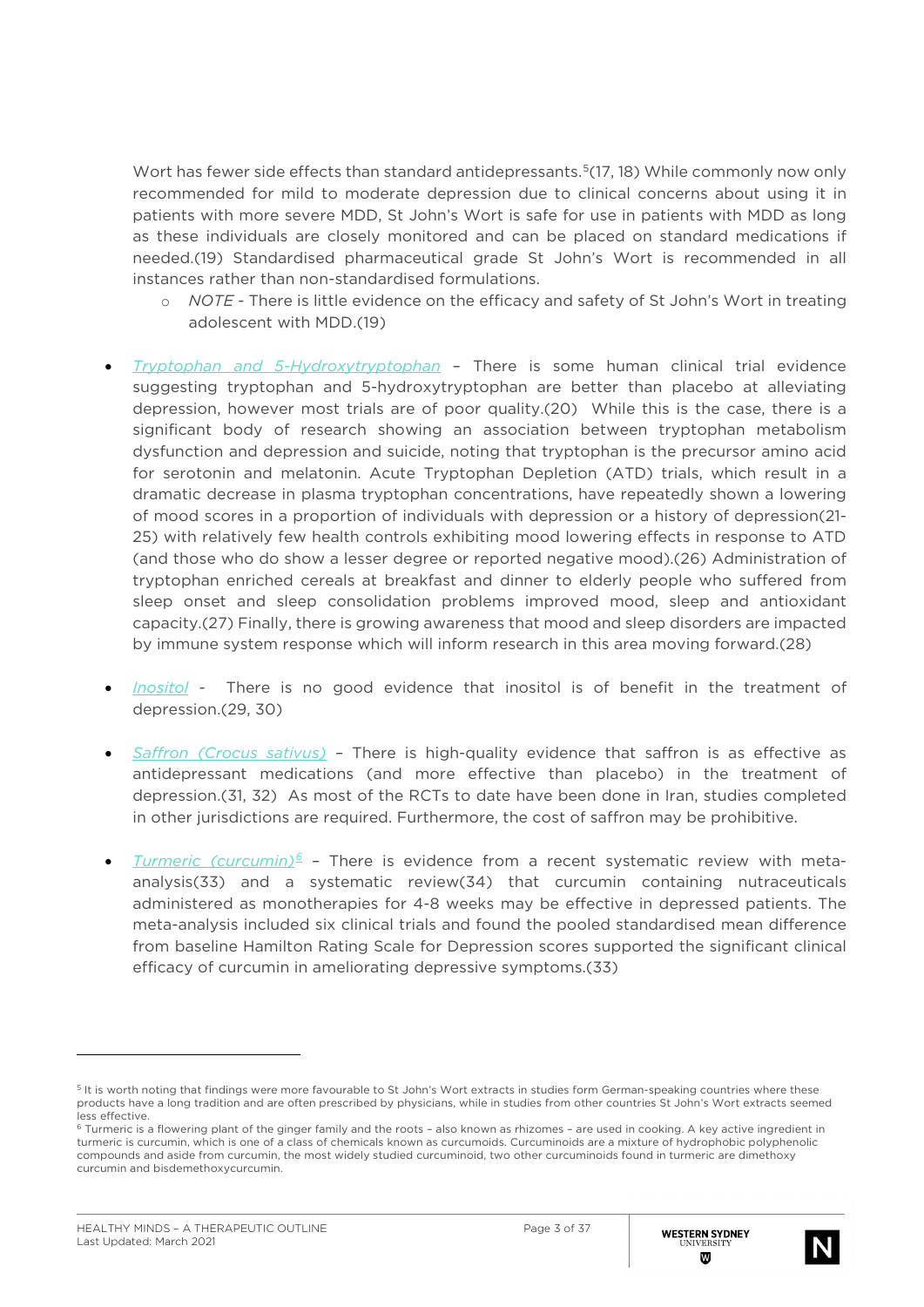- *Roseroot (Rhodiola rosea) –* There is mixed evidence that roseroot is effective in improving mood in people with depression.(35-38)
- *Omega-3 fatty acids –* There is weak evidence of a small positive effect from high-dose eicosapentaenoic acid (EPA) omega-3 formulas used as a monotherapy in clinical depression.(39)

#### Depression - Adjunctive treatment of mainstream medical treatments with nutraceuticals and herbal medicines

- *Eicosapentaenoic Acid rich omega-3 fatty acids (EPA) -* There is strong evidence that augmentation<sup>[7](#page-3-0)</sup> of antidepressant medication with EPA-rich omega-3 fatty acids significantly reduces depressive symptoms when compared to use of antidepressant medication alone for the treatment of MDD, noting the effect is not seen in patients with depression as a comorbidity to chronic physical conditions.(39)
- *Methylfolate or folinic acid -* There is modest evidence that augmentation of antidepressant medication with methylfolate or folinic acid – the active forms of folic acid - has an impact on depressive symptoms when compared to the use of antidepressant medication alone. Folic acid itself however cannot be recommended as a treatment for depression.(40-49)
- *S-adenosylmethionine (SAMe) –* A number of small open-label trials found that adjunctive use of SAMe further reduced depressive symptoms in people on antidepressant medication,(50- 52) and an open-label trial and an RCT concluded that SAMe has efficacy as an augmentation agent in partial and non-responders to selective serotonin reuptake inhibitors and serotonin– norepinephrine reuptake inhibitor.(50, 53) However, a recently published double-blind RCT examining the effect of adjunctive SAMe in treating non-remittent MDD in 107 outpatients concluded that 800mg/day of SAMe (given for 8-weeks) is not an effective adjunctive treatment in MDD, and no obvious biomarker<sup>[8](#page-3-1)</sup> reflected any differential response to treatment.(54)
- *Vitamin D -* There is limited evidence that adjunctive use of Vitamin D (D3 form) with antidepressant medication reduces depressive symptoms.(39, 55, 56)
- *Zinc -* There is emerging evidence that augmentation of antidepressant medication with a zinc supplement is more effective at lowering depressive symptoms of depressed individuals when compared to antidepressant medication alone, in particular in individuals previously resistant to antidepressant treatment.(57, 58)
- *Turmeric (curcumin) -* A meta-analysis published in 2016 of six clinical trials (five RCTs; one open-label controlled trial) found that people with MDD treated with antidepressants and



<span id="page-3-0"></span><sup>7</sup> Augmentation is the administration of an additional pharmacotherapy to enhance the efficacy of the existing intervention.

<span id="page-3-1"></span><sup>8</sup> Differential response to SAMe was not modified by a range of key genotypes (e.g. COMT), nor reflected in a change of homocysteine, red cell folate, or brain-derived neurotrophic factor.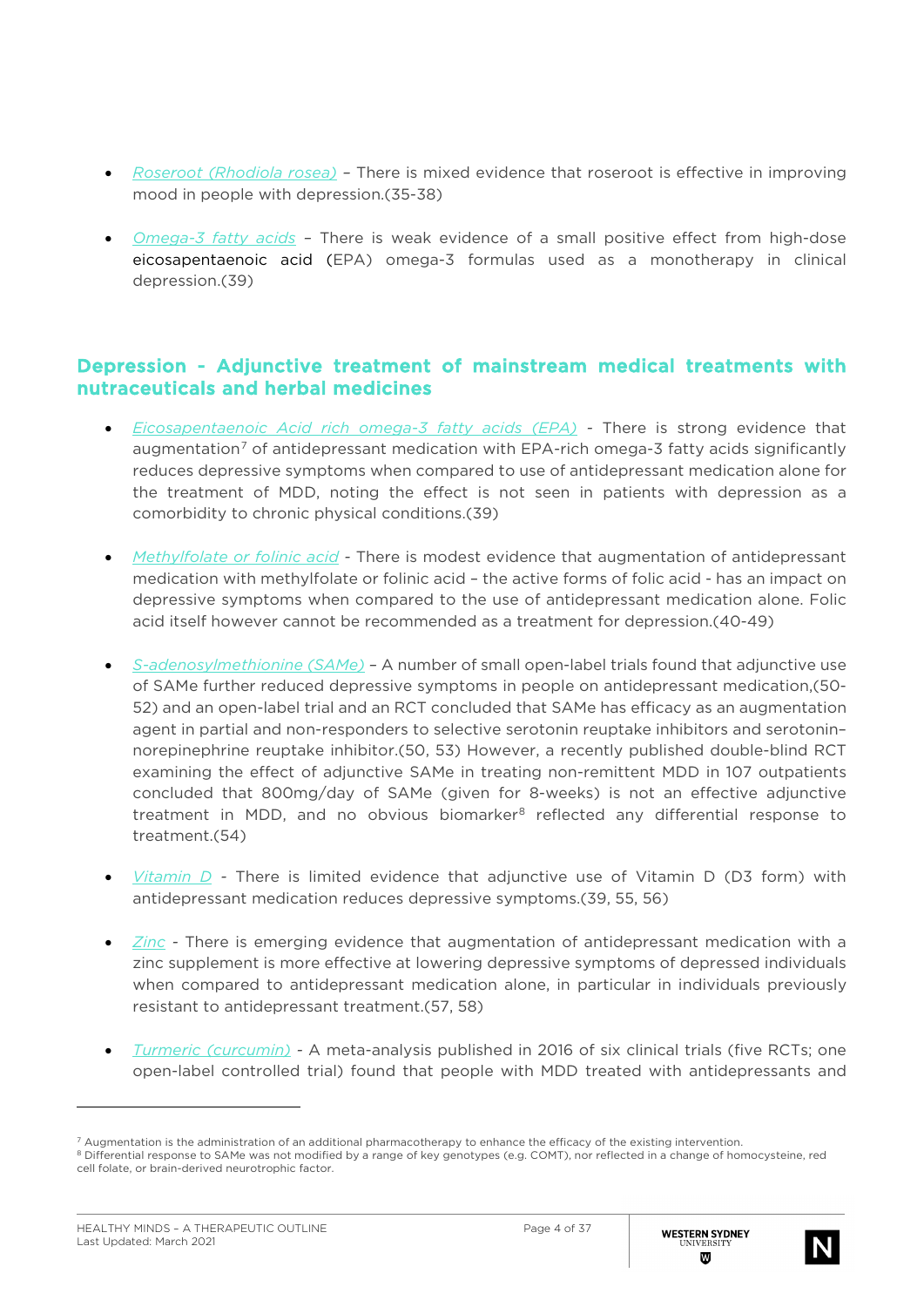curcumin containing nutraceuticals had significantly higher reduction in depression symptoms than those treated with antidepressant therapy alone). The authors found curcumin had the highest effect when given to middle-aged patients, for longer duration of administration, and at higher doses.(59)

• *Saffron (Crocus sativus)* – The existing evidence suggests a potential for saffron to be an efficacious adjunctive to antidepressants for treatment of depression. A meta-analysis of RCTs published by Marx and colleagues in 2019 investigated the effect of saffron supplementation, as both an adjunctive therapy and monotherapy, on symptoms of depression and anxiety in clinical and general populations compared with pharmacotherapy or placebo. Adjuvant supplementation of saffron in people taking antidepressants was found to be efficacious (and the effect size was large), but the authors note the studies included in the meta-analysis were of relatively short duration and of limited sample size and the vast majority of studies had been completed in Iran.(60)

### Anxiety disorders - Treatment with herbal medicines as monotherapies

- *Passionflower (Passiflora incarnata)* There is emerging evidence from relatively few small trials that passionflower is effective in the treatment of anxiety, including being as effective as standard pharmaceutical comparators used for the treatment of anxiety disorders.(61, 62)
- *Gingko biloba -* The research into the cognitive anxiolytic effects of *Gingko biloba* is inconsistent and therefore *Gingko biloba* cannot be recommended to individuals with anxiety disorders.(63) There is, however, evidence from a single double-blind RCT that ginkgo is effective in treatment of generalised anxiety disorder (GAD).(64) The trial used the EGb 761 extract (480 or 240 mg per day) or placebo for 4 weeks in adults with GAD (n=82), as well as patients with adjustment disorder with anxious mood (n=25), as assessed via the Diagnostic and Statistical Manual of Mental Disorders (Third edition Revised). At the end of the trial participants' Hamilton Anxiety Rating Scale (HAM-A) total scores decreased significantly in both the 480 mg per day and 240 mg per day ginkgo groups, relative to placebo, in a dose‐dependent manner. Changes were significantly different from placebo for both treatment groups with high-dose group and p=0.01 low-dose.
- *Lemon balm (Melissa officinalis) -* There are some promising findings on the efficacy of lemon balm as a cognitive anxiolytic from a RCT involving 18 healthy adults (65) and an RCT involving 20 people suffering from mild to moderate anxiety disorders.(66) Lemon balm was administered as a one-off acute dose in the case of the healthy adults and was administered on a daily basis for 15-days - a chronic dose - in the case of the RCT with people suffering from mild to moderate anxiety disorders. Larger trials are needed to confirm these findings including efficacy in the longer term. (See also the section below on neurocognitive disorders)
- *Bioactive constituents of tea (polyphenols, amino acids and caffeine) -* The primary bioactive constituents of tea – polyphenols such as epigallocatechin gallate, amino acids such as Ltheanine, and caffeine - have been studied in isolation and in combination to determine effects on cognition and anxiety, with studies showing the active constituents of tea have cognitive

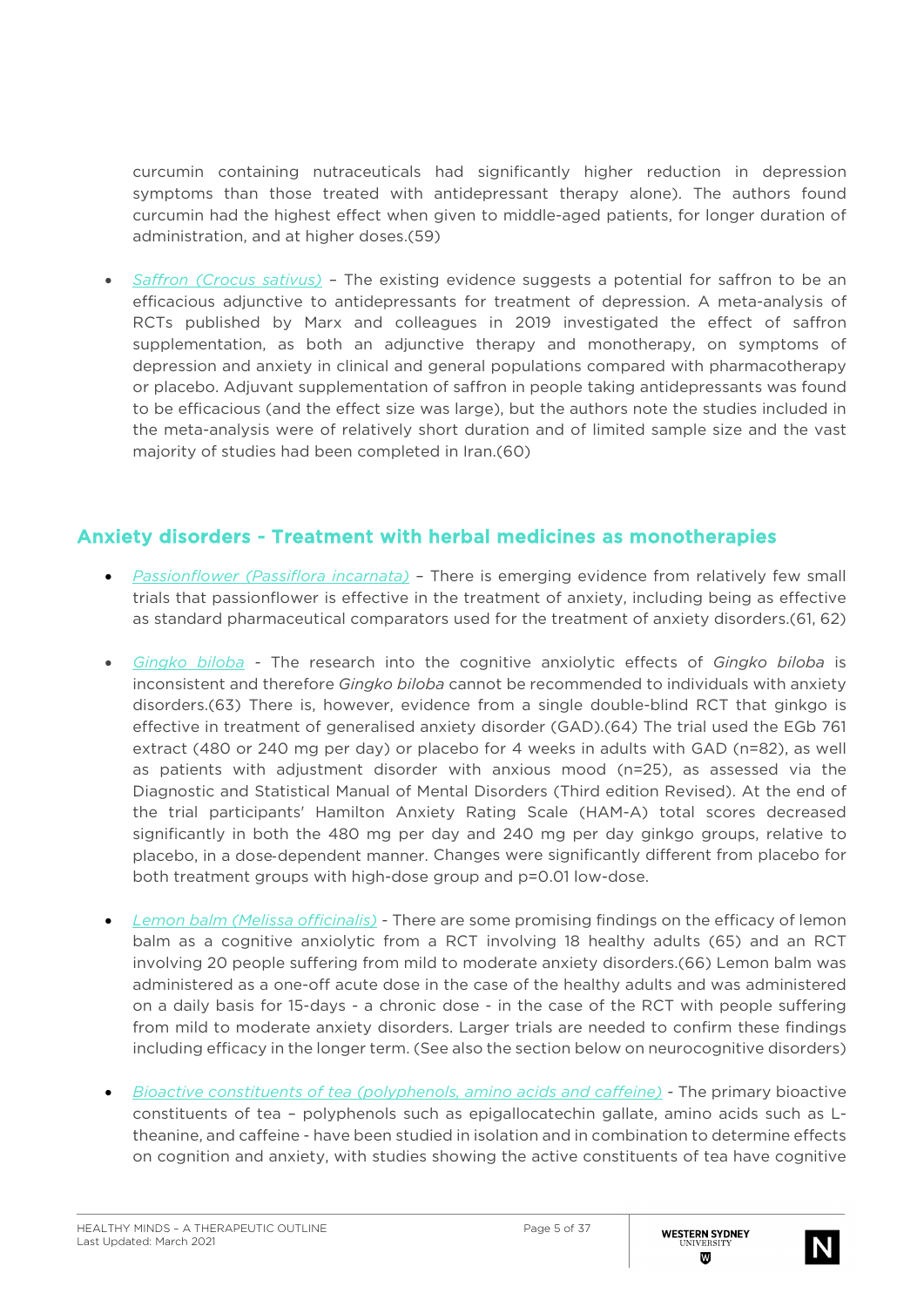anxiolytic properties, particularly when administered in combination. Studies assessing bioactive constituents of tea as monotherapies, that is without being used with other medications) have been completed in healthy populations.(67-76) Further work is needed to elucidate the mechanisms underpinning these combined/synergistic effects.

- *Sage -* Preliminary findings suggest oral administration of sage (particularly *S. officinalis or S. lavandulaefolia)* is a cognitive enhancer in individuals with Alzheimer's disease and an anxiolytic in healthy, non-clinical individuals.(77-83) Most research to date has assessed the efficacy of an acute dose of sage on key outcomes, with the exception of the trial completed by Akhondzedah and colleagues where the intervention dose of sage was fixed at 60 drops per day for a 4-month period.(83) A key point is that no studies to date have investigated the effects of sage as a cognitive anxiolytic in individuals with a clinical anxiety disorder.
- *Rosemary officinalis -* Preliminary findings suggest promising effects of rosemary aromatherapy (via massage or inhalation) as an anxiolytic in both healthy individuals and those experiencing clinical levels of anxiety.(84-86) Furthermore, there is support for rosemary as a cognitive enhancer.(87-89)
- *Kava (Piper methysticum) -* Compared with placebo, kava extract is an effective treatment for symptomatic anxiety; the data available from the reviewed studies suggest that kava is relatively safe for short-term treatment. However, the evidence on the effectiveness of kava for treatment of GAD is mixed, and a recent RCT showed it to not be more effective than placebo.(90-94) There is insufficient evidence currently on the efficacy of kava compared with synthetic agents such as benzodiazepines or antidepressants.(19)
- *Galphimia (Galphimia glauca)* There is emerging evidence that galphimia has an anxiolytic effect and is as effective as lorazepam for the treatment of anxiety. A 4-week double-blind RCT comparing the therapeutic effectiveness of an aqueous extract of galphimia with lorazepam in patients with GAD found no significant difference between groups in the anxiolytic effect across time.(95) While this was the case, no significant side effects were noted in the galphimia group, whereas 21 per cent of people in the lorazepam group experienced excessive sedation. A follow-up study found a significantly greater reduction in anxiety occurred - as measured using the Hamilton Anxiety Rating scale - for galphimia treatment in comparison with lorazepam over the course of the clinical trial (15-weeks). There was no statistical difference in therapeutic safety between the two arms of the trail(96). Placebo controlled trials are needed in this space.
- *Chamomile (Matricaria recutita)* There is mixed evidence that supplemental chamomile is effective in treating GAD.(97-99)
- *Ashwagandha (Withania somnifera)* There is emerging evidence that ashwagandha is effective in treating anxiety- and/or stress-related outcomes,(100, 101) including in people with GAD.(102)

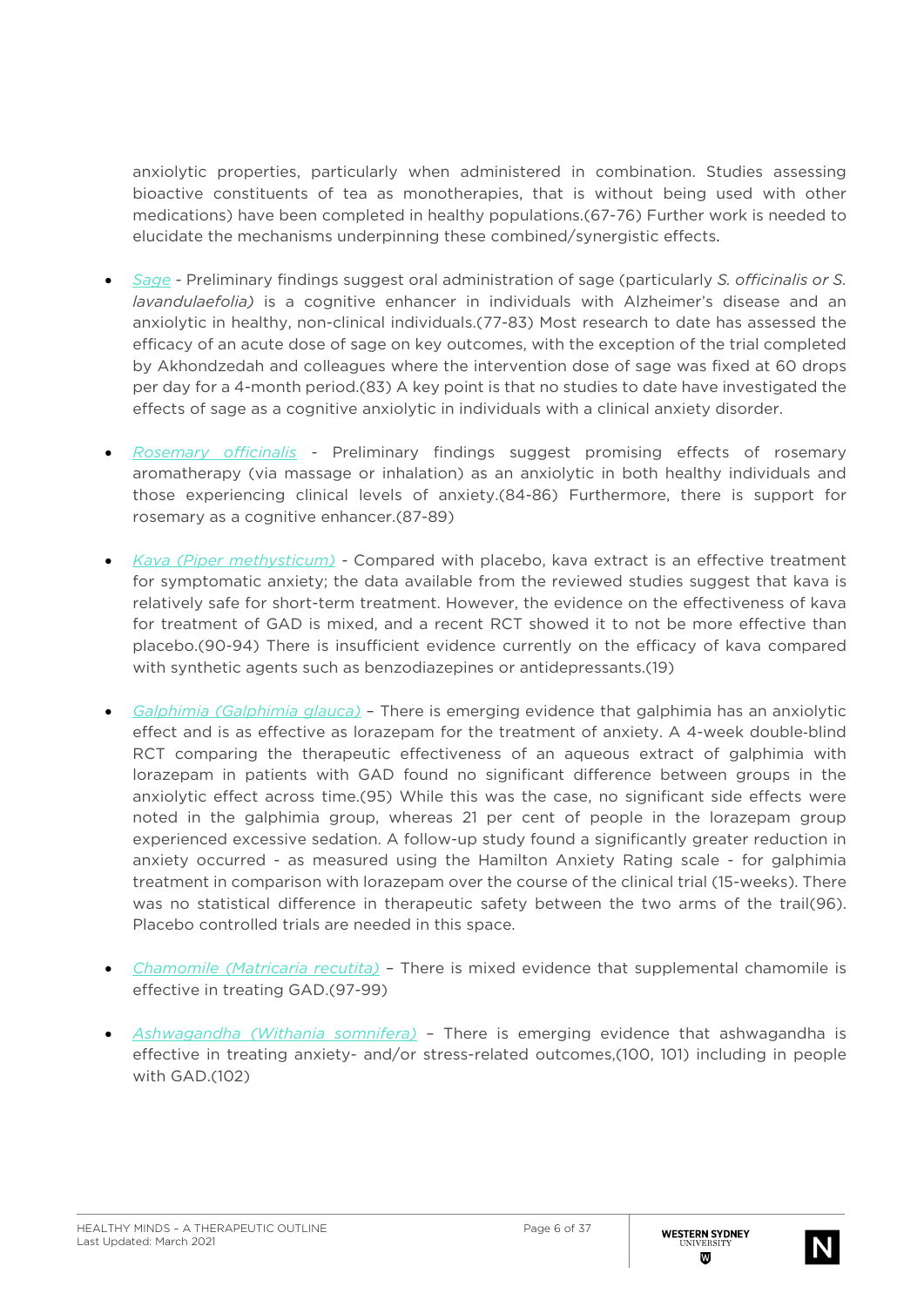### Anxiety disorders - Adjunctive treatment of mainstream medical treatments with nutraceuticals

• *L-theanine[9](#page-6-0)* - While L-theanine may be an efficacious treatment option in sub-clinical anxiety or anxiety which is secondary to other conditions (such as MDD or schizophrenia/ schizoaffective disorder),(103) evidence suggests no effectiveness of L-theanine as an adjunctive treatment to further reduce anxiety in individuals on stable antidepressant treatment for GAD.(104) However, there has been limited research to date in clinical populations.(103)

#### Bipolar disorder – Adjunctive treatment of mainstream medical treatments with nutraceuticals and herbal medicines

- *Omega-3 fatty acids* Omega-3 fatty acids, specifically EPA used alone or in combination with docosahexaenoic acid (DHA) (but with a higher EPA-to-DHA ratio), may be an effective adjuvant in combination with mood stabilisers in the depressive phase of bipolar illness, but do not significantly improve symptoms of mania or rapid cycling.(105-107) A meta-analysis published in 2012 which included five placebo controlled RCTs concluded that omega-3 supplementation (EPA alone or EPA combined with DHA) of conventional mood stabilisers significantly reduced depressive symptoms in people with bipolar disorder when compared to the control intervention measured using a variety of different scales. (107)
- *NAC* Recent meta-analyses have concluded that adjunctive treatment of standard medications with NAC for individuals with bipolar disorder is not effective:(39) there was no effect on overall illness severity, mania ratings(108) or depressive symptoms(109) in this cohort.
- *Choline[10](#page-6-1) or Phosphatidylcholine[11](#page-6-2) -* While there is emerging evidence that choline or phosphatidylcholine supplementation used adjunctively to standard medications may reduce the severity of mania and depressed mood in bipolar patients, this evidence is limited.(106) To date one RCT and one open-label pilot of lithium-treated patients with rapid cycling bipolar disorder have been completed: the RCT (n=8) showed no effect on mood outcomes(110) and the open-label trial (n=6) showed a positive effect on symptoms of mania and depression in the majority of particulars.(111)
- *Chromium –* Only one trial of chromium use in bipolar disorder has been published and this trial evaluated open-label adjunctive chromium for treatment-resistant, rapid-cycling bi-polar disorder (n = 30) over the course of two-years. Approximately one-third of patients



<span id="page-6-0"></span><sup>9</sup> L-theanine is an amino acid derived almost exclusively from tea leaves (*Camellia sinensis*), with the highest concentrations in green, oolong and Pu-erh teas.<br><sup>10</sup> Choline is a water-soluble vitamin-like nutrient available through the diet and also produced in the human body. Choline and its metabolites

<span id="page-6-1"></span>play important roles in the structural integrity and signalling of cell membranes, cholinergic neurotransmission (which has anti-excitatory effects), as well as being a source for methyl groups via its metabolite, trimethylglycine (betaine). Choline administration has been reported to increase brain phosphatidylcholine levels. Choline is a necessary precursor for synthesis of acetylcholine. Abnormally low levels of acetylcholine in the central nervous system may underlie some cases of mania.

<span id="page-6-2"></span><sup>11</sup> Phosphatidylcholines - a class of phospholipids that incorporate choline as a headgroup - are a major constituent of cell membranes.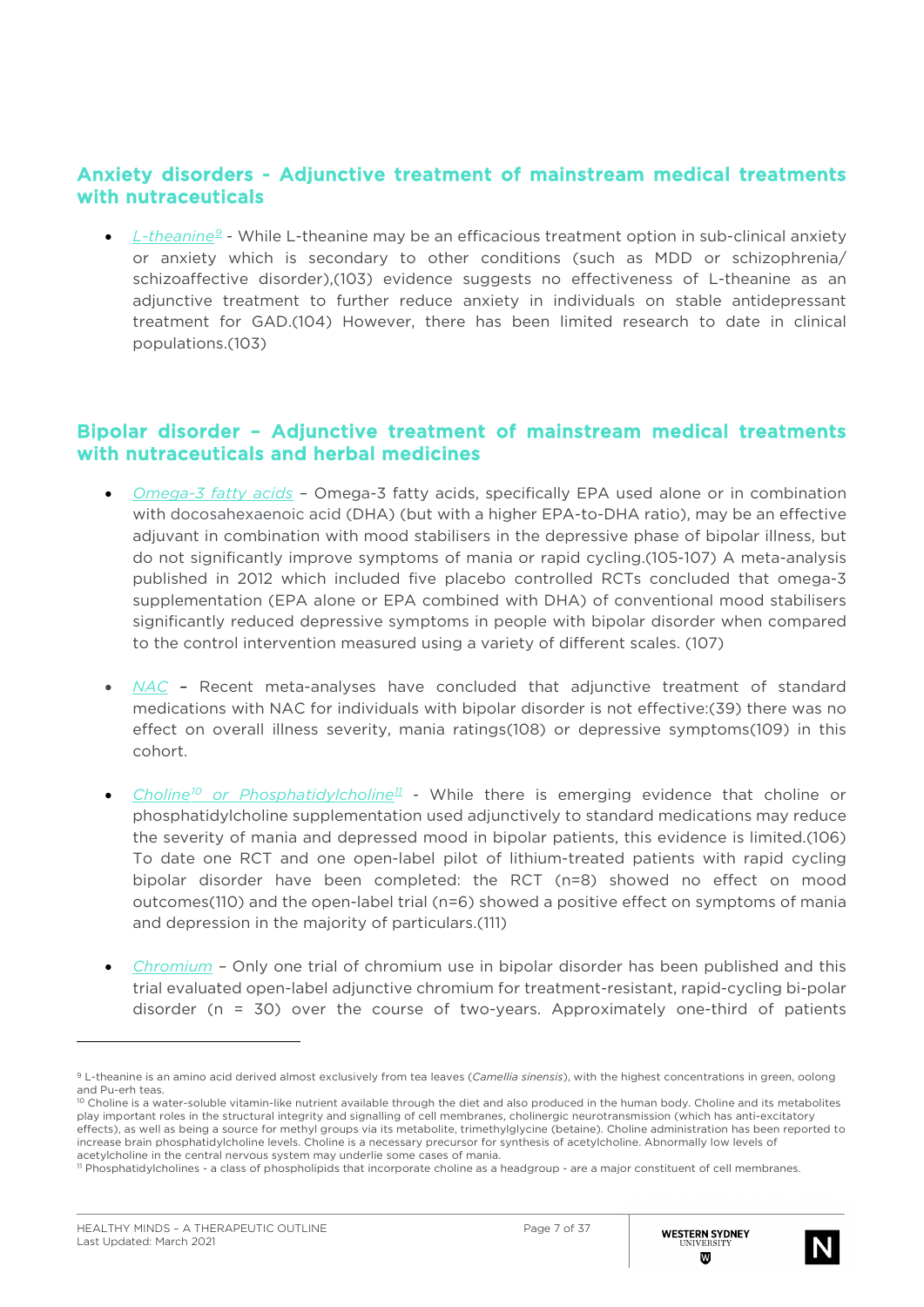experienced a reduction in depressive symptoms; however, participant drop-out rates were high (with only seven participants able to be followed up at one-year and the mean time to discontinuation of supplementation calculated at 204 days). The long-term benefit of chromium for the treatment of bipolar disorder is not confirmed, but does warrant further investigation, particularly its tolerability given the high attrition rates.(112)

### First episode psychosis*[12](#page-7-0)* - Adjunctive treatment of mainstream treatments with nutraceuticals

- *Omega-3 fatty acids -* evidence for the effectiveness of adjunctive supplementation with omega-3 fatty acids in people suffering first-episode psychosis (FEP) in ameliorating symptoms and improving real-world function is equivocal, but emerging evidence suggests that longer term supplementation with omega-3 fatty acids – 24-weeks versus 12-weeks - is effective in improving symptoms $13$  and real-world function.(113-118)
- •

l

- *Amino acid supplementation* there is emerging evidence that supplementation with the amino acid taurine as an adjunctive to usual medication significantly improves total symptoms, psychotic symptoms, depression and functioning in people with FEP.(119)
- *Vitamin C supplementation* supplementation with vitamin C as an adjunctive treatment to usual medical regimes has been shown to improve oxidative status in FEP, in association with reduced total symptoms.(120)

### Schizophrenia - Adjunctive treatment of mainstream treatments with nutraceuticals

• *Vitamin B -* There is limited evidence that vitamin B interventions using higher dosages or combining several vitamins used as an adjunct to usual medication regimes are effective in reducing psychiatric symptoms in individuals with schizophrenia.<sup>[14](#page-7-2)</sup>(46, 121-126). Evidence does suggest, however, that providing these supplements early on in the illness may be most beneficial as duration of illness has been shown to be negatively correlated with treatment effectiveness.(127) More recent data indicates that the beneficial pooled effects of b-vitamin supplementation are driven by large, positive effects in early trials of high-dose methylfolate as an adjunctive treatment for schizophrenia.



<span id="page-7-0"></span> $12$  First-episode psychosis (FEP) refers to the first two to five years of a psychotic disorder, such as schizophrenia.

<span id="page-7-1"></span><sup>&</sup>lt;sup>13</sup> The symptoms people with schizophrenia and psychosis experience are described as positive, negative, general and total. Positive symptoms are psychotic symptoms and examples are hearing voices and paranoia. Negative symptoms include symptoms such as social withdrawal, apathy, and lack of emotion. General symptoms include depression, anxiety, and physical symptoms. Total symptoms describe all symptoms including positive symptoms, negative symptoms and general symptoms.

<span id="page-7-2"></span><sup>&</sup>lt;sup>14</sup> Genotypes affecting metabolism of vitamins, such as those impacting folate metabolism, will likely impact a particular individual's response to vitamin therapy.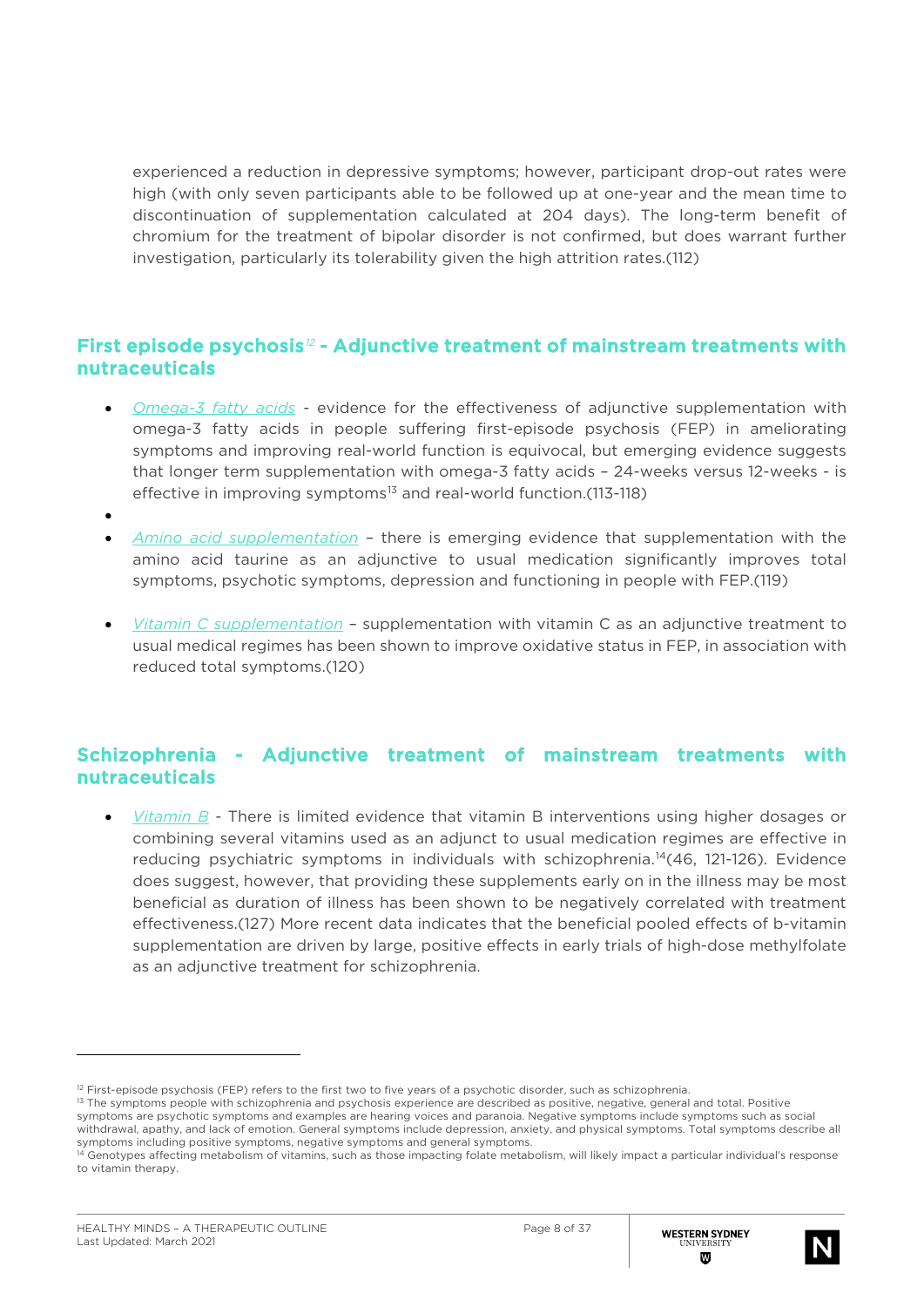- *Vitamin E* While there is no evidence that Vitamin E supplementation improves tardive dyskinesia<sup>[15](#page-8-0)</sup> associated with antipsychotic medications, it appears supplementation with Vitamin E significantly reduces the risk tardive dyskinesia 'worsening' over a year, although the quality of the trials completed to date in this space has been low.(128)
- *Ginkgo biloba* There is emerging evidence that gingko biloba used as an adjuvant to antipsychotics is more effective than antipsychotic medication alone in ameliorating total and negative symptoms of chronic schizophrenia; this is potentially due to the antioxidant effects. However, these effects have only so far been observed in studies based in China, and yet to be replicated in Western settings. No significant between-group adverse effects were revealed. However, a reduction of extrapyramidal side effects<sup>[16](#page-8-1)</sup> was not evident across the ginkgo cohort.(129, 130)
- *N-acetylcysteine (NAC) –* There is emerging evidence that adjunctive use of NAC is more effective in treatment of schizophrenia than treatment with standard pharmaceutical medications alone;(39, 130-133) in particular the 'negative' symptoms of the condition.
- *Glycine -* There is evidence that adjunctive use of glycine with standard antipsychotic medication excluding clozapine Is effective in improving negative symptoms in people with schizophrenia.(134-141)
- *Sarcosine[17](#page-8-2) –* There is emerging evidence that sarcosine used as an adjunctive with antipsychotic medication aside from clozapine has positive effects on total symptom scores in people with schizophrenia.(39, 142, 143)

### Obsessive compulsive disorders - Treatment with nutraceuticals and herbal medicine monotherapies

• *N-acetyl cysteine (NAC)* – Only a limited number of RCTs have investigated the use of NAC as a monotherapy for the treatment of OCD and obsessive-compulsive related disorders<sup>[18](#page-8-3)</sup> to date; aside from RCTS, there are a number of published case reports. Findings are mixed which raises the possibility that NAC may be effective only in a subset of OCD patients. Furthermore, future research involving NAC for OCD may require larger samples to detect moderate or small effect sizes, involve dosage or formulation differences, use in concert with exposure therapy, or an additional post-study observational period to mitigate study withdrawal.(144, 145)



<span id="page-8-0"></span><sup>&</sup>lt;sup>15</sup> Tardive dyskinesia is a side effect of antipsychotic medications used to treat schizophrenia. It is a neurological disorder that causes stiff jerky movements of a person's face or body which cannot be controlled and so are involuntary. Examples include twitching, grimacing, and thrusting.

<span id="page-8-1"></span><sup>&</sup>lt;sup>16</sup> Extrapyramidal side effects: Physical symptoms, including tremor, slurred speech, akathesia, dystonia, anxiety, distress, paranoia, and bradyphrenia, that are primarily associated with improper dosing of or unusual reactions to neuroleptic (antipsychotic) medications.

<span id="page-8-2"></span> $17$  Sarcosine is also known as N-methylglycine and is an intermediate and by product in glycine synthesis and degradation.

<span id="page-8-3"></span><sup>&</sup>lt;sup>18</sup> Obsessive compulsive related disorders are hoarding, excoriation, and trichotillomania. Excoriation is a skin picking disorder where a person cannot stop picking at their own skin, often during times of stress and anxiety. This can lead to bruising, cuts/ abrasions or bleeding. Trichotillomania is a hair-pulling disorder.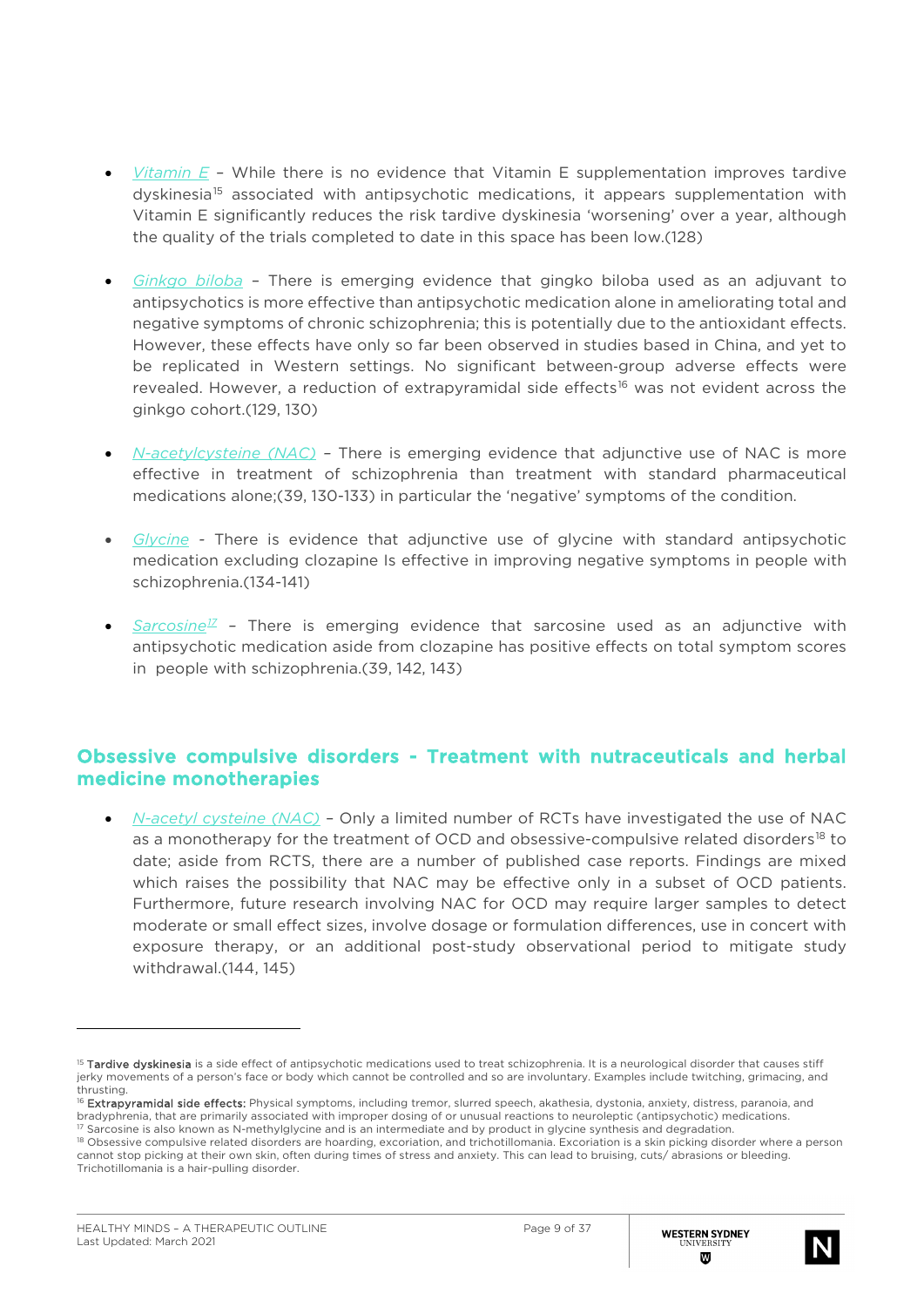- *Milk thistle (Silybum marianum)* There is evidence that milk thistle is as effective as the selective serotonin reuptake inhibitor fluoxetine from a single RCT (n=35 participants with Yale Brown Obsessive Compulsive Score (Y-BOCS) greater than 21) but larger placebo controlled trials are needed to confirm this finding.(146)
- *Borage (Echium amoenum)* There is evidence from a single methodologically sound study that investigated the efficacy and safety of borage in 44 patients with diagnosed OCD in a 6 week placebo controlled, double-blind, parallel-group trial that borage recues anxiety in people with OCD as measured using the Hamilton Anxiety Rating Scale, but has little to no effect on symptoms of OCD (as measured using the Y-BOCS).(146) This anxiolytic effect is beneficial as comorbid GAD is common in sufferers of OCD.
- *Saffron (Crocus sativus)* Little research has been completed to date to determine if saffron is effective in the treatment of OCD. A double-blind RCT comparing the efficacy of saffron to fluvoxamine in the treatment of mild to moderate OCD concluded that saffron and fluvoxamine are equally effective.(147)
- *Valerian (Valeriana officinalis L.)* While limited research has been done in this space, a single double-blind placebo controlled trial of 31 outpatients with who met the DSM-IV-TR criteria for OCD (based on structured clinical interview) concluded valerian has some anti-obsessive and compulsive effects, but that further studies are needed to confirm these finding.(148)
- *Myo-inositol<sup>[19](#page-9-0)</sup>* is not effective for OCD.(39)

### Obsessive compulsive disorders - Adjunctive treatment of mainstream treatments with nutraceuticals and herbal medicines

- *NAC* The efficacy of adjunctive use of NAC with a variety of standard medications for OCD has been assessed in a number of clinical trials to date, and a systematic review of this evidence published in 2018 concluded there was evidence (approximating statistical significance) that favoured the use of NAC as an adjunct in OCD patients.).(149)
- *Ashwagandha (Withania somnifera)* A single placebo-controlled trial assessing the efficacy of ashwagandha used adjunctively for the treatment of OCD with SSRIs including 31 patients with a confirmed diagnosis of OCD according to the DSM-IV-TR concluded ashwagandha extract may be beneficial as a safe and effective adjunct to SSRIs in the treatment of OCD.(150)



<span id="page-9-0"></span> $19$  Myo-inositol is a glucose isomer which has a long history of use in the treatment of psychiatric disorders.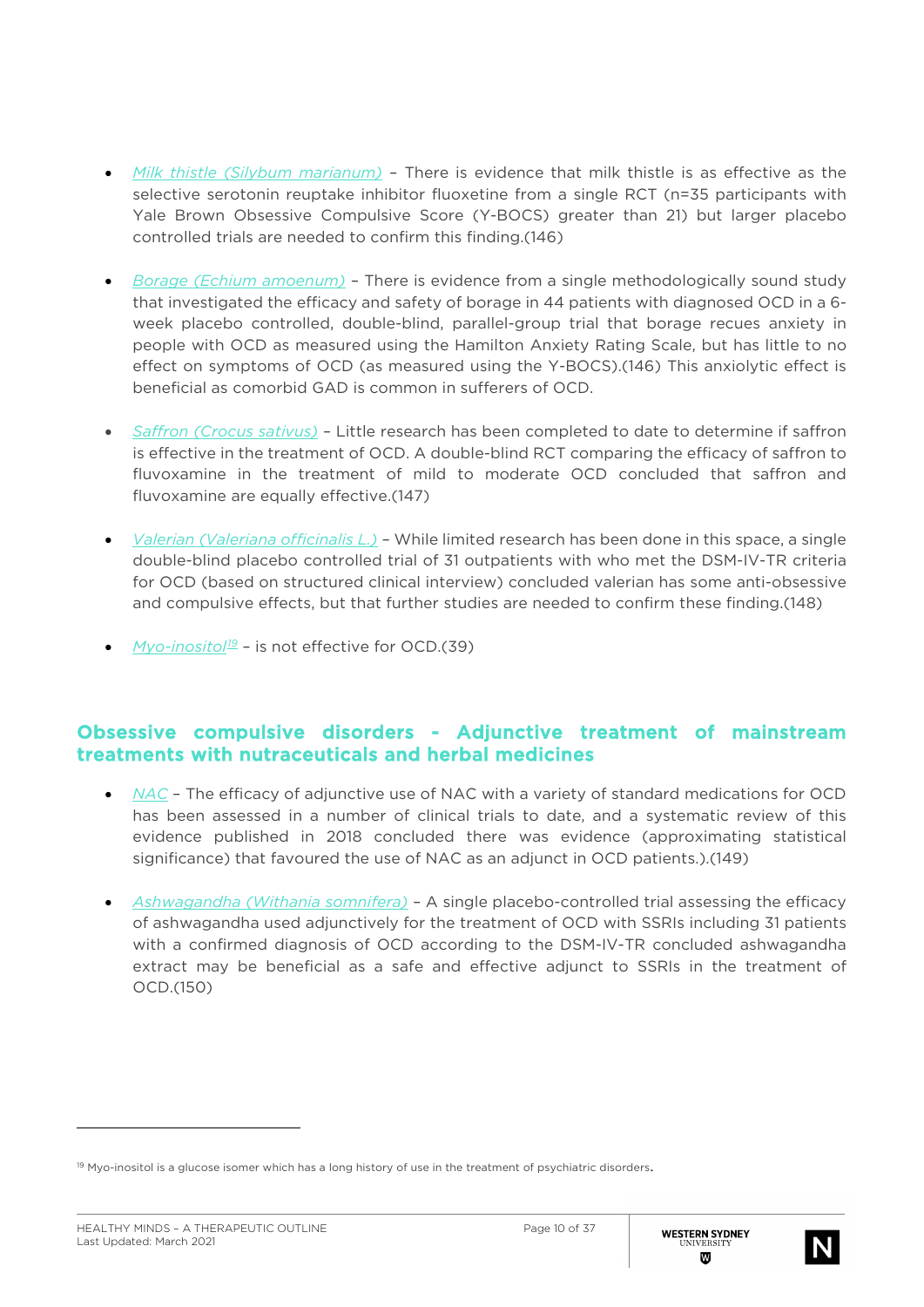### Insomnia - Treatment with nutraceutical monotherapies

- There are currently no effective ingestive monotherapy for insomnia. The most recent systematic review and meta-analysis published in 2015,(151) which assessed the evidence base for herbal medicines as monotherapies for insomnia (14 RCTs; 1602 participants), confirmed the findings of previous reviews of no effective treatment.(152-154) The studies included all but one trial that was double-blinded and the vast majority of studies trialled orally administered valerian (n=12), with single studies testing chamomile, kava and wuling<sup>[20](#page-10-0)</sup>.
- While the evidence on valerian currently does not support its use in treating insomnia, a valerian hops extract combination appears to have a small positive effect and can be considered for mild insomnia.(155, 156)

### Safety of nutraceuticals and herbal medicines for mental health

- *Omega-3 fatty acids* 
	- o It has been suggested that higher-dose omega-3 supplementation may increase bleeding, impair immune function, increase lipid peroxidation, and impair lipid and glucose metabolism, but it appears such outcomes are rare.(157)
	- o There is also evidence that omega-3 likely increases LDL cholesterol concentrations, but only when dosages of DHA and combined EPA/DHA are over 2 g/day.(157)
- *Folic acid* While meta-analyses have not revealed definitive evidence for the association between folic acid supplementation and a range of cancers,(158) and adequate folate consumption from vegetables and whole grains has potential cancer-protective properties, high dosages of folic acid may not be advised in people with cancer, since it increases cell proliferation.(159)
- *SAMe* Has been associated with an increased risk of hypomania or manic switching in depressed patients. However, the switching has primarily been reported in patients with a diagnosed bipolar disorder and with intravenous or intramuscular administrations of SAMe and not observed in clinical trials of oral administration of SAMe.(160-162)
- *Vitamin D* Hypercalcemia and vascular calcification may occur when vitamin D is used at high-doses (275 mg/day).(163)
- *St John's Wort* Has a very sound safety profile(164) with the only caveat being potential drug interactions, including a tendency to reduce the serum levels of many pharmaceuticals.(19) However, St John's Wort formulations with low levels of hyperforin (<1%) do not show these drug interactions and still maintain antidepressant activity.(165)



<span id="page-10-0"></span><sup>20</sup> Wuling is a single herbal formula from *mycelia of precious Xylaria nigripes (Kl.)* used in Traditional Chinese Medicine.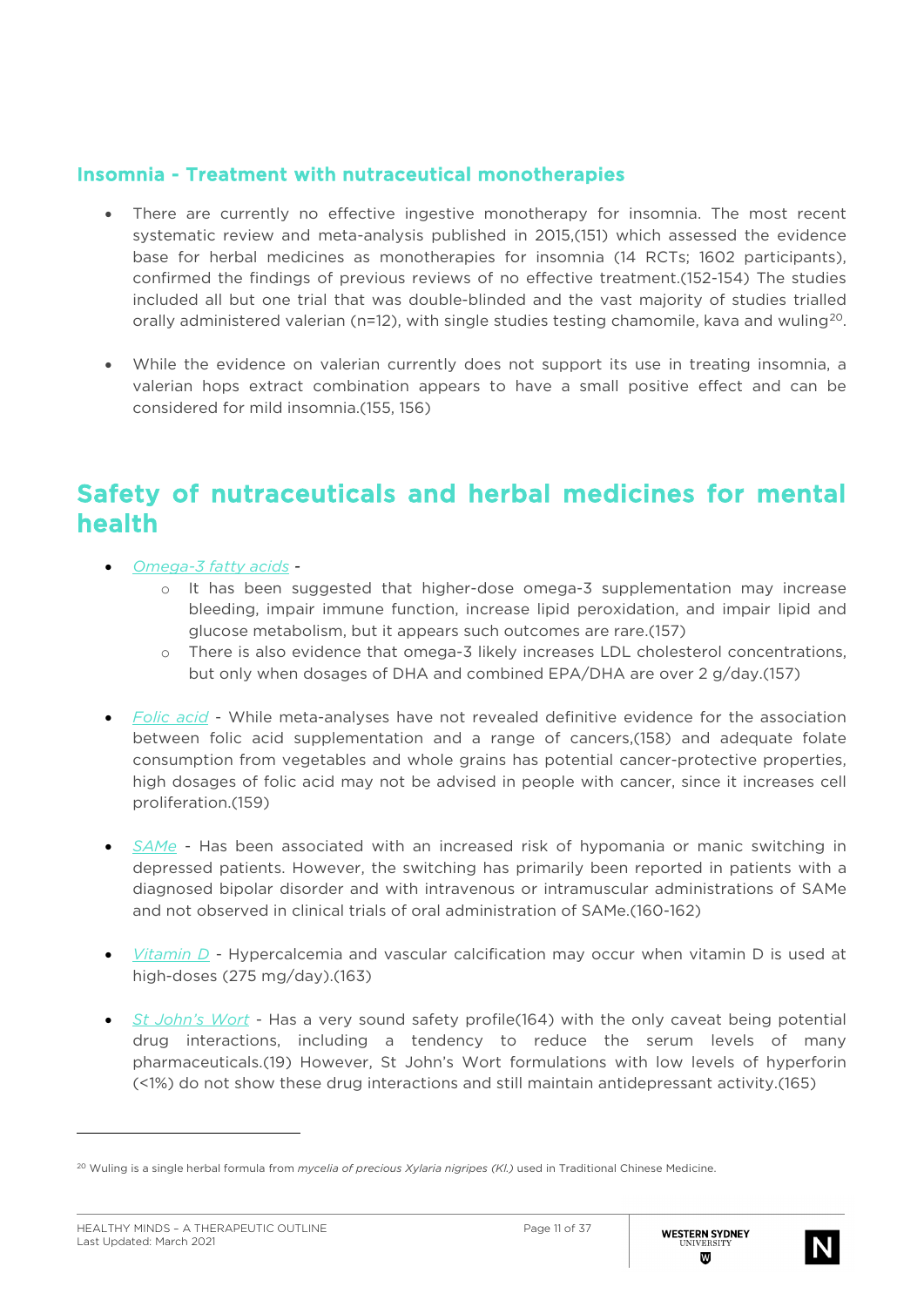- *Gingko biloba* There are reports of gingko biloba interacting with the following classes of drugs: anticoagulants, anti-inflammatory agents, antihypertensives, and anaesthetics.(166)
- *Kava (Piper methysticum)* Was withdrawn from European and United Kingdom markets in 2002 due to concerns over reported hepatotoxicity (liver toxicity). Therefore, use of only the peeled roots from noble cultivars (traditionally safe and therapeutic cultivated species) using a water solute extraction method is advised.(167) Herb-drug interactions have been noted with antidepressants, antiplatelets, sedatives and drugs metabolised through the cytochrome p450 class of iso-enzymes.(166) Kava is available for sale in Australia and regulated by the Therapeutic Goods Administration.
- *Reserpine* Reserpine has relatively few and minor adverse effects when used at dosages of less than 0.2 mg/d; the main adverse effect is nasal congestion.(168) However, use of reserpine in the United States of America and other Western countries is restricted because of safety concerns that include nausea, vomiting, gastric ulceration, cramps and diarrhoea, erectile dysfunction, hypotension, and bradycardia. Western-trained psychiatrists are also cautious about reserpine because of the increased risk of depressed mood and suicide, although most reports of suicide have come from early uncontrolled studies with dosages as high as 0.5 mg/d.(169)

## Mind-body therapies for mental health

- *Yoga for depression, anxiety and post-traumatic stress disorder (PTSD) -* Numerous reviews of evidence for mental health conditions have reported that while further research is generally recommended, there is growing evidence from over 30 randomised controlled trials for the effectiveness of yoga as an intervention for depression, anxiety and PTSD.(170-177)
- *Yoga for schizophrenia –* Yoga is beneficial for quality of life in people with schizophrenia.(178- 180)
- *Tai chi for anxiety -* A systematic review of the research literature on tai chi for anxiety published in 2015 found 12 of the 17 studies included in the review found positive effects in outcome measures related to anxiety and concluded that tai chi is a promising modality for anxiety management.(181)
- *Tai chi for depression -* A meta-analysis of RCTs on tai chi for depression including four trials comparing tai chi with a wait list control group and a total of 253 participants found tai chi significantly reduced depression symptoms as compared to a wait list control.(182) This conclusion was supported by the finding of another systematic review and meta-analysis published the following year.(183)
- *Tai chi for stress management -* A meta-analysis including RCTs and non-randomised studies found that regular practice of tai chi positively affected stress management in both healthy individuals and individuals with chronic conditions (effect score 0.66; 95% CI, 0.23 to 1.09).

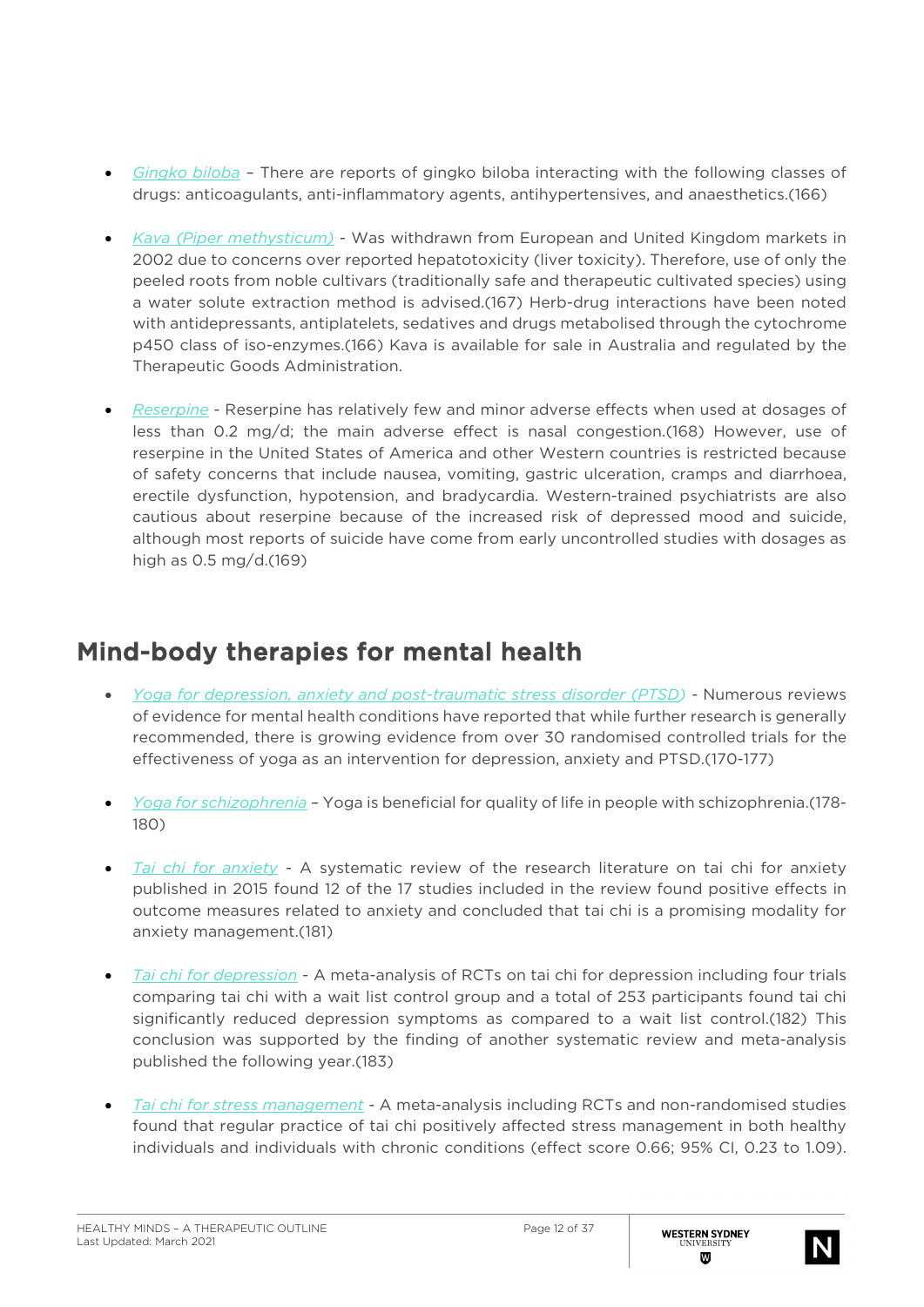Heterogeneity of included studies was high ( $1^2$  = 82%), but the result remained significant after the study with the largest effect was excluded.(184)

## Manual therapies for mental health disorders

- *Transcranial magnetic stimulation (TMS) for bipolar disorder –* A review published in 2018 examining the efficacy of repetitive TMS in the treatment of bipolar disorder concluded there was little evidence supporting benefit over sham.(185)
- *Massage therapy for depression –* There is currently no good evidence to suggest that massage therapy (Swedish style) is an effective treatment for depression in patients with a depressive disorder or sub-syndromal symptoms of depression.(186)

## Lifestyle therapies for mental health wellbeing

- *Exercise for people with major depressive disorder (MDD) –* A meta review published in 2019 examined the impact of exercise on people with MDD and other mental health disorders. Eight meta-analyses included in the meta review examined the effects of exercise in MDD. These was consistent evidence across these meta- analyses that structured moderate-to-vigorous intensity exercise can have a positive impact on symptoms of depression as an add on treatment for adolescents and adults (both working age and beyond working age).(187)
- *Exercise for people with anxiety* A meta review assessing three meta-analyses that investigated the benefits of exercise in anxiety and stress-related disorders in adults found that exercise was more effective than control conditions in reducing anxiety symptoms.(187)
- *Exercise for people with schizophrenia* The same meta review found exercise is an effective adjunctive treatment to standard medication regimes for people with schizophrenia, reducing positive and negative symptoms (n=2 meta- analyses included), and that exercise also improves global cognition in this cohort of individuals (n=1 meta-analysis). Emerging data suggest that higher intensities of aerobic exercise may produce.(187) While a variety of different exercise types are beneficial, it appears aerobic exercise at higher dose (90-minutes per week) is needed to benefit mental health domains (including psychiatric symptoms, functional disability and cognition), and research shows people with schizophrenia find it easier to maintain an exercise program when it is supervised and done in a group (rather than unsupervised solitary exercise).(188)
- *Exercise for children with ADHD* Evidence from a systematic reviews and meta-analysis published in 2015 examined the evidence of effectiveness of exercise interventions on attention deficit hyperactivity disorder (ADHD)-related symptoms in children and adolescents. The authors concluded the main cumulative evidence indicates that short-term aerobic exercise, based on several aerobic intervention formats, seems to be effective for

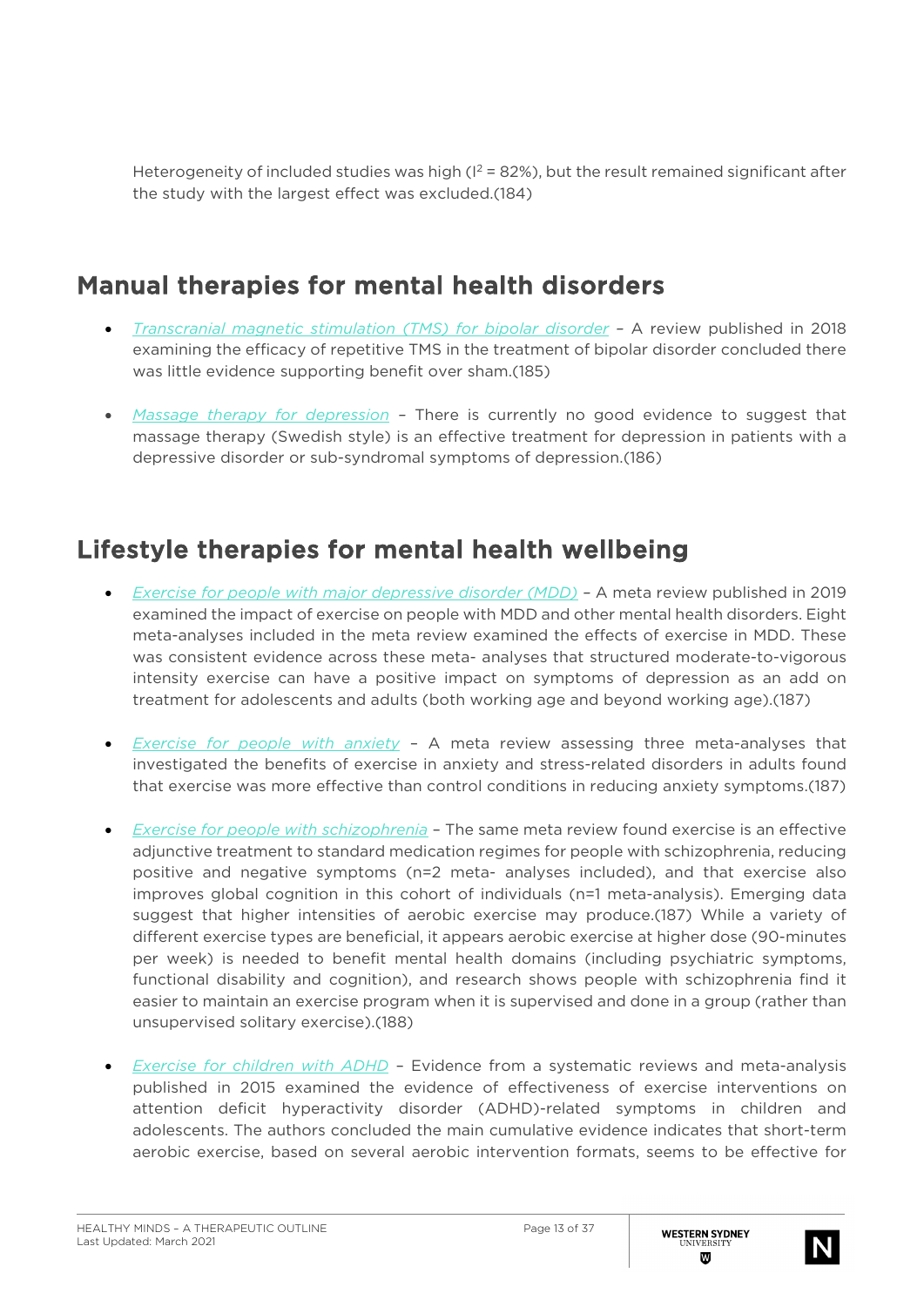mitigating symptoms such as attention, hyperactivity, impulsivity, anxiety, executive function and social disorders in children with ADHD.(189)

- *Smartphones to deliver mental health interventions -* There is good evidence that the use of smartphones to delivery mental health interventions is moderately effective in improving depressive symptoms in both clinical populations<sup>[21](#page-13-0)</sup> and non-clinical populations<sup>22</sup>. More specifically, research shows smartphone mental health interventions are more effective in populations with mild to moderate depression, when delivered entirely via smartphone (rather than involving other human/computerised aspects), and when those using a smartphone mental health intervention are not on any other active treatment for depressive symptoms.(190)
- *Association between diet and mental health disorders in adults –* Epidemiological evidence, cross-sectional studies and prospective studies demonstrate an inverse relationship between diet quality and depression and anxiety in adults. That is, adults having a better quality diet are less likely to be depressed and those with a higher intake of processed and unhealthy foods are at greater risk of anxiety.(191-195)
- *Association between diet and mental health disorders in adolescents and children* Crosssectional and prospective studies have shown an association between diet quality and emotional and behavioural problems and depression in adolescents,(196-198) with adolescents on better diets less likely to experience emotional and behavioural problems and depression. And a recent systematic review of 12 epidemiological studies on diet quality and mental health of children and adolescents found evidence of a significant, cross-sectional relationship between unhealthy dietary patterns and poorer mental health in children and adolescents. The authors of this review observed a consistent trend between good quality diet and better mental health and some evidence for the reverse.(199)
- *Dietary advice for people with schizophrenia -* Dietary advice has been shown to improve the dietary intake of the general population but there is little to no research on the impact of dietary advice on those with schizophrenia.(200)
- *Dietary interventions can improve symptoms of depressive disorders but not of anxiety disorders –* A systematic review and meta-analysis was published in 2019 which examining the effect of dietary interventions on symptoms of depression and anxiety. Of the 16 RCTs included in the systematic review/meta-analysis (and n=45,826 participants), all measured depressive symptoms whereas only 11 assessed anxiety outcomes (n=2270 participants). Of the 16 RCTs in the systematic review/meta-analysis assessing symptoms of depression, only one RCT had a sample with clinical depression and the remaining recruiting samples with nonclinical depression. The main analysis found that dietary interventions had a small positive effect on depressive symptoms (g =  $0.275$ , 95% CI = 0.10 to 0.45, p = .002), which remained significant even after adjusting for study quality and publication bias, and the result was seen



<span id="page-13-0"></span><sup>&</sup>lt;sup>21</sup> Clinical populations included people with major depression, bipolar disorder, and young people in primary care with any mental health condition.

<span id="page-13-1"></span><sup>&</sup>lt;sup>22</sup> Non-clinical populations refer to people recruited from the general population with self-reported mild to moderate depression, suicidal thoughts/tendencies, probable attention-deficit/hyperactivity disorder, anxiety disorders, insomnia, or symptoms of post-traumatic stress disorder.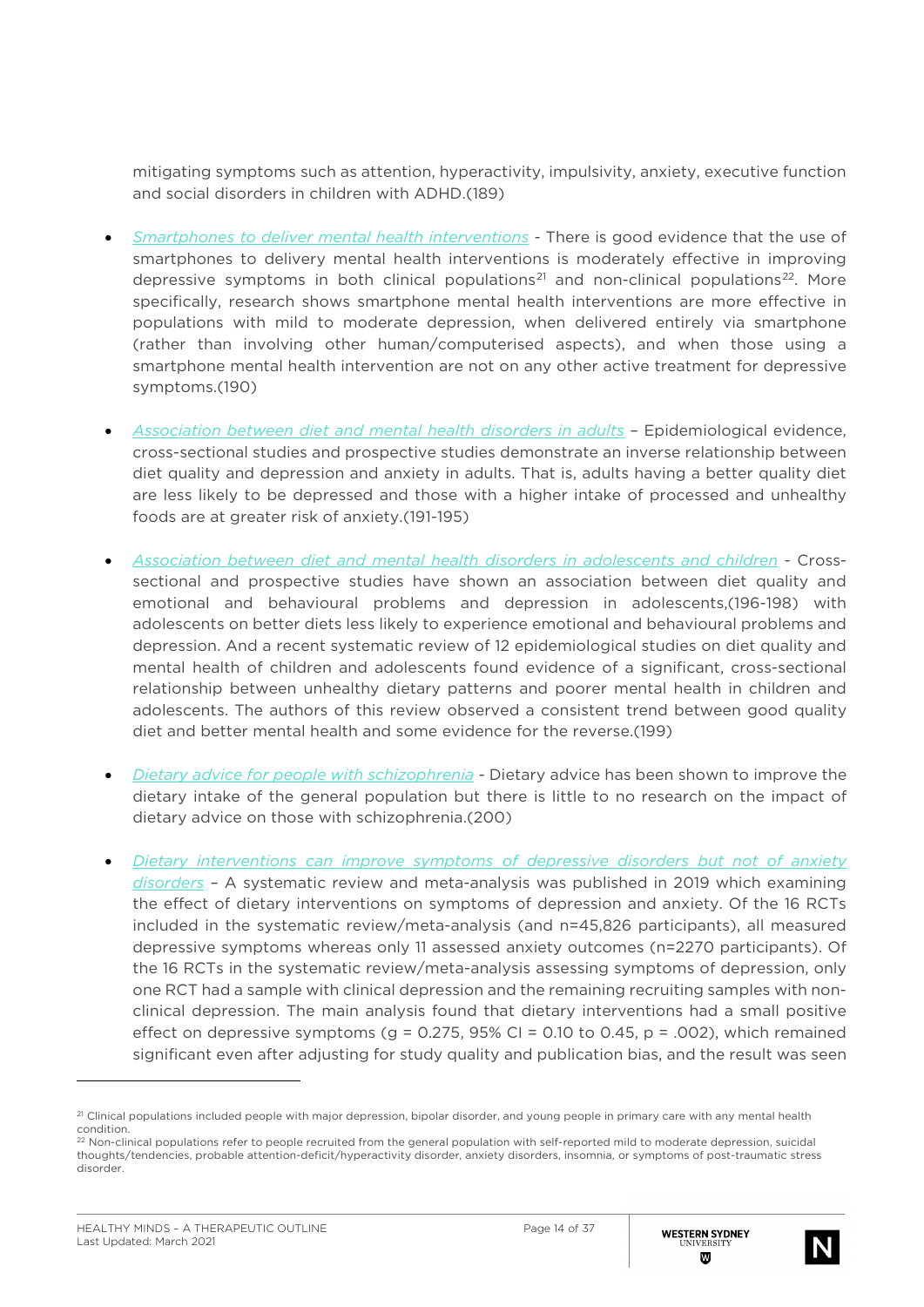in samples with active and non-active controls. No effect of dietary interventions was observed for anxiety. Interestingly, studies with female samples observed significantly greater benefits from dietary interventions, for symptoms of both depression and anxiety.(201)

# Traditional therapies for mental health

### Depression

• *Acupuncture for depression as an adjunctive therapy –* There is emerging evidence that acupuncture used as an adjunctive treatment with standard medicinal treatments for depression is highly beneficial in reducing the severity of depression by end of treatment, but studies showing this are of low quality.(202)

### Schizophrenia

- *Acupuncture for schizophrenia as a monotherapy –* There is limited evidence suggesting that acupuncture may have some antipsychotic effects as measured on global and mental state with few adverse effects for people with schizophrenia.(203)
- *Acupuncture for schizophrenia as an adjunctive therapy -* Acupuncture combined with standard antipsychotic treatment appears to be superior to standard antipsychotic treatment alone, but again, the evidence for this is very low quality.(203)

## Evidence of effectiveness of integrative medicine for neurocognitive disorders

## Ingestible therapies for neurocognitive disorders

### Dementia and mild cognitive impairment (MCI) – Treatment with pharmaceutical grade nutrients and herbal medicines as monotherapies

• *High-dose vitamin B for MCI* – A number of RCTs trials with low risk of bias have shown high-dose vitamin B therapy over a two-year period<sup>[23](#page-14-0)</sup> reduces whole brain and regional grey matter atrophy in cognitively impaired elderly people, with brain atrophy associated with worsening measures of cognitive function.(204-206) The treatment response was found to be related to baseline homocysteine levels: people with higher baseline levels of homocysteine were found to be more responsive to the vitamin therapy (in one study the rate



<span id="page-14-0"></span><sup>&</sup>lt;sup>23</sup> In these studies, the treatment regime was 0.8mg/day folic acid, 20 mg/day vitamin B6, and 0.5 mg/day vitamin B12.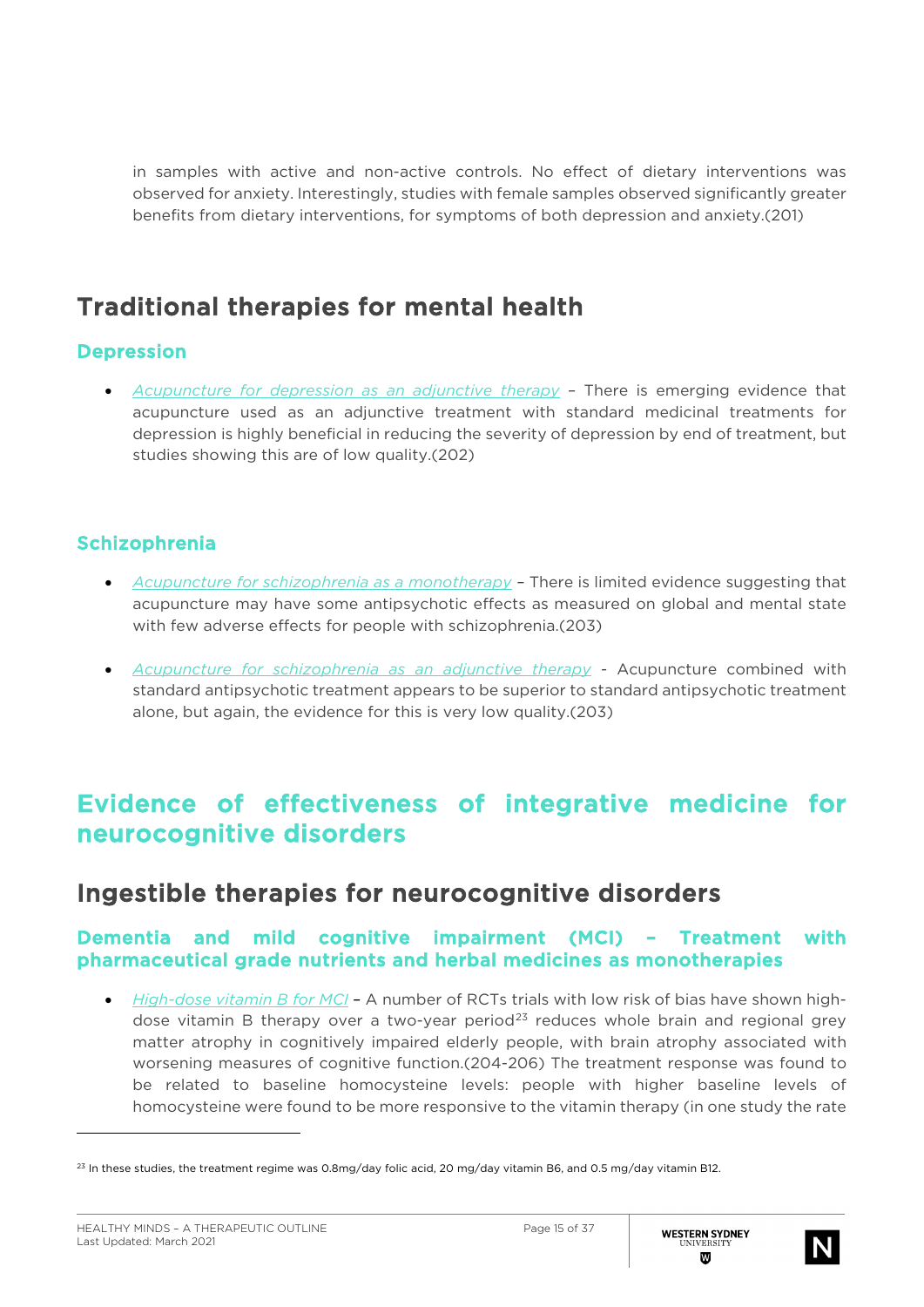of atrophy in participants with homocysteine > 13μmol/L was 53 per cent lower in the active treatment group (P=-0.001))(205). Furthermore, individuals with MCI with high baseline blood plasma omega-3 fatty acid levels (>590 μmol/L) compared to individuals with MCI with low baseline blood plasma omega-3 fatty acid levels (<390 μmol/L) have been found to be more responsive to vitamin B therapy to slow brain atrophy.(206)

- *Omega-3 fatty acids for cognitive improvement in patients with MCI and AD[24](#page-15-0)* While there is good evidence that increased dietary intake of fish is associated with reduced risk of cognitive decline or dementia,(207) there is mixed evidence that supplementation of omega-3 fatty acids – such as docosahexaenoic acid (DHA) and eicosapentaenoic acid (EPA) found in high abundance in oily fish - has the potential to bring about cognitive improvement in patients with MCI and AD.(208-210)
- *DHA for AD with MCI* There is some evidence however, that DHA specifically either in supplement form or through consumption of fish in the diet, plays a preventive role in cognitive decline, specifically in people with AD with mild cognitive impairment.(211)
- *Omega-3 fatty acids with antioxidants and other nutrients for mild to moderate AD* There is evidence that the use of antioxidants and other nutrients in combination with DHA supplementation slows cognitive decline in people with established AD. For example, a proprietorial supplement combination developed for the formation of neuronal membranes, Souvenaid® FortasynH Connect,<sup>[25](#page-15-1)</sup> has clinical utility as an adjunct therapy for people with Alzheimer's disease. Interventions have shown cognitive benefits in people with mild AD rather than mild to moderate AD as a result of FortasynH Connect supplementation. A recent 24-month RCT with just over 300 participants with prodromal Alzheimer's disease found supplementation with FortsynH Connect had no significant effect on the neuropsychological test battery primary endpoint over the two years of the trial, but that cognitive decline in the intervention group was much lower than expected when comparing the intervention group with the control group.(212-215)
- *Omega-3 fatty acids with Alpha-Lipoic Acid (α-LA)[26](#page-15-2) for AD* Early research suggests *α-LA* supplementation can play a part in the treatment of AD but larger more robust studies are needed to confirm this preliminary finding.(216) More recent research found combining omega-3 fatty acids with *α-LA* slowed cognitive and functional decline in AD over a 12-month period.(217)
- *Gingko biloba* the evidence that Gingko biloba provides a predictable and clinically significant benefit for people with dementia or mild cognitive impairment is inconsistent and most trials to date have a high risk of bias.(218-220)



<span id="page-15-0"></span><sup>&</sup>lt;sup>24</sup> Omega-3 fatty acids are found in high amounts in oily fish and seafoods and to a lesser extent in grass fed meat, pastured eggs and from a variety of plant-based food stuffs such as walnuts and fresh green vegetables and some nut oils.

<span id="page-15-1"></span><sup>&</sup>lt;sup>25</sup> Souvenaid® (Nutricia N.V., Zoetermeer, The Netherlands), containing the specific nutrient combination FortasynH Connect, has been designed to enhance synapse formation and function in Alzheimer's Disease. Souvenaid is a product intended as a medical food for oral consumption under medical supervision with the purpose of addressing disease-specific nutrient requirements. The specific nutrient combination Fortasyn Connect comprises docosahexaenoic acid (DHA), eicosapentaenoic acid (EPA), uridine-mono-phosphate (UMP), choline, phospholipids, folic acid, vitamins B6, B12, C, E, and selenium, which are the precursors and cofactors for the formation of neuronal membranes.

<span id="page-15-2"></span><sup>26</sup> Alpha-lipoic acid (LA) is a naturally occurring compound found in very low amounts in all foods that is synthesized in the mitochondria. Dietary sources of LA include meat, heart, kidneys, liver, and small amounts from fruits and vegetables.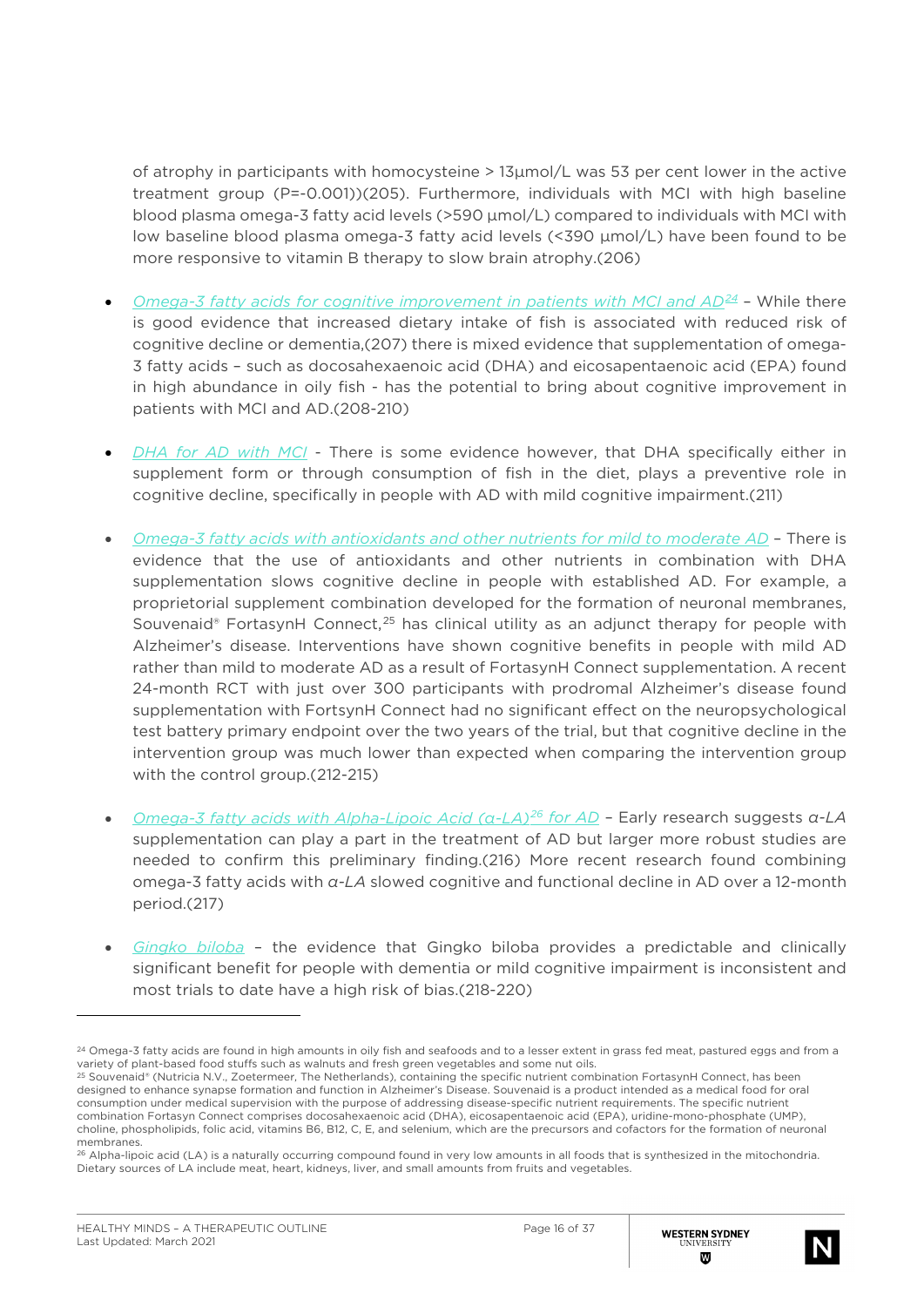- *Lemon Balm (Melissa officinalis) for agitation in people with severe dementia –* A trial which randomised 72 residents of a care facility in the United Kingdom to either aromatherapy Lemon Balm or aromatherapy placebo found that aromatherapy with Melissa officinalis was a safe and effect treatment for clinically significant agitation in people with severe dementia: 60 per cent of the active treatment group and 14 per cent of the placebo-treated group experienced a 30 per cent reduction of Cohen-Mansfield Agitation Inventory (CMAI) score, with an overall improvement in agitation (mean reduction in CMAI score) of 35 per cent in patients receiving Melissa balm essential oil and 11 per cent in those treated with placebo.(221)
- *Bacopa monnieri (Brahmi) for cognition and memory in older adults* A meta-analysis on nine RCTs in older adults found improved executive function and increased attention processing speed in the intervention group supplemented on a daily basis with Brahmi;(222) only two of the nine studies included in the meta-analysis recruited older adults with a complaint of memory impairment. Another meta-analysis on six trials found that Brahmi improved free recall memory in older adults without dementia or significant cognitive impairment.(223)
- *Sage for mild to moderate AD –* Small trials have shown that extracts of sage (*S. officinallis* and *S. lavandulaefolia*) improve attention and memory in individuals with mild to moderate AD.(77, 83) Larger studies with improved methodology and a well-defined herb extract are needed to confirm this finding.
- *Curcumin to prevent cognitive decline –* Epidemiological evidence shows as association between regular consumption of curry and better cognitive performance in healthy older people,(224) and experimental evidence suggesting that curcumin may be neuroprotective of cognitive decline and an effective treatment for dementia.(225-228) A recent randomised, placebo-controlled, double-blind study investigated the ability of a curcumin formulation<sup>[27](#page-16-0)</sup> to prevent cognitive decline in a population of community-dwelling older adults who were healthy. This study found the placebo group experienced a decrease in Montreal Cognitive Assessment score (used to assess general cognitive function) over the 12-month period of the intervention that was not experience in the intervention group.(229)
- *Resveratrol for people with MCI or mild to moderate AD* To date, only a small number of intervention trials of resveratrol supplementation have been completed in individuals with MCI or mild to moderate AD. While some trials show promising results, at this stage there is insufficient evidence to recommend resveratrol supplementation in individuals with MCI or mild to moderate AD as neuroprotective or with therapeutic effects.(230-232)
- *Anthocyanin[28](#page-16-1) for mild to moderate dementia –* A small number of trials have been completed assessing the efficacy of juices high in anthocyanin in improving cognition. An RCT of older adults with mild to moderate dementia (n=49) found daily consumption of a cherry juice high in anthocyanin for 12-weeks resulted in improvements in verbal fluency, short-term memory and long-term memory.(233) However, the results of smaller pilot trials assessing the effect



<span id="page-16-0"></span> $27$  The intervention group took curcumin BiocurcumaxTM (1500mg per day) for 12-months.

<span id="page-16-1"></span><sup>28</sup> Anthocyanins are a type of flavonoid, a class of compounds with antioxidant effects, which are found naturally in a number of foods. Anthocyanins are the pigments that give red, purple, and blue plants their rich colouring.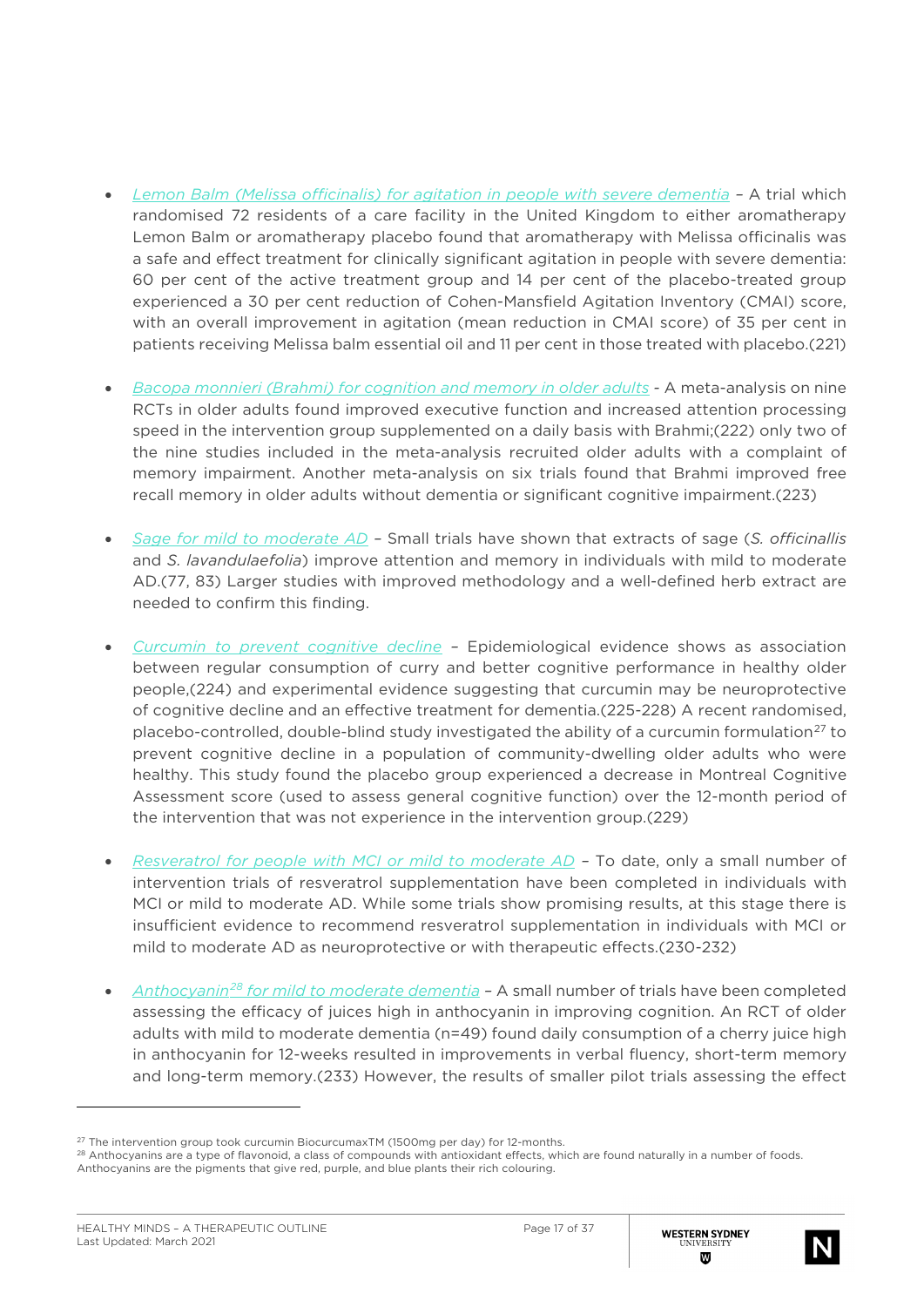of anthocyanin rich juices on cognition in predominantly healthy younger and older people – one using cherry juice(234) and the other using garnet plum juice(235) – concluded there was no effect on cognition. Note that in both pilots, participants only received a 300ml serve of juice (either drunk as one dose of 300mls or in three doses of 100mls (over a two-hour period) on one day.

- *Bioactive constituents of tea may boost cognition in health people but no research has been done to date in people with MCI or dementia –* Data from epidemiological studies suggest that drinking tea (mostly green) may boost cognition, helping to protect the brain against ageing. Green tea consumption is associated with a reduced risk of neurodegenerative diseases such as AD and Parkinson's disease (PD), and higher consumption of green tea is associated with a lower prevalence of cognitive impairment.(236-238) However, no research has been done on the effects of the bioactive constituents of tea on people with MCI or dementia.
- *Ketogenic therapies* Exogenous ketogenic agents (e.g., medium-chain triglycerides (MCTs), found in high concentrations in coconut oil and palm kernel oil) and dietary manipulation (i.e., carbohydrate restriction and fasting) for neurocognitive disorders are an emerging area of investigation, though clinical evidence is still in its infancy. Ketones may circumvent cerebral metabolic deficits observed in AD (and other neurodegenerative disease) that lead to neuronal death and cognitive impairment.(239-241) One trial reported that dosage compliant (minimum 80 per cent consumption of intended dose) participants with mild AD treated with AC-1202 (patented MCT formulation) for 90-days, differed by -5.33 points in the Alzheimer's disease Assessment Scale-Cognitive Subscale (ADAS-Cog) compared to placebo;(242) a four-point reduction within 6-months is considered clinically meaningful. A similar change (- 5 points) in the ADAS-Cog was observed using 56g of MCT daily for 24-weeks, although this was in just one participant.(243) Brain ketone metabolism increased by 230% (measured by FDG-PET) after 6-months of 30g MCT supplementation in participants with MCI. This was associated with secondary changes in cognition, including a 20 per cent improvement in word learning and recall.(244) Increases in regional cerebral blood flow have also been observed after 45-days of 40 g Caprilydene (MCT formula) daily in APOE-ε4 negative participants with AD.(245) Tolerability of MCT appears to be an issue, with gastrointestinal side effects often reported.
- *Modified ketogenic diets* Are less restrictive than the classic ketogenic diet and have also been used successfully to improve cognition. A very low carbohydrate diet resulted in improved performance in verbal paired association learning,(246) and improvements in episodic memory were observed in adherent participants on a 12-week Modified Atkins Diet.(247) Ketogenic dietary interventions tend to have low compliance and high attrition rates in patients with cognitive impairment. Across most trials, participants lacking the APOEε4 allele (strongest genetic risk factor for sporadic AD) saw significantly greater improvements using ketogenic therapies than their APOE-ε4 positive counterparts, who were often no different to placebo at endpoint.
- *Cannabis sativa* Data from *in vitro* and *in vivo* studies suggests that various cannabinoids derived from *Cannabis sativa* have therapeutic properties relevant to the pathophysiology of AD and MCI. Cannabidiol (CBD) is a non-intoxicating phytocannabinoid derived from

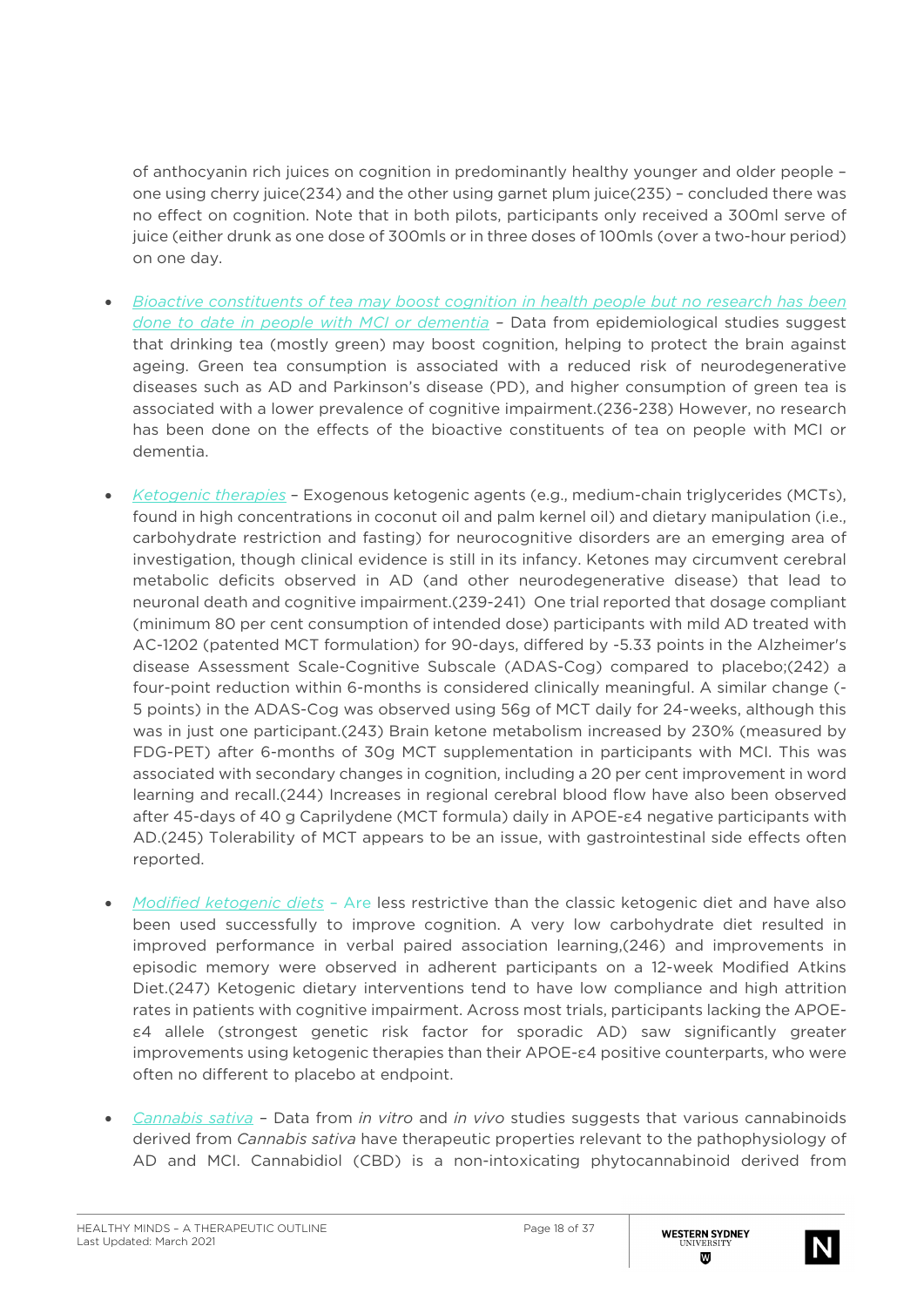*Cannabis sativa* and is a promising therapeutic candidate for MCI and AD.(248, 249) CBD has been shown to prevent cortical and hippocampal neurodegeneration, reduce amyloid-beta (Aβ) Aβ production and tau hyperphosphorylation, protect against Aβ neurotoxicity and microglial-activated neurotoxicity, demonstrate anti-inflammatory and antioxidant properties, prevent transcription of pro-inflammatory genes, regulate microglia, promote neurogenesis, and increase cell survival by reducing apoptosis.(250) *In vivo* work has demonstrated both preventative and remedial effects of chronic CBD on cognition in the mouse model for AD.(251, 252) Other cannabinoids including Δ9-tetrahydrocannabinol (THC), linalool, limonene, alpha-pinene, and THCA also have the therapeutic potential to address the diverse symptomology and pathophysiology of AD including anxiety, psychosis, insomnia, restlessness, anorexia, aggression, depression, pain, memory deficits, Aβ plaque formation.(253, 254)

#### Attention deficit hyperactivity disorder (ADHD) – Treatment with pharmaceutical grade nutrients as monotherapies

- *Omega-3 and omega-6 fatty acids* There is mixed evidence of the efficacy of omega-3 fatty acids (DHA and EPA) and combinations of omega-3 and omega-6 fatty acids for the treatment of children and adults with ADHD.(255) However, the provision of omega-3 supplements with formulations high in EPA to children with ADHD appears to create modest improvements in symptoms.(256, 257)
- *Zinc* There is evidence from a large RCT of 400 children and adolescents that high-dose zinc supplementation (150 mg/day) improves ADHD symptoms of hyperactivity and impulsivity (but not inattention). A high drop-out rate of approximately one-in-four participants in each arm, primarily due to protocol violations rather than adverse reactions to the zinc supplement, limits the strength of the finding.(255, 258)
- *Iron*  There is evidence from a small RCT of 23 children (with only five receiving a placebo control) that non-anaemic ADHD children with abnormally low serum ferritin levels benefit from oral iron supplementation (ferrous sulphate 80 mg/day) with improvements in ADHD symptoms compared to placebo.(255, 259)
- *Acetyl-l-carnitine[29](#page-18-0)* The evidence is mixed on the effectiveness of acetyl-l-carnitine as a monotherapy for the treatment of ADHD.(255)



<span id="page-18-0"></span><sup>&</sup>lt;sup>29</sup> Acetyl-L-carnitine (ALC) is a form of carnitine that's available as a supplement. Carnitine, made by our liver and kidneys, is in most cells of the body and helps cells produce energy.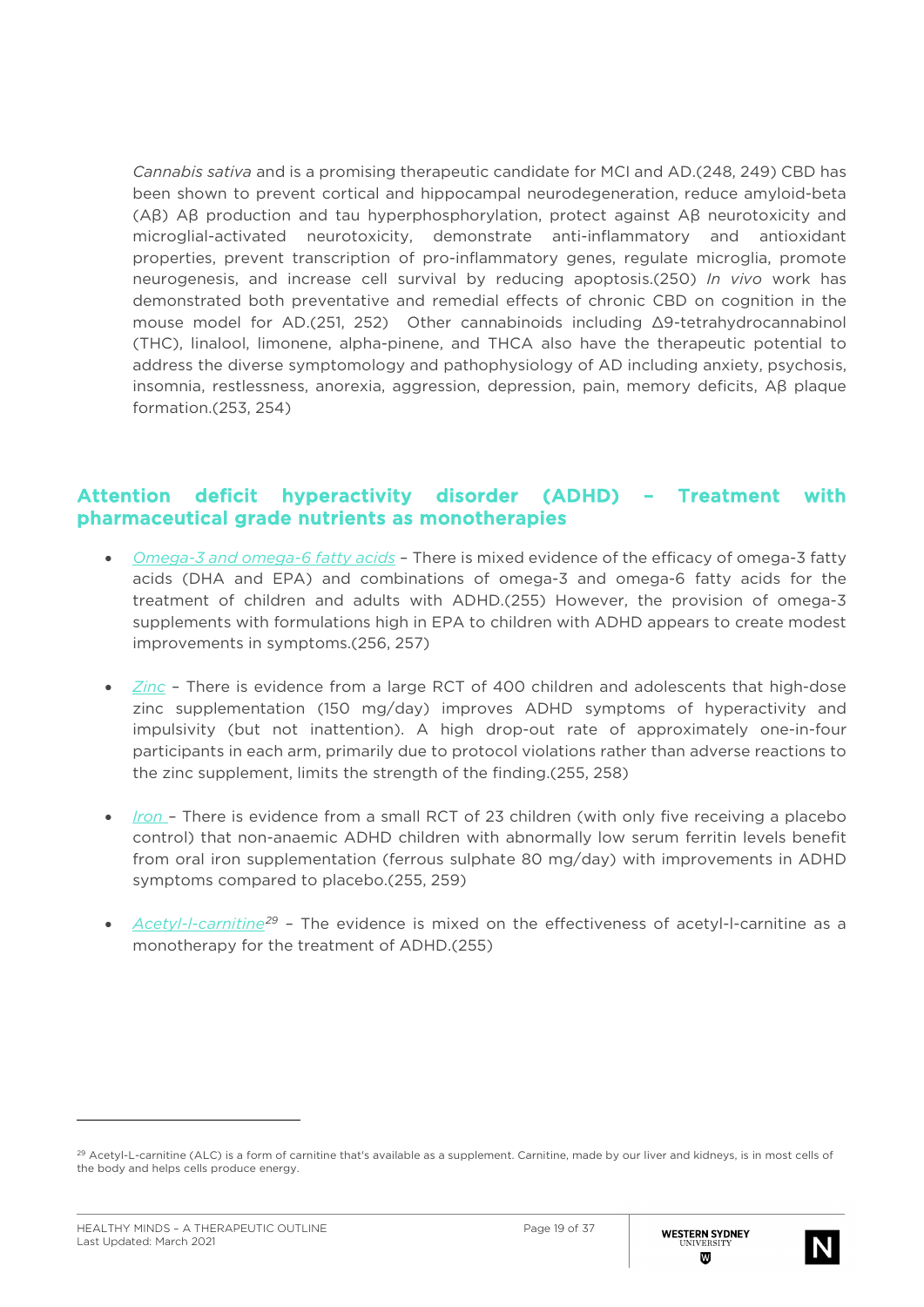### Attention deficit hyperactivity disorder (ADHD) – Adjunctive treatment of mainstream medical treatments with pharmaceutical grade nutrients

- *Omega-3 fatty acids* There is no evidence that adjunctive use of omega-3 fatty acids (DHA and EPA) with psychostimulants improves outcomes in children and adults with ADHD beyond that seen with psychostimulant medication alone.(255)
- *Zinc* There is mixed evidence that zinc used adjunctively to psychostimulants improves outcomes beyond use of a psychostimulant alone.(255)
- *Acetyl-l-carnitine[30](#page-19-0) –* Only one RCT has examined if adjunctive use of acetyl-l-carnitine with methylphenidate<sup>[31](#page-19-1)</sup> improves outcomes in children and adolescents with ADHD. Participants (n=40) received either capsules of acetyl-l-carnitine (500 - 1500 mg/day depending on weight) and methylphenidate (20-30 mg/day depending on weight) or placebo plus methylphenidate (20-30 mg/day depending on weight). This study concluded there was no difference between the two groups on the Parent and Teacher Rating Scale scores of ADHD but the group receiving acetyl-l-carnitine reported fewer side effects.(260)

## Mind-body therapies for neurocognitive disorders

- *Tai chi for cognitive function in older adults -* Tai chi shows promise as an alternative multimodal exercise for attenuating age-related cognitive decline – both in healthy older adults and in individuals with MCI through to dementia. A meta-analysis published in 2014 found small to moderate but clinically relevant improvements in executive function in cognitively healthy adults after 10-weeks to one year of tai chi training. The effect size was larger when tai chi was compared with non-intervention controls (Hedges'  $q = 0.90$ ; P = .04) than when tai chi was compared with an active control<sup>[32](#page-19-2)</sup> (Hedges' g = 0.51; P = .003). When data relating to cognitively impaired adults was examined smaller but statistically significant effects were found when tai chi was compared with a non-intervention control (Hedges'  $g = 0.346$ , P = .004, I2 = 0%).(261) This finding is supported by the findings of a systematic review published in 2015 which found healthy adults practising tai chi on a regular basis showed better performance on several cognitive tasks compared to those doing usual physical activity.(262)
- *Yoga for cognitive function in older adults -* While a meta-analysis of randomised controlled trials involving asana-based yoga found that this practice can ameliorate risk factors for metabolic syndrome (aside from insulin resistance),(263) the effectiveness of yoga in modifying cognitive decline risk and improving cognitive decline is yet to be investigated using clinical trials.



<span id="page-19-0"></span><sup>30</sup> Acetyl-L-carnitine (ALC) is a form of carnitine that's available as a supplement. Carnitine, made by our liver and kidneys, is in most cells of the body and helps cells produce energy.

<sup>&</sup>lt;sup>31</sup> Methylphenidate, which is sold under the trade name Ritalin among others, is a stimulant medication used to treat ADHD.

<span id="page-19-2"></span><span id="page-19-1"></span><sup>&</sup>lt;sup>32</sup> The active controls in this instance were Western exercise, cognitive behaviour therapy or mahjong.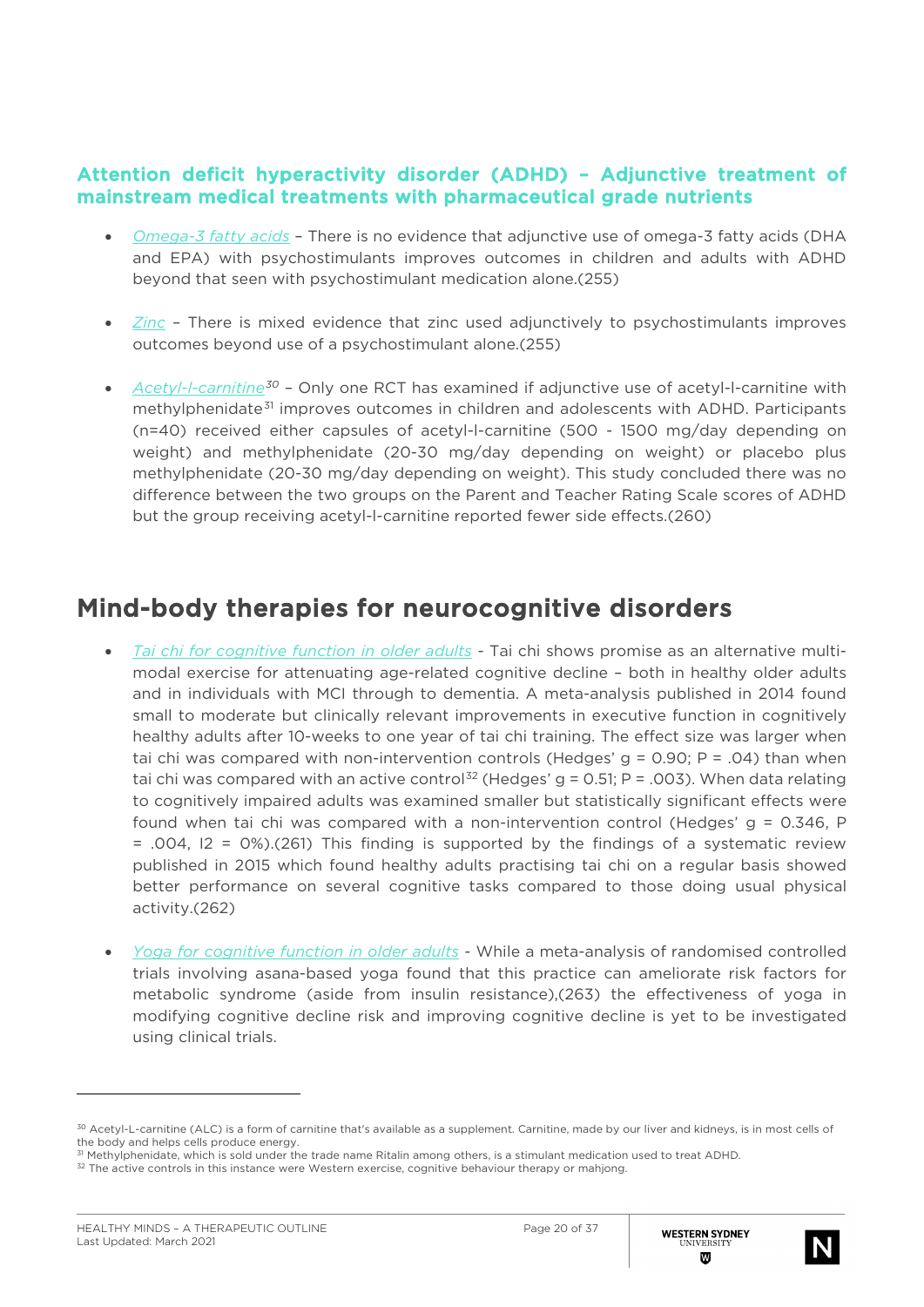## Manual therapies for neurocognitive disorders

• *Massage and touch for dementia –* A recently published systematic review and meta-analysis of massage and touch on behavioural and psychological symptoms of people with dementia found massage and touch were effective in reducing behavioural and psychological symptoms associated with dementia, specifically physical aggressive behaviour, physical nonaggressive behaviour, verbal aggressive behaviour, and non-verbal aggressive behaviour. This study found the impact on anxiety, sadness and anger were not significant. While the review findings were positive, the studies included in this systematic review and meta-analysis were small and of poor methodological quality.(264)

## Lifestyle Therapies for neurocognitive disorders

- Epidemiological evidence suggests physical activity has an independent preventive effect on cognitive decline and the development of AD(265-267) and may decrease the risk of PD.(268- 270)
- *Exercise and MCI* A World Health Organization report published in 2019 on lifestyle modifying strategies to reduce cognitive decline and dementia risk concluded that older adults should perform aerobic exercise at moderate to vigorous intensities, together with muscle-strengthening activities, for at least 150-minutes throughout the week to maintain or improve cognition.(271) This conclusion was based on systematic reviews of physical activity interventions involving aerobic, resistance or multicomponent training in adults with normal cognition or mild cognitive impairment (MCI) which found that exercise at the highest level was most protective for brain health,(272, 273) with individuals with MCI showing exerciseinduced enhancements in certain cognitive domains.(274, 275)
- *Exercise to attenuate neurodegeneration* Aside from the evidence listed above, there is good evidence from neuroimaging studies that exercise attenuates age-related neurodegeneration in clinical and non-clinical adult populations, with exercise preventing decreases in hippocampal volume which occur over time as people age.(188) Furthermore, people who actively participate in physical activity in midlife tend to have larger total brain volume in later-life than sedentary people (with this difference more apparent in grey matter volume than white matter volume).(276)
- *Exercise for people with dementia* A Cochrane review published in 2015 assessed if exercise programs for people with dementia improves cognition<sup>[33](#page-20-0)</sup>, activities of daily living, neuropsychiatric symptoms such as agitation and aggression, depression and mortality, among other outcomes. This review found there was some evidence that exercise programs can improve the ability of people with dementia to perform daily activities, but found no



<span id="page-20-0"></span><sup>&</sup>lt;sup>33</sup> Cognition includes such things as memory, reasoning ability and spatial awareness.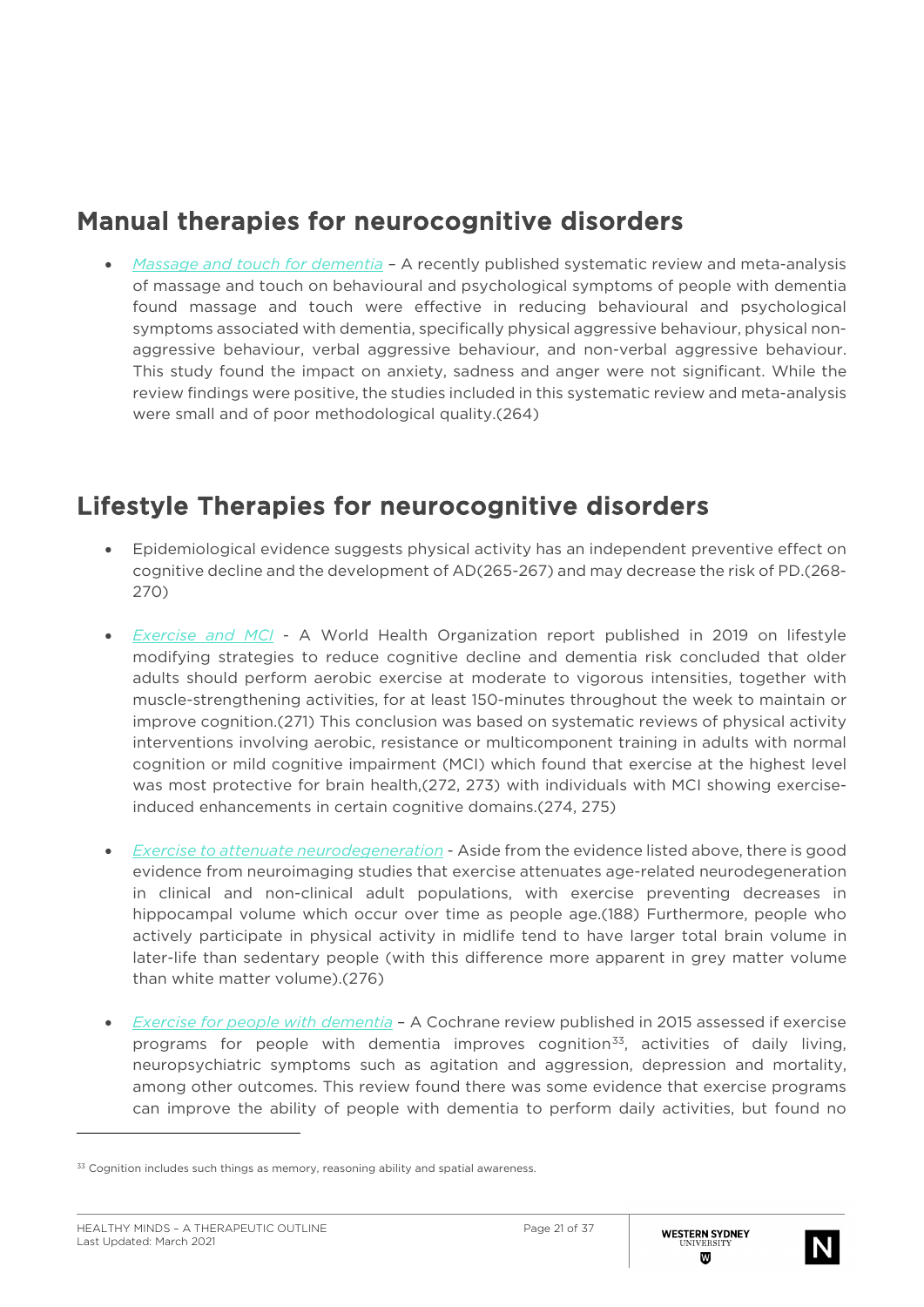evidence of benefit of exercise on cognition, psychological symptoms, and depression in people with dementia.(277)

- *Exercise and the impact on disease progression of AD and PD –* There is no consistent evidence that physical activity positively impacts the disease progression of AD(278, 279) and PD.(280, 281)
- *Multi-domain lifestyle interventions protective of cognitive health* A seminal RCT was completed over two-years in Finland in the early 21st-century - The FINISH Trial<sup>[34](#page-21-0)</sup> - and found that a lifestyle intervention having a number of domains focused on different risk factors for dementia is likely effective in preventing cognitive decline. The two-year multi-domain intervention focused on physical activity, nutritional guidance, cognitive training, social activities, and management of heart health risk factors. The study authors concluded participants randomised to the intervention arm showed improved cognition when compared to those provided with general health advice. The multi-domain intervention was protective of cognitive function in healthy older adults at increased risk of cognitive decline.(282) The multi-domain lifestyle model used in the FINGER trial is now being tested in different populations and settings across the world, with RCTs starting recruitment in 2018 in the United States of America (US-Pointer) and China (MIND-CHINA), and other countries more recently.(283)
- *Mediterranean diet for cognitive health -* Systematic reviews of observational studies have found that a high adherence to the Mediterranean diet is associated with decreased risk of MCI and AD, whereas just a modest adherence to this diet does not show this same association.(284, 285) Among participants with normal cognition, the strongest evidence suggests a beneficial effect of the Mediterranean diet on older adults global cognition.(286)

# Traditional therapies for neurocognitive disorders

• *Acupuncture –*There is no evidence that from human clinical trial data acupuncture is an appropriate treatment modality to improve cognition for people with neurocognitive disorders.

# References

- 1. Anderson P, Jané-llopis E, Hosman C. Reducing the silent burden of impaired mental health. Health Promot Int. 2011;26(Suppl 1):i4-9.
- 2. AIHW. Australian Burden of Disease Study: Impact and causes of illness and death in Australia 2011. Australian Burden of Disease Study series no. 3. BOD 4. Canberra: Australian Institute of Health and Welfare (AIHW); 2016.



<span id="page-21-0"></span><sup>34</sup> Finnish Geriatric Intervention Study to Prevent Cognitive Impairment and Disability Trial.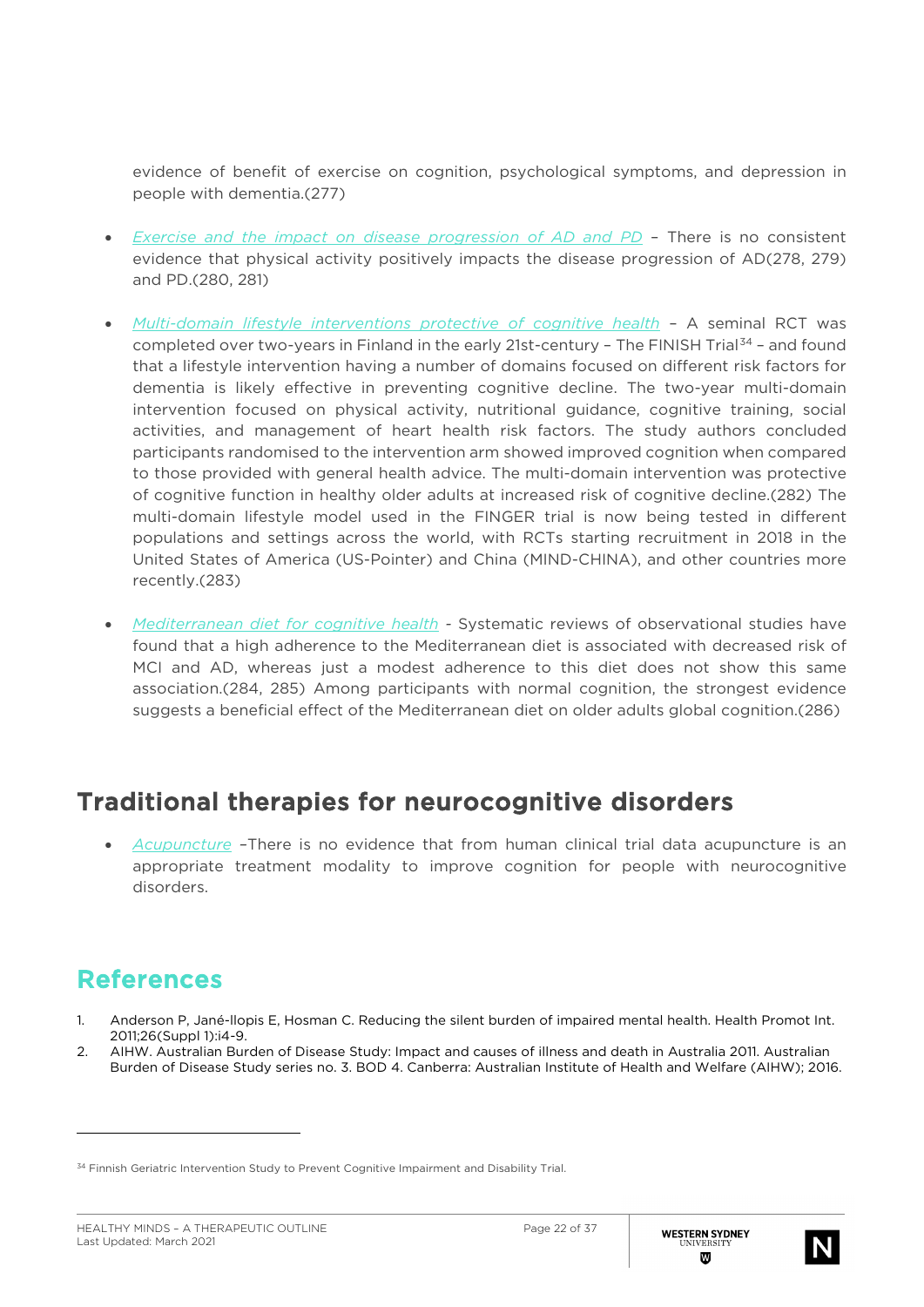- 3. AIHW. Contribution of vascular diseases and risk factors to the burden of dementia in Australia: Australian Burden of Disease Study 2011. Australian Burden of Disease Study series no. 9. Cat. no. BOD 10. Canberra: Australian Institute of Health and Welfare (AIHW); 2016.
- 4. ABS. Cause of death, Australia Statistics on the number of deaths, by sex, selected age groups, and cause of death classified to the International Classification of Diseases (ICD) Belconnen (ACT): Commonwealth of Australia; 2019 [updated 25 September 2019. Available from: [https://www.abs.gov.au/statistics/health/causes](https://www.abs.gov.au/statistics/health/causes-death/causes-death-australia/latest-release)[death/causes-death-australia/latest-release.](https://www.abs.gov.au/statistics/health/causes-death/causes-death-australia/latest-release)
- 5. Patterson C. The World Alzheimer Report 2018 The state of the art of dementia research: New frontiers. London: Alzheimer's Disease International; 2018.
- 6. Risvoll H, Giverhaug T, Halvorsen KH, Waaseth M, Musial F. Direct and indirect risk associated with the use of dietary supplements among persons with dementia in a Norwegian memory clinic. BMC complementary and alternative medicine. 2017;17(1):261.
- 7. Kessler RC, Soukup J, Davis RB, Foster DF, Wilkey SA, Van Rompay MI, et al. The use of complementary and alternative therapies to treat anxiety and depression in the United States. The American journal of psychiatry. 2001;158(2):289-94.
- 8. AIHW. Australia's Health 2006. AIHW cat. no. AUS 73. Canberra: Australian Institute of Health and Welfare (AIHW); 2006.
- 9. Xue CC, Zhang AL, Lin V, Da Costa C, Story DF. Complementary and alternative medicine use in Australia: a national population-based survey. J Altern Complement Med. 2007;13(6):643-50.
- 10. CMA. In Good Health Complementary Medicines Industry Survey 2014. Canberra: Complementary Medicines Australia (CMA); 2014.
- 11. Hardy ML, Coulter I, Morton SC, Favreau J, Venuturupalli S, Chiappelli F, et al. S-adenosyl-L-methionine for treatment of depression, osteoarthritis, and liver disease. Evidence report/technology assessment (Summary). 2003(64):1-3.
- 12. Bressa GM. S-adenosyl-l-methionine (SAMe) as antidepressant: meta-analysis of clinical studies. Acta neurologica Scandinavica Supplementum. 1994;154:7-14.
- 13. Galizia I, Oldani L, Macritchie K, Amari E, Dougall D, Jones TN, et al. S-adenosyl methionine (SAMe) for depression in adults. The Cochrane database of systematic reviews. 2016;10:Cd011286.
- 14. Mischoulon D, Price LH, Carpenter LL, Tyrka AR, Papakostas GI, Baer L, et al. A double-blind, randomized, placebo-controlled clinical trial of S-adenosyl-L-methionine (SAMe) versus escitalopram in major depressive disorder. The Journal of clinical psychiatry. 2014;75(4):370-6.
- 15. Sharma A, Gerbarg P, Bottiglieri T, Massoumi L, Carpenter LL, Lavretsky H, et al. S-Adenosylmethionine (SAMe) for Neuropsychiatric Disorders: A Clinician-Oriented Review of Research. The Journal of clinical psychiatry. 2017;78(6):e656-e67.
- 16. Sarris J, Murphy J, Stough C, Mischoulon D, Bousman C, MacDonald P, et al. S-Adenosylmethionine (SAMe) monotherapy for depression: an 8-week double-blind, randomised, controlled trial. Psychopharmacology. 2020;237(1):209-18.
- 17. Linde K, Berner MM, Kriston L. St John's wort for major depression. The Cochrane database of systematic reviews. 2008(4):Cd000448.
- 18. Ng QX, Venkatanarayanan N, Ho CY. Clinical use of Hypericum perforatum (St John's wort) in depression: A meta-analysis. Journal of affective disorders. 2017;210:211-21.
- 19. Sarris J. Herbal medicines in the treatment of psychiatric disorders: 10-year updated review. Phytotherapy research : PTR. 2018;32(7):1147-62.
- 20. Shaw K, Turner J, Del Mar C. Tryptophan and 5-hydroxytryptophan for depression. The Cochrane database of systematic reviews. 2002(1):Cd003198.
- 21. Smith KA, Fairburn CG, Cowen PJ. Relapse of depression after rapid depletion of tryptophan. Lancet (London, England). 1997;349(9056):915-9.
- 22. Leyton M, Ghadirian AM, Young SN, Palmour RM, Blier P, Helmers KF, et al. Depressive relapse following acute tryptophan depletion in patients with major depressive disorder. Journal of psychopharmacology (Oxford, England). 2000;14(3):284-7.
- 23. Delgado PL, Moreno FA, Onate L, Gelenberg AJ. Sequential catecholamine and serotonin depletion in mirtazapine-treated depressed patients. The international journal of neuropsychopharmacology. 2002;5(1):63-6.
- 24. Delgado PL, Charney DS, Price LH, Aghajanian GK, Landis H, Heninger GR. Serotonin function and the mechanism of antidepressant action. Reversal of antidepressant-induced remission by rapid depletion of plasma tryptophan. Archives of general psychiatry. 1990;47(5):411-8.
- 25. Vielhaber K, Riemann D, Feige B, Kuelz A, Kirschbaum C, Voderholzer U. Impact of experimentally induced serotonin deficiency by tryptophan depletion on saliva cortisol concentrations. Pharmacopsychiatry. 2005;38(2):87-94.
- 26. Moreno FA, Gelenberg AJ, Heninger GR, Potter RL, McKnight KM, Allen J, et al. Tryptophan depletion and depressive vulnerability. Biological psychiatry. 1999;46(4):498-505.
- 27. Bravo R, Matito S, Cubero J, Paredes SD, Franco L, Rivero M, et al. Tryptophan-enriched cereal intake improves nocturnal sleep, melatonin, serotonin, and total antioxidant capacity levels and mood in elderly humans. Age (Dordrecht, Netherlands). 2013;35(4):1277-85.

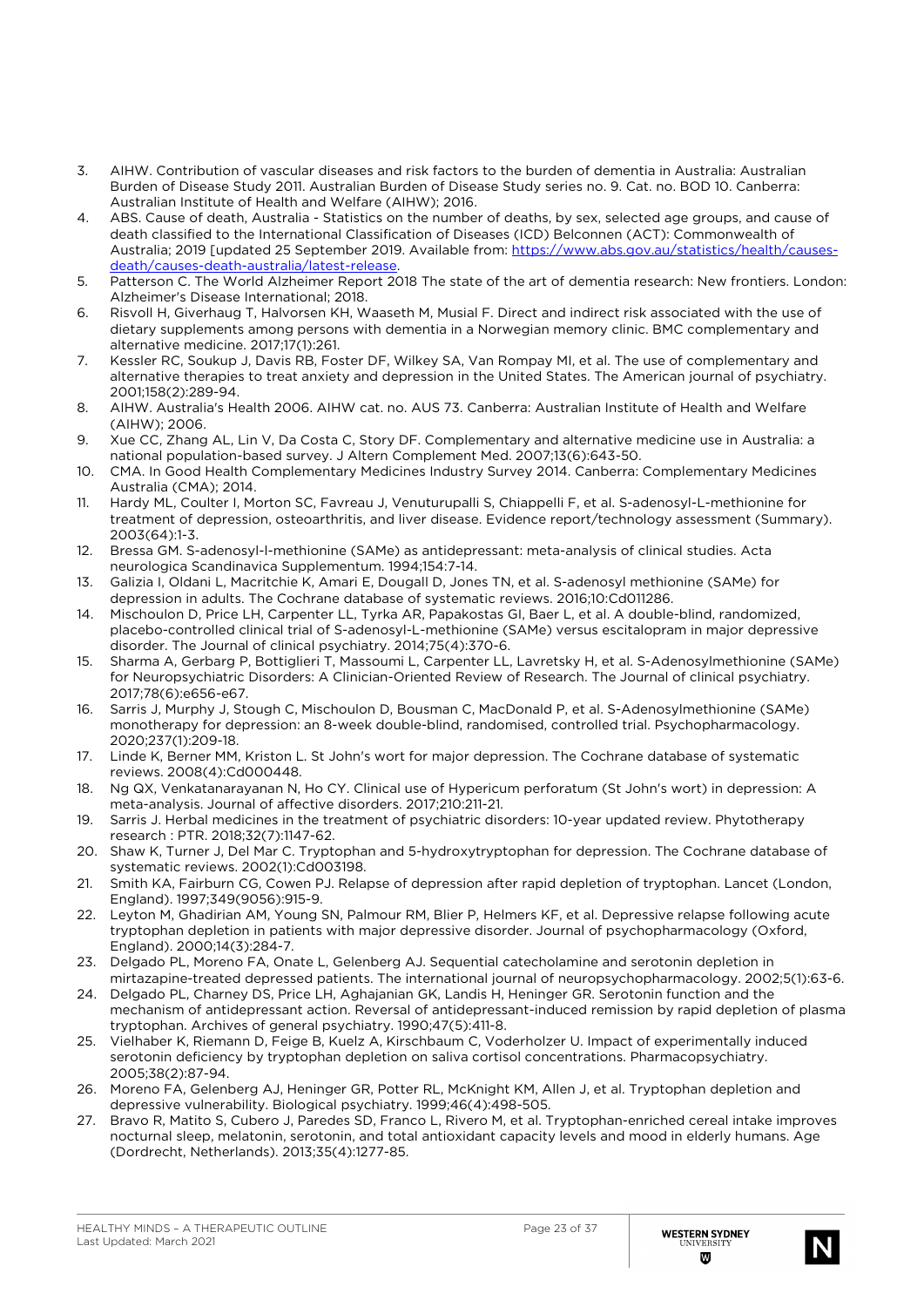- 28. Dantzer R, Kelley KW. Twenty years of research on cytokine-induced sickness behavior. Brain, behavior, and immunity. 2007;21(2):153-60.
- 29. Taylor MJ, Wilder H, Bhagwagar Z, Geddes J. Inositol for depressive disorders. The Cochrane database of systematic reviews. 2004(2):Cd004049.
- 30. Mukai T, Kishi T, Matsuda Y, Iwata N. A meta-analysis of inositol for depression and anxiety disorders. Human psychopharmacology. 2014;29(1):55-63.
- 31. Hausenblas HA, Saha D, Dubyak PJ, Anton SD. Saffron (Crocus sativus L.) and major depressive disorder: a meta-analysis of randomized clinical trials. Journal of integrative medicine. 2013;11(6):377-83.
- 32. Toth B, Hegyi P, Lantos T, Szakacs Z, Keremi B, Varga G, et al. The Efficacy of Saffron in the Treatment of Mild to Moderate Depression: A Meta-analysis. Planta medica. 2019;85(1):24-31.
- 33. Ng QX, Koh SSH, Chan HW, Ho CYX. Clinical Use of Curcumin in Depression: A Meta-Analysis. Journal of the American Medical Directors Association. 2017;18(6):503-8.
- 34. Lopresti AL. Curcumin for neuropsychiatric disorders: a review of in vitro, animal and human studies. Journal of psychopharmacology (Oxford, England). 2017;31(3):287-302.
- 35. Brichenko VS, Skorokhodova TE. Herbal adaptogens in rehabilitation of patients of depression, clinical and organisational aspects of early manifestations of nervous and mental diseases. Barnaul Russia,1987.
- 36. Saratikov AS, Krasnov EA. Rhodiola Rosea is a valuable medicinal plant (Golden Root). Tomsk, Russia: Tomsk State University; 1987.
- 37. Darbinyan V, Aslanyan G, Amroyan E, Gabrielyan E, Malmstrom C, Panossian A. Clinical trial of Rhodiola rosea L. extract SHR-5 in the treatment of mild to moderate depression. Nordic journal of psychiatry. 2007;61(5):343-8.
- 38. Mao JJ, Xie SX, Zee J, Soeller I, Li QS, Rockwell K, et al. Rhodiola rosea versus sertraline for major depressive disorder: A randomized placebo-controlled trial. Phytomedicine : international journal of phytotherapy and phytopharmacology. 2015;22(3):394-9.
- 39. Firth J, Teasdale SB, Allott K, Siskind D, Marx W, Cotter J, et al. The efficacy and safety of nutrient supplements in the treatment of mental disorders: a meta-review of meta-analyses of randomized controlled trials. World psychiatry : official journal of the World Psychiatric Association (WPA). 2019;18(3):308-24.
- 40. Coppen A, Bailey J. Enhancement of the antidepressant action of fluoxetine by folic acid: a randomised, placebo controlled trial. Journal of affective disorders. 2000;60(2):121-30.
- 41. Resler G, Lavie R, Campos J, Mata S, Urbina M, Garcia A, et al. Effect of folic acid combined with fluoxetine in patients with major depression on plasma homocysteine and vitamin B12, and serotonin levels in lymphocytes. Neuroimmunomodulation. 2008;15(3):145-52.
- 42. Başoğlu C, Ateş A, Algül A, İpçioğlu OM, Geçici O, Yılmaz O, et al. Adjuvant folate with escitalopram treatment and homocystein, folate, vitamin B-12 levels in patients with major depressive disorder. Klin Psikofarmakol Bul. 2009;19:135–42.
- 43. Venkatasubramanian R, Kumar CN, Pandey RS. A randomized double-blind comparison of fluoxetine augmentation by high and low dosage folic acid in patients with depressive episodes. Journal of affective disorders. 2013;150(2):644-8.
- 44. Bedson E, Bell D, Carr D, Carter B, Hughes D, Jorgensen A, et al. Folate Augmentation of Treatment--Evaluation for Depression (FolATED): randomised trial and economic evaluation. Health technology assessment (Winchester, England). 2014;18(48):vii-viii, 1-159.
- 45. Almeida OP, Ford AH, Hirani V, Singh V, vanBockxmeer FM, McCaul K, et al. B vitamins to enhance treatment response to antidepressants in middle-aged and older adults: results from the B-VITAGE randomised, doubleblind, placebo-controlled trial. The British journal of psychiatry : the journal of mental science. 2014;205(6):450- 7.
- 46. Godfrey PS, Toone BK, Carney MW, Flynn TG, Bottiglieri T, Laundy M, et al. Enhancement of recovery from psychiatric illness by methylfolate. Lancet (London, England). 1990;336(8712):392-5.
- 47. Alpert JE, Mischoulon D, Rubenstein GE, Bottonari K, Nierenberg AA, Fava M. Folinic acid (Leucovorin) as an adjunctive treatment for SSRI-refractory depression. Annals of clinical psychiatry : official journal of the American Academy of Clinical Psychiatrists. 2002;14(1):33-8.
- 48. Papakostas GI, Shelton RC, Zajecka JM, Etemad B, Rickels K, Clain A, et al. L-methylfolate as adjunctive therapy for SSRI-resistant major depression: results of two randomized, double-blind, parallel-sequential trials. The American journal of psychiatry. 2012;169(12):1267-74.
- 49. Taylor MJ, Carney S, Geddes J, Goodwin G. Folate for depressive disorders. The Cochrane database of systematic reviews. 2003(2):Cd003390.
- 50. Alpert JE, Papakostas G, Mischoulon D, Worthington JJ, 3rd, Petersen T, Mahal Y, et al. S-adenosyl-L-methionine (SAMe) as an adjunct for resistant major depressive disorder: an open trial following partial or nonresponse to selective serotonin reuptake inhibitors or venlafaxine. Journal of clinical psychopharmacology. 2004;24(6):661- 4.
- 51. Bambling M, Parham SC, Coulson S, Vitetta L. S adenosylmethionine (SAMe) and magnesium orotate as adjunctives to SSRIs in suboptimal treatment response of depression in adults: a pilot study. Adv Integr Med. 2015;2:56–62.

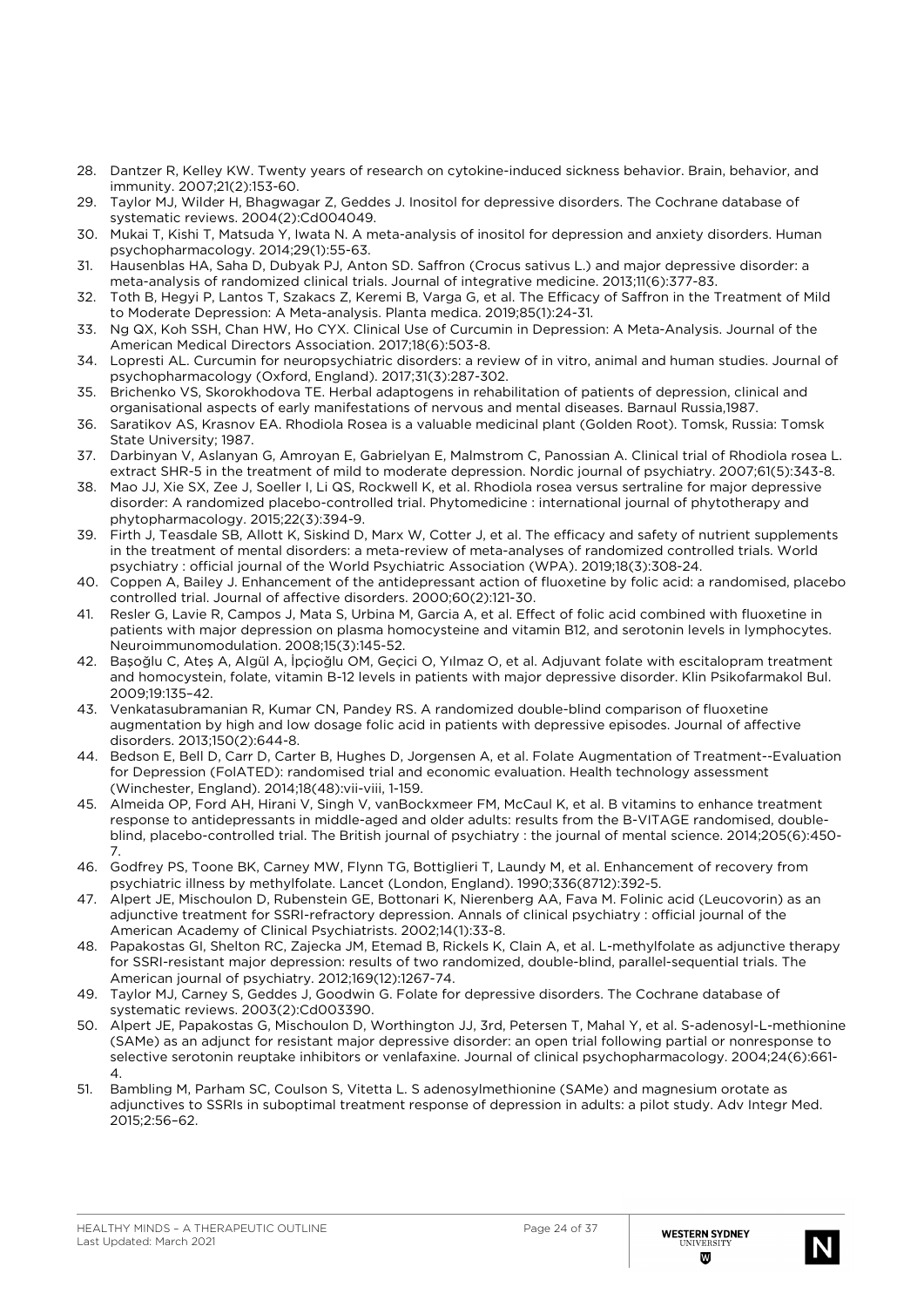- 52. De Berardis D, Marini S, Serroni N, Rapini G, Iasevoli F, Valchera A, et al. S-Adenosyl-L-Methionine augmentation in patients with stage II treatment-resistant major depressive disorder: an open label, fixed dose, single-blind study. TheScientificWorldJournal. 2013;2013:204649.
- 53. Papakostas GI, Mischoulon D, Shyu I, Alpert JE, Fava M. S-adenosyl methionine (SAMe) augmentation of serotonin reuptake inhibitors for antidepressant nonresponders with major depressive disorder: a double-blind, randomized clinical trial. The American journal of psychiatry. 2010;167(8):942-8.
- 54. Sarris J, Byrne GJ, Bousman C, Stough C, Murphy J, MacDonald P, et al. Adjunctive S-adenosylmethionine (SAMe) in treating non-remittent major depressive disorder: An 8-week double-blind, randomized, controlled trial<sup/>. European neuropsychopharmacology : the journal of the European College of Neuropsychopharmacology. 2018;28(10):1126-36.
- 55. Khoraminya N, Tehrani-Doost M, Jazayeri S, Hosseini A, Djazayery A. Therapeutic effects of vitamin D as adjunctive therapy to fluoxetine in patients with major depressive disorder. The Australian and New Zealand journal of psychiatry. 2013;47(3):271-5.
- 56. Zanetidou S, Belvederi Murri M, Buffa A, Malavolta N, Anzivino F, Bertakis K. Vitamin D supplements in geriatric major depression. International journal of geriatric psychiatry. 2011;26(11):1209-10.
- 57. Lai J, Moxey A, Nowak G, Vashum K, Bailey K, McEvoy M. The efficacy of zinc supplementation in depression: systematic review of randomised controlled trials. Journal of affective disorders. 2012;136(1-2):e31-e9.
- 58. Sarris J, Murphy J, Mischoulon D, Papakostas GI, Fava M, Berk M, et al. Adjunctive Nutraceuticals for Depression: A Systematic Review and Meta-Analyses. The American journal of psychiatry. 2016;173(6):575-87.
- 59. Al-Karawi D, Al Mamoori DA, Tayyar Y. The Role of Curcumin Administration in Patients with Major Depressive Disorder: Mini Meta-Analysis of Clinical Trials. Phytotherapy research : PTR. 2016;30(2):175-83.
- 60. Marx W, Lane M, Rocks T, Ruusunen A, Loughman A, Lopresti A, et al. Effect of saffron supplementation on symptoms of depression and anxiety: a systematic review and meta-analysis. Nutrition reviews. 2019.
- 61. Akhondzadeh S, Naghavi HR, Vazirian M, Shayeganpour A, Rashidi H, Khani M. Passionflower in the treatment of generalized anxiety: a pilot double-blind randomized controlled trial with oxazepam. Journal of clinical pharmacy and therapeutics. 2001;26(5):363-7.
- 62. Dantas LP, de Oliveira-Ribeiro A, de Almeida-Souza LM, Groppo FC. Effects of passiflora incarnata and midazolam for control of anxiety in patients undergoing dental extraction. Medicina oral, patologia oral y cirugia bucal. 2017;22(1):e95-e101.
- 63. Steiner GZ, Mathesul DC. Cognitive Anxiolytics. In: Camfield D, McIntyre E, Sarris J, editors. Evidence-based herbal and nutritional treatments for anxiety in psychiatric disorders. Cham, Switzerland: Springer International Publishing; 2016.
- 64. Woelk H, Arnoldt KH, Kieser M, Hoerr R. Ginkgo biloba special extract EGb 761 in generalized anxiety disorder and adjustment disorder with anxious mood: a randomized, double-blind, placebo-controlled trial. Journal of psychiatric research. 2007;41(6):472-80.
- 65. Kennedy DO, Little W, Scholey AB. Attenuation of laboratory-induced stress in humans after acute administration of Melissa officinalis (Lemon Balm). Psychosomatic medicine. 2004;66(4):607-13.
- 66. Cases J, Ibarra A, Feuillere N, Roller M, Sukkar SG. Pilot trial of Melissa officinalis L. leaf extract in the treatment of volunteers suffering from mild-to-moderate anxiety disorders and sleep disturbances. Mediterranean journal of nutrition and metabolism. 2011;4(3):211-8.
- 67. Lu K, Gray MA, Oliver C, Liley DT, Harrison BJ, Bartholomeusz CF, et al. The acute effects of L-theanine in comparison with alprazolam on anticipatory anxiety in humans. Human psychopharmacology. 2004;19(7):457- 65.
- 68. Dodd FL, Kennedy DO, Riby LM, Haskell-Ramsay CF. A double-blind, placebo-controlled study evaluating the effects of caffeine and L-theanine both alone and in combination on cerebral blood flow, cognition and mood. Psychopharmacology. 2015;232(14):2563-76.
- 69. Rogers PJ, Smith JE, Heatherley SV, Pleydell-Pearce CW. Time for tea: mood, blood pressure and cognitive performance effects of caffeine and theanine administered alone and together. Psychopharmacology. 2008;195(4):569-77.
- 70. Camfield DA, Stough C, Farrimond J, Scholey AB. Acute effects of tea constituents L-theanine, caffeine, and epigallocatechin gallate on cognitive function and mood: a systematic review and meta-analysis. Nutrition reviews. 2014;72(8):507-22.
- 71. White DJ, de Klerk S, Woods W, Gondalia S, Noonan C, Scholey AB. Anti-Stress, Behavioural and Magnetoencephalography Effects of an L-Theanine-Based Nutrient Drink: A Randomised, Double-Blind, Placebo-Controlled, Crossover Trial. Nutrients. 2016;8(1).
- 72. Yoto A, Motoki M, Murao S, Yokogoshi H. Effects of L-theanine or caffeine intake on changes in blood pressure under physical and psychological stresses. Journal of physiological anthropology. 2012;31:28.
- 73. Kimura K, Ozeki M, Juneja LR, Ohira H. L-Theanine reduces psychological and physiological stress responses. Biological psychology. 2007;74(1):39-45.
- 74. Scholey A, Downey LA, Ciorciari J, Pipingas A, Nolidin K, Finn M, et al. Acute neurocognitive effects of epigallocatechin gallate (EGCG). Appetite. 2012;58(2):767-70.

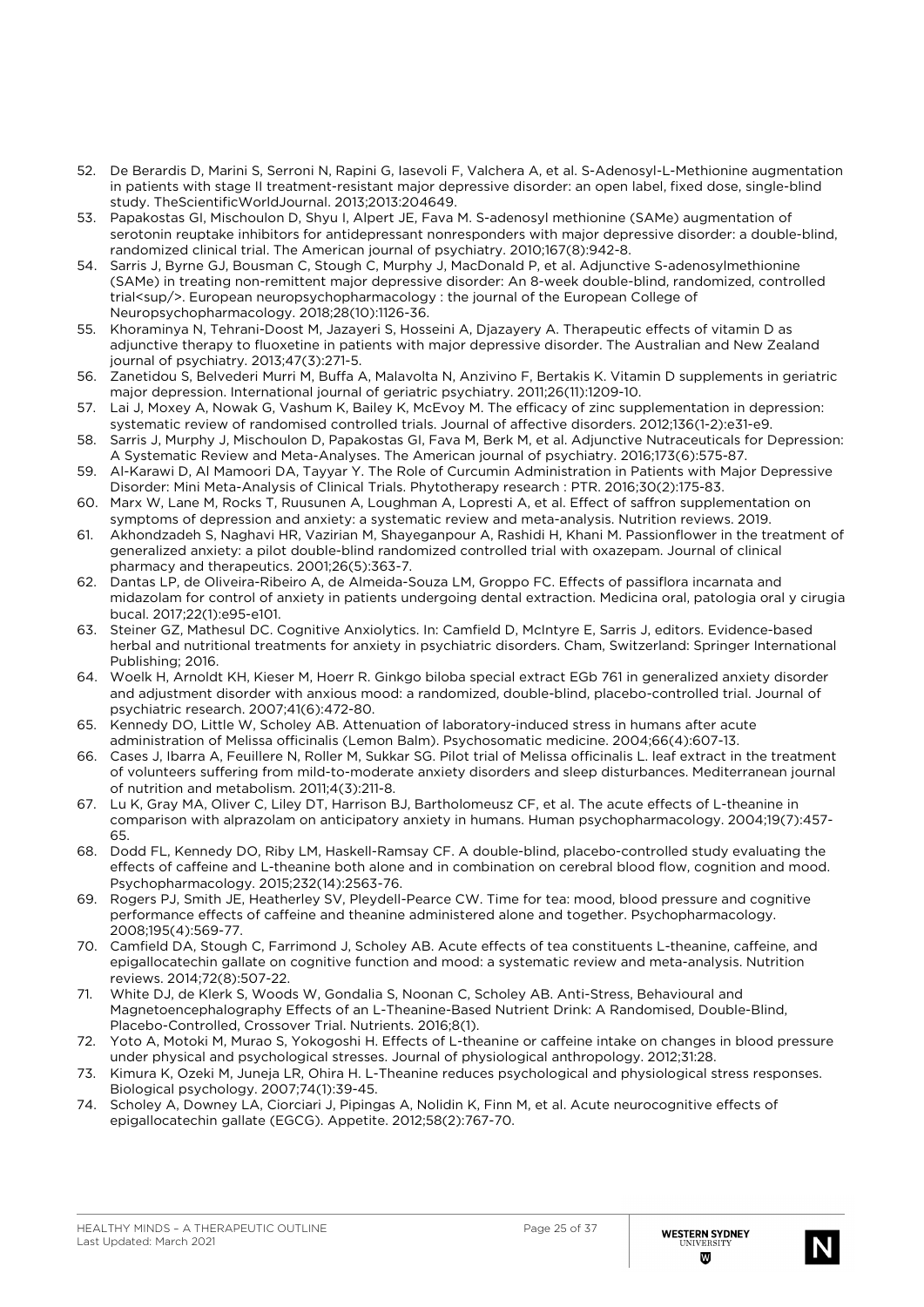- 75. Wightman EL, Haskell CF, Forster JS, Veasey RC, Kennedy DO. Epigallocatechin gallate, cerebral blood flow parameters, cognitive performance and mood in healthy humans: a double-blind, placebo-controlled, crossover investigation. Human psychopharmacology. 2012;27(2):177-86.
- 76. Borgwardt S, Hammann F, Scheffler K, Kreuter M, Drewe J, Beglinger C. Neural effects of green tea extract on dorsolateral prefrontal cortex. European journal of clinical nutrition. 2012;66(11):1187-92.
- 77. Perry NS, Bollen C, Perry EK, Ballard C. Salvia for dementia therapy: review of pharmacological activity and pilot tolerability clinical trial. Pharmacology, biochemistry, and behavior. 2003;75(3):651-9.
- 78. Tildesley NT, Kennedy DO, Perry EK, Ballard CG, Wesnes KA, Scholey AB. Positive modulation of mood and cognitive performance following administration of acute doses of Salvia lavandulaefolia essential oil to healthy young volunteers. Physiology & behavior. 2005;83(5):699-709.
- 79. Kennedy DO, Pace S, Haskell C, Okello EJ, Milne A, Scholey AB. Effects of cholinesterase inhibiting sage (Salvia officinalis) on mood, anxiety and performance on a psychological stressor battery. Neuropsychopharmacology : official publication of the American College of Neuropsychopharmacology. 2006;31(4):845-52.
- 80. Kennedy DO, Dodd FL, Robertson BC, Okello EJ, Reay JL, Scholey AB, et al. Monoterpenoid extract of sage (Salvia lavandulaefolia) with cholinesterase inhibiting properties improves cognitive performance and mood in healthy adults. Journal of psychopharmacology (Oxford, England). 2011;25(8):1088-100.
- 81. Tildesley NT, Kennedy DO, Perry EK, Ballard CG, Savelev S, Wesnes KA, et al. Salvia lavandulaefolia (Spanish sage) enhances memory in healthy young volunteers. Pharmacology, biochemistry, and behavior. 2003;75(3):669-74.
- 82. Scholey AB, Tildesley NT, Ballard CG, Wesnes KA, Tasker A, Perry EK, et al. An extract of Salvia (sage) with anticholinesterase properties improves memory and attention in healthy older volunteers. Psychopharmacology. 2008;198(1):127-39.
- 83. Akhondzadeh S, Noroozian M, Mohammadi M, Ohadinia S, Jamshidi AH, Khani M. Salvia officinalis extract in the treatment of patients with mild to moderate Alzheimer's disease: a double blind, randomized and placebocontrolled trial. Journal of clinical pharmacy and therapeutics. 2003;28(1):53-9.
- 84. McCaffrey R, Thomas DJ, Kinzelman AO. The effects of lavender and rosemary essential oils on test-taking anxiety among graduate nursing students. Holistic nursing practice. 2009;23(2):88-93.
- 85. Rho KH, Han SH, Kim KS, Lee MS. Effects of aromatherapy massage on anxiety and self-esteem in korean elderly women: a pilot study. The International journal of neuroscience. 2006;116(12):1447-55.
- 86. Lee YL, Wu Y, Tsang HW, Leung AY, Cheung WM. A systematic review on the anxiolytic effects of aromatherapy in people with anxiety symptoms. J Altern Complement Med. 2011;17(2):101-8.
- 87. Heuberger F, Ilmberger J, Hartter E, Buchbauer G. Physiological and behavioral effects of 1,8-cineol and (±)linalool: A comparison of inhalation and massage aromatherapy. Nat Prod Commun. 2008;3:1103-10.
- 88. Moss M, Cook J, Wesnes K, Duckett P. Aromas of rosemary and lavender essential oils differentially affect cognition and mood in healthy adults. The International journal of neuroscience. 2003;113(1):15-38.
- 89. Diego MA, Jones NA, Field T, Hernandez-Reif M, Schanberg S, Kuhn C, et al. Aromatherapy positively affects mood, EEG patterns of alertness and math computations. The International journal of neuroscience. 1998;96(3- 4):217-24.
- 90. Pittler MH, Ernst E. Kava extract for treating anxiety. The Cochrane database of systematic reviews. 2003(1):Cd003383.
- 91. Sarris J, McIntyre E, Camfield DA. Plant-based medicines for anxiety disorders, Part 1: a review of preclinical studies. CNS drugs. 2013;27(3):207-19.
- 92. Sarris J, McIntyre E, Camfield DA. Plant-based medicines for anxiety disorders, part 2: a review of clinical studies with supporting preclinical evidence. CNS drugs. 2013;27(4):301-19.
- 93. Ooi SL, Henderson P, Pak SC. Kava for Generalized Anxiety Disorder: A Review of Current Evidence. J Altern Complement Med. 2018;24(8):770-80.
- 94. Sarris J, Byrne GJ, Bousman CA, Cribb L, Savage KM, Holmes O, et al. Kava for generalised anxiety disorder: A 16-week double-blind, randomised, placebo-controlled study. The Australian and New Zealand journal of psychiatry. 2020;54(3):288-97.
- 95. Herrera-Arellano A, Jimenez-Ferrer E, Zamilpa A, Morales-Valdez M, Garcia-Valencia CE, Tortoriello J. Efficacy and tolerability of a standardized herbal product from Galphimia glauca on generalized anxiety disorder. A randomized, double-blind clinical trial controlled with lorazepam. Planta medica. 2007;73(8):713-7.
- 96. Herrera-Arellano A, Jimenez-Ferrer JE, Zamilpa A, Garcia-Alonso G, Herrera-Alvarez S, Tortoriello J. Therapeutic effectiveness of Galphimia glauca vs. lorazepam in generalized anxiety disorder. A controlled 15-week clinical trial. Planta medica. 2012;78(14):1529-35.
- 97. Amsterdam JD, Li Y, Soeller I, Rockwell K, Mao JJ, Shults J. A randomized, double-blind, placebo-controlled trial of oral Matricaria recutita (chamomile) extract therapy for generalized anxiety disorder. Journal of clinical psychopharmacology. 2009;29(4):378-82.
- 98. Keefe JR, Mao JJ, Soeller I, Li QS, Amsterdam JD. Short-term open-label chamomile (Matricaria chamomilla L.) therapy of moderate to severe generalized anxiety disorder. Phytomedicine : international journal of phytotherapy and phytopharmacology. 2016;23(14):1699-705.

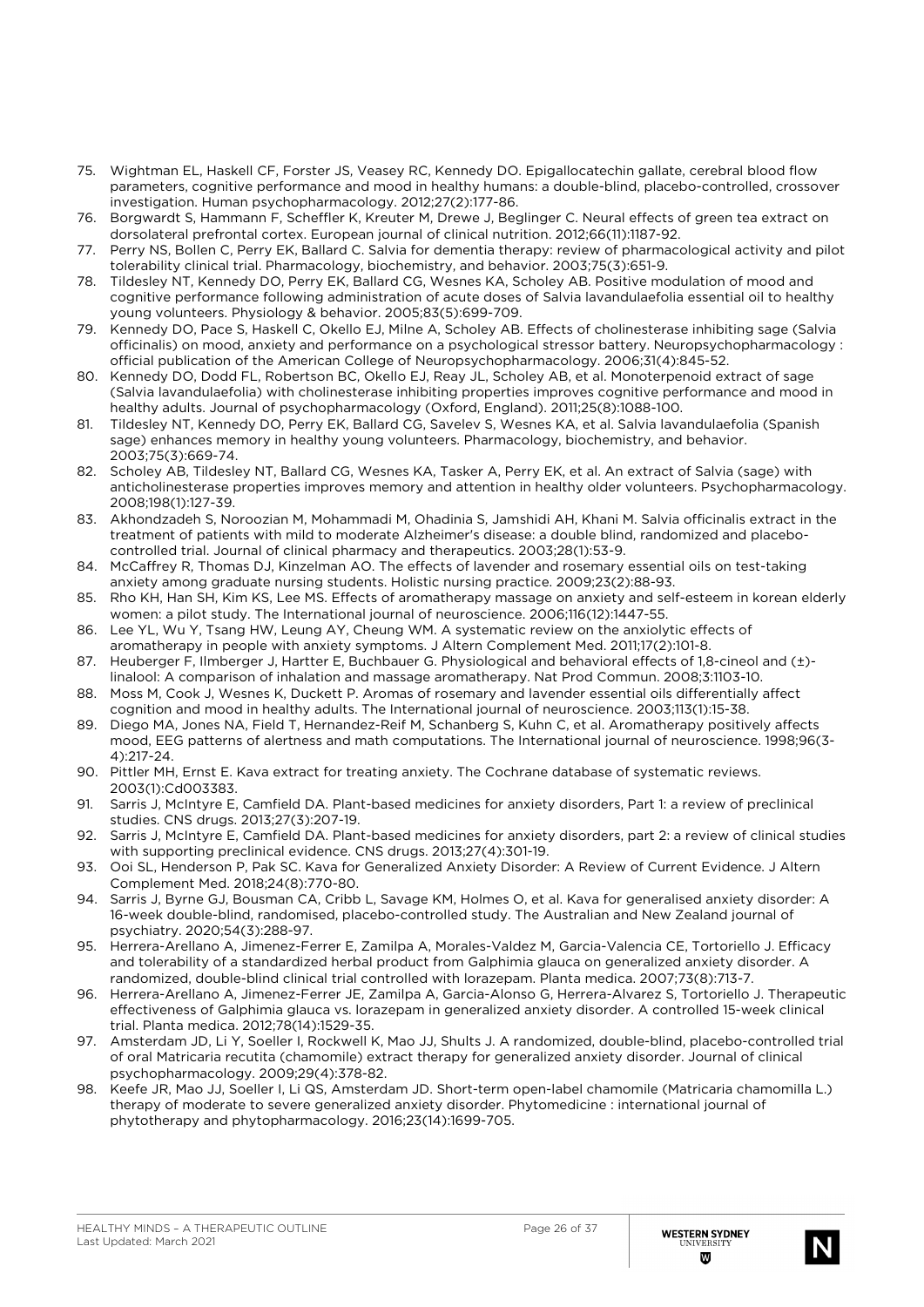- 99. Mao JJ, Xie SX, Keefe JR, Soeller I, Li QS, Amsterdam JD. Long-term chamomile (Matricaria chamomilla L.) treatment for generalized anxiety disorder: A randomized clinical trial. Phytomedicine : international journal of phytotherapy and phytopharmacology. 2016;23(14):1735-42.
- 100. Pratte MA, Nanavati KB, Young V, Morley CP. An alternative treatment for anxiety: a systematic review of human trial results reported for the Ayurvedic herb ashwagandha (Withania somnifera). J Altern Complement Med. 2014;20(12):901-8.
- 101. Choudhary D, Bhattacharyya S, Joshi K. Body Weight Management in Adults Under Chronic Stress Through Treatment With Ashwagandha Root Extract: A Double-Blind, Randomized, Placebo-Controlled Trial. Journal of evidence-based complementary & alternative medicine. 2017;22(1):96-106.
- 102. Andrade C, Aswath A, Chaturvedi SK, Srinivasa M, Raguram R. A double-blind, placebo-controlled evaluation of the anxiolytic efficacy ff an ethanolic extract of withania somnifera. Indian journal of psychiatry. 2000;42(3):295-301.
- 103. Ritsner MS, Miodownik C, Ratner Y, Shleifer T, Mar M, Pintov L, et al. L-theanine relieves positive, activation, and anxiety symptoms in patients with schizophrenia and schizoaffective disorder: an 8-week, randomized, doubleblind, placebo-controlled, 2-center study. The Journal of clinical psychiatry. 2011;72(1):34-42.
- 104. Sarris J, Byrne GJ, Cribb L, Oliver G, Murphy J, Macdonald P, et al. L-theanine in the adjunctive treatment of generalized anxiety disorder: A double-blind, randomised, placebo-controlled trial. Journal of psychiatric research. 2019;110:31-7.
- 105. Lake J. Integrative treatment of bipolar disorder: a review of the evidence and recommendations. Psychiatric Times. 2011;February:58-63.
- 106. Sylvia LG, Peters AT, Deckersbach T, Nierenberg AA. Nutrient-based therapies for bipolar disorder: a systematic review. Psychotherapy and psychosomatics. 2013;82(1):10-9.
- 107. Sarris J, Mischoulon D, Schweitzer I. Omega-3 for bipolar disorder: meta-analyses of use in mania and bipolar depression. The Journal of clinical psychiatry. 2012;73(1):81-6.
- 108. Fernandes BS, Dean OM, Dodd S, Malhi GS, Berk M. N-Acetylcysteine in depressive symptoms and functionality: a systematic review and meta-analysis. The Journal of clinical psychiatry. 2016;77(4):e457-66.
- 109. Zheng W, Zhang QE, Cai DB, Yang XH, Qiu Y, Ungvari GS, et al. N-acetylcysteine for major mental disorders: a systematic review and meta-analysis of randomized controlled trials. Acta Psychiatr Scand. 2018;137(5):391-400.
- 110. Lyoo IK, Demopulos CM, Hirashima F, Ahn KH, Renshaw PF. Oral choline decreases brain purine levels in lithiumtreated subjects with rapid-cycling bipolar disorder: a double-blind trial using proton and lithium magnetic resonance spectroscopy. Bipolar Disord. 2003;5(4):300-6.
- 111. Stoll AL, Sachs GS, Cohen BM, Lafer B, Christensen JD, Renshaw PF. Choline in the treatment of rapid-cycling bipolar disorder: clinical and neurochemical findings in lithium-treated patients. Biological psychiatry. 1996;40(5):382-8.
- 112. Amann BL, Mergl R, Vieta E, Born C, Hermisson I, Seemueller F, et al. A 2-year, open-label pilot study of adjunctive chromium in patients with treatment-resistant rapid-cycling bipolar disorder. Journal of clinical psychopharmacology. 2007;27(1):104-6.
- 113. Berger GE, Wood SJ, Wellard RM, Proffitt TM, McConchie M, Amminger GP, et al. Ethyl-eicosapentaenoic acid in first-episode psychosis. A 1H-MRS study. Neuropsychopharmacology : official publication of the American College of Neuropsychopharmacology. 2008;33(10):2467-73.
- 114. Berger GE, Proffitt TM, McConchie M, Yuen H, Wood SJ, Amminger GP, et al. Ethyl-eicosapentaenoic acid in first-episode psychosis: a randomized, placebo-controlled trial. The Journal of clinical psychiatry. 2007;68(12):1867-75.
- 115. Emsley R, Chiliza B, Asmal L, du Plessis S, Phahladira L, van Niekerk E, et al. A randomized, controlled trial of omega-3 fatty acids plus an antioxidant for relapse prevention after antipsychotic discontinuation in firstepisode schizophrenia. Schizophrenia research. 2014;158(1-3):230-5.
- 116. Pawelczyk T, Grancow-Grabka M, Trafalska E, Szemraj J, Pawelczyk A. Oxidative stress reduction related to the efficacy of n-3 polyunsaturated fatty acids in first episode schizophrenia: Secondary outcome analysis of the OFFER randomized trial. Prostaglandins, leukotrienes, and essential fatty acids. 2017;121:7-13.
- 117. Pawelczyk T, Grancow-Grabka M, Kotlicka-Antczak M, Trafalska E, Pawelczyk A. A randomized controlled study of the efficacy of six-month supplementation with concentrated fish oil rich in omega-3 polyunsaturated fatty acids in first episode schizophrenia. Journal of psychiatric research. 2016;73:34-44.
- 118. Wood SJ, Cocchi L, Proffitt TM, McConchie M, Jackson GD, Takahashi T, et al. Neuroprotective effects of ethyleicosapentaenoic acid in first episode psychosis: A longitudinal T2 relaxometry pilot study. Psychiatry Research: Neuroimaging. 2010;182(2):180-2.
- 119. O'Donnell CP, Allott KA, Murphy BP, Yuen HP, Proffitt TM, Papas A, et al. Adjunctive Taurine in First-Episode Psychosis: A Phase 2, Double-Blind, Randomized, Placebo-Controlled Study. The Journal of clinical psychiatry. 2016;77(12):e1610-e7.
- 120. Firth J, Rosenbaum S, Ward PB, Curtis J, Teasdale SB, Yung AR, et al. Adjunctive nutrients in first-episode psychosis: A systematic review of efficacy, tolerability and neurobiological mechanisms. Early intervention in psychiatry. 2018;12(5):774-83.
- 121. Lerner V, Bergman J, Statsenko N, Miodownik C. Vitamin B6 treatment in acute neuroleptic-induced akathisia: a randomized, double-blind, placebo-controlled study. The Journal of clinical psychiatry. 2004;65(11):1550-4.

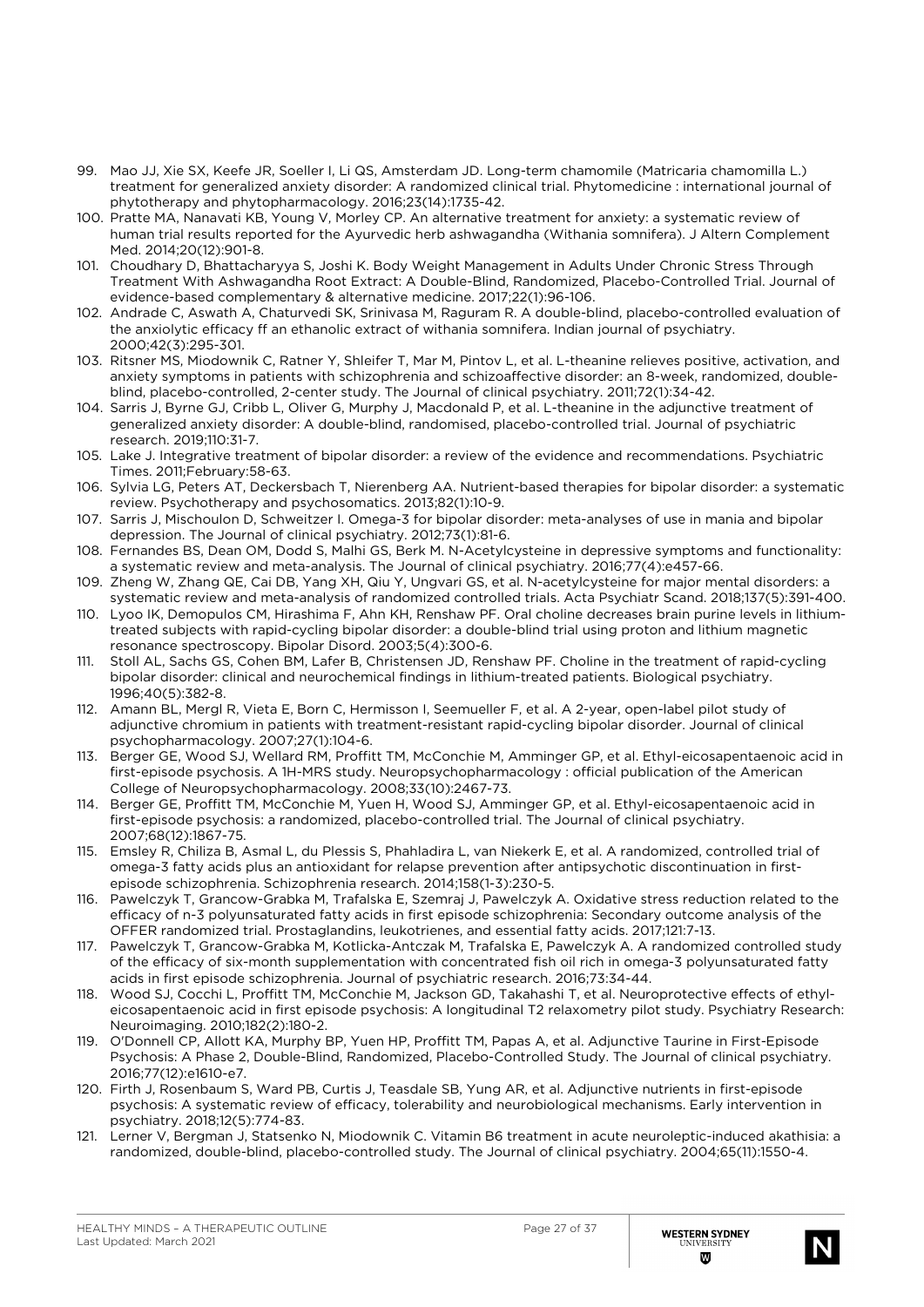- 122. Miodownik C, Lerner V, Statsenko N, Dwolatzky T, Nemets B, Berzak E, et al. Vitamin B6 versus mianserin and placebo in acute neuroleptic-induced akathisia: a randomized, double-blind, controlled study. Clinical neuropharmacology. 2006;29(2):68-72.
- 123. Levine J, Stahl Z, Sela BA, Ruderman V, Shumaico O, Babushkin I, et al. Homocysteine-reducing strategies improve symptoms in chronic schizophrenic patients with hyperhomocysteinemia. Biological psychiatry. 2006;60(3):265-9.
- 124. Lerner V, Miodownik C, Kaptsan A, Cohen H, Loewenthal U, Kotler M. Vitamin B6 as add-on treatment in chronic schizophrenic and schizoaffective patients: a double-blind, placebo-controlled study. The Journal of clinical psychiatry. 2002;63(1):54-8.
- 125. Hill M, Shannahan K, Jasinski S, Macklin EA, Raeke L, Roffman JL, et al. Folate supplementation in schizophrenia: a possible role for MTHFR genotype. Schizophrenia research. 2011;127(1-3):41-5.
- 126. Roffman JL, Lamberti JS, Achtyes E, Macklin EA, Galendez GC, Raeke LH, et al. Randomized multicenter investigation of folate plus vitamin B12 supplementation in schizophrenia. JAMA psychiatry. 2013;70(5):481-9.
- 127. Firth J, Stubbs B, Sarris J, Rosenbaum S, Teasdale S, Berk M, et al. The effects of vitamin and mineral supplementation on symptoms of schizophrenia: a systematic review and meta-analysis. Psychological medicine. 2017;47(9):1515-27.
- 128. Bergman H, Walker DM, Nikolakopoulou A, Soares-Weiser K, Adams CE. Systematic review of interventions for treating or preventing antipsychotic-induced tardive dyskinesia. Health technology assessment (Winchester, England). 2017;21(43):1-218.
- 129. Chen X, Hong Y, Zheng P. Efficacy and safety of extract of Ginkgo biloba as an adjunct therapy in chronic schizophrenia: A systematic review of randomized, double-blind, placebo-controlled studies with meta-analysis. Psychiatry research. 2015;228(1):121-7.
- 130. Magalhaes PV, Dean O, Andreazza AC, Berk M, Kapczinski F. Antioxidant treatments for schizophrenia. The Cochrane database of systematic reviews. 2016;2:Cd008919.
- 131. Berk M, Copolov D, Dean O, Lu K, Jeavons S, Schapkaitz I, et al. N-acetyl cysteine as a glutathione precursor for schizophrenia--a double-blind, randomized, placebo-controlled trial. Biological psychiatry. 2008;64(5):361-8.
- 132. Farokhnia M, Azarkolah A, Adinehfar F, Khodaie-Ardakani MR, Hosseini SM, Yekehtaz H, et al. N-acetylcysteine as an adjunct to risperidone for treatment of negative symptoms in patients with chronic schizophrenia: a randomized, double-blind, placebo-controlled study. Clinical neuropharmacology. 2013;36(6):185-92.
- 133. Zhang J-H, Chen B, Lo J-R. Treatment effect of risperidone alone and combined with N-acetly-cysteine for firstepisode schizophenic patients The Journal of clinical psychiatry. 2015;25(6):394-96.
- 134. Buchanan RW, Javitt DC, Marder SR, Schooler NR, Gold JM, McMahon RP, et al. The Cognitive and Negative Symptoms in Schizophrenia Trial (CONSIST): the efficacy of glutamatergic agents for negative symptoms and cognitive impairments. The American journal of psychiatry. 2007;164(10):1593-602.
- 135. Heresco-Levy U, Javitt DC, Ermilov M, Mordel C, Horowitz A, Kelly D. Double-blind, placebo-controlled, crossover trial of glycine adjuvant therapy for treatment-resistant schizophrenia. The British journal of psychiatry : the journal of mental science. 1996;169(5):610-7.
- 136. Heresco-Levy U, Javitt DC, Ermilov M, Mordel C, Silipo G, Lichtenstein M. Efficacy of high-dose glycine in the treatment of enduring negative symptoms of schizophrenia. Archives of general psychiatry. 1999;56(1):29-36.
- 137. Heresco-Levy U, Ermilov M, Lichtenberg P, Bar G, Javitt DC. High-dose glycine added to olanzapine and risperidone for the treatment of schizophrenia. Biological psychiatry. 2004;55(2):165-71.
- 138. Javitt DC, Silipo G, Cienfuegos A, Shelley AM, Bark N, Park M, et al. Adjunctive high-dose glycine in the treatment of schizophrenia. The international journal of neuropsychopharmacology. 2001;4(4):385-91.
- 139. Javitt DC, Zylberman I, Zukin SR, Heresco-Levy U, Lindenmayer JP. Amelioration of negative symptoms in schizophrenia by glycine. The American journal of psychiatry. 1994;151(8):1234-6.
- 140. Potkin SG, Jin Y, Bunney BG, Costa J, Gulasekaram B. Effect of clozapine and adjunctive high-dose glycine in treatment-resistant schizophrenia. The American journal of psychiatry. 1999;156(1):145-7.
- 141. Evins AE, Fitzgerald SM, Wine L, Rosselli R, Goff DC. Placebo-controlled trial of glycine added to clozapine in schizophrenia. The American journal of psychiatry. 2000;157(5):826-8.
- 142. Lane HY, Lin CH, Huang YJ, Liao CH, Chang YC, Tsai GE. A randomized, double-blind, placebo-controlled comparison study of sarcosine (N-methylglycine) and D-serine add-on treatment for schizophrenia. The international journal of neuropsychopharmacology. 2010;13(4):451-60.
- 143. Lane HY, Chang YC, Liu YC, Chiu CC, Tsai GE. Sarcosine or D-serine add-on treatment for acute exacerbation of schizophrenia: a randomized, double-blind, placebo-controlled study. Archives of general psychiatry. 2005;62(11):1196-204.
- 144. Sarris J, Oliver G, Camfield DA, Dean OM, Dowling N, Smith DJ, et al. N-Acetyl Cysteine (NAC) in the Treatment of Obsessive-Compulsive Disorder: A 16-Week, Double-Blind, Randomised, Placebo-Controlled Study. CNS drugs. 2015;29(9):801-9.
- 145. Oliver G, Dean O, Camfield D, Blair-West S, Ng C, Berk M, et al. N-acetyl cysteine in the treatment of obsessive compulsive and related disorders: a systematic review. Clinical psychopharmacology and neuroscience : the official scientific journal of the Korean College of Neuropsychopharmacology. 2015;13(1):12-24.

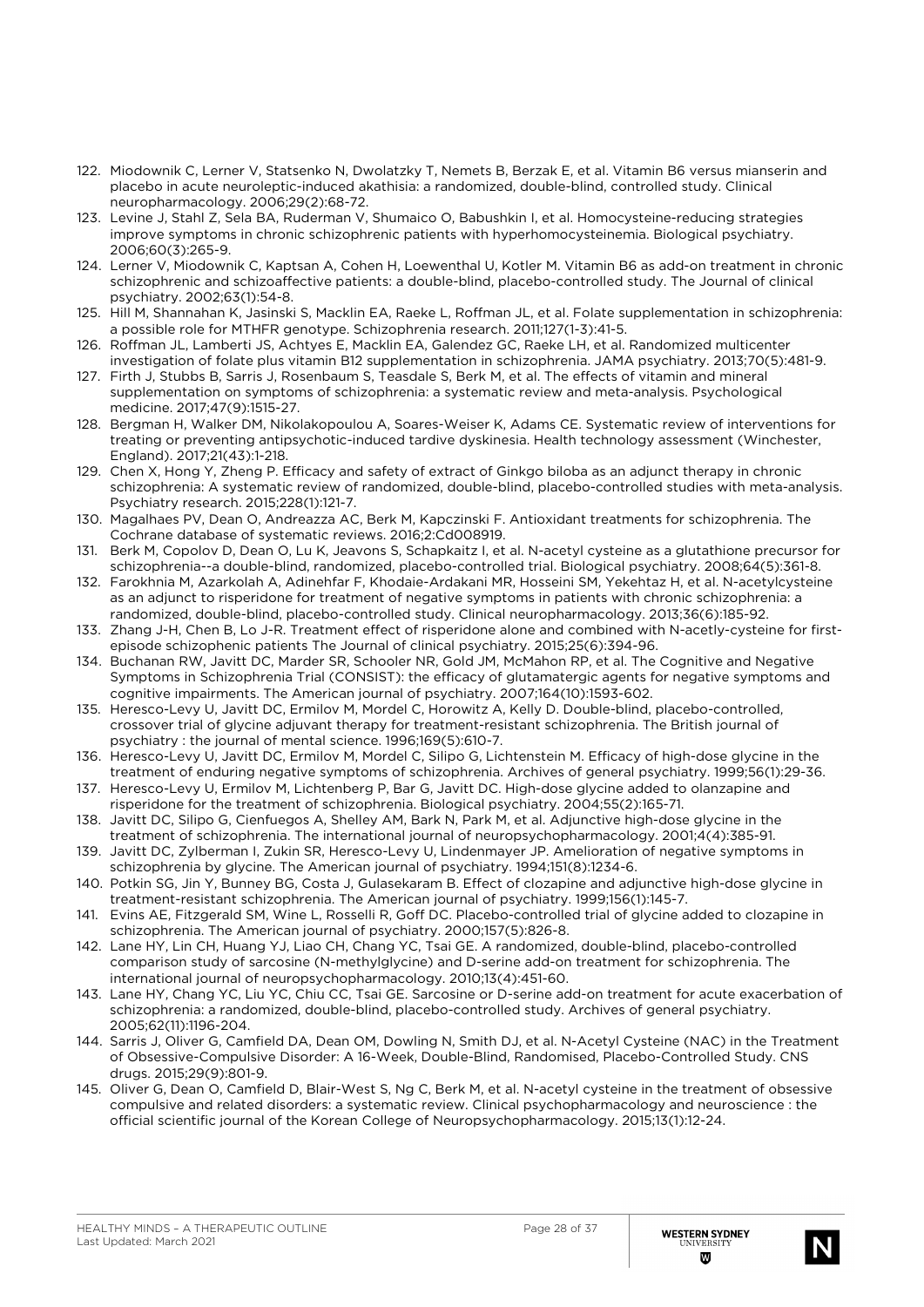- 146. Sarris J, Camfield D, Berk M. Complementary medicine, self-help, and lifestyle interventions for obsessive compulsive disorder (OCD) and the OCD spectrum: a systematic review. Journal of affective disorders. 2012;138(3):213-21.
- 147. Esalatmanesh S, Biuseh M, Noorbala AA, Mostafavi SA, Rezaei F, Mesgarpour B, et al. Comparison of Saffron and Fluvoxamine in the Treatment of Mild to Moderate Obsessive-Compulsive Disorder: A Double Blind Randomized Clinical Trial. Iranian journal of psychiatry. 2017;12(3):154-62.
- 148. Pakseresht S, Boostani H, Sayyah M. Extract of valerian root (Valeriana officinalis L.) vs. placebo in treatment of obsessive-compulsive disorder: a randomized double-blind study. Journal of complementary & integrative medicine. 2011;8.
- 149. Couto JP, Moreira R. Oral N-acetylcysteine in the treatment of obsessive-compulsive disorder: A systematic review of the clinical evidence. Progress in neuro-psychopharmacology & biological psychiatry. 2018;86:245-54.
- 150. Jahanbakhsh SP, Manteghi AA, Emami SA, Mahyari S, Gholampour B, Mohammadpour AH, et al. Evaluation of the efficacy of Withania somnifera (Ashwagandha) root extract in patients with obsessive-compulsive disorder: A randomized double-blind placebo-controlled trial. Complementary therapies in medicine. 2016;27:25-9.
- 151. Leach MJ, Page AT. Herbal medicine for insomnia: A systematic review and meta-analysis. Sleep medicine reviews. 2015;24:1-12.
- 152. Sarris J, Byrne GJ. A systematic review of insomnia and complementary medicine. Sleep medicine reviews. 2011;15(2):99-106.
- 153. Yeung WF, Chung KF, Poon MM, Ho FY, Zhang SP, Zhang ZJ, et al. Chinese herbal medicine for insomnia: a systematic review of randomized controlled trials. Sleep medicine reviews. 2012;16(6):497-507.
- 154. Stevinson C, Ernst E. Valerian for insomnia: a systematic review of randomized clinical trials. Sleep medicine. 2000;1(2):91-9.
- 155. Morin CM, Koetter U, Bastien C, Ware JC, Wooten V. Valerian-hops combination and diphenhydramine for treating insomnia: a randomized placebo-controlled clinical trial. Sleep. 2005;28(11):1465-71.
- 156. Koetter U, Schrader E, Kaufeler R, Brattstrom A. A randomized, double blind, placebo-controlled, prospective clinical study to demonstrate clinical efficacy of a fixed valerian hops extract combination (Ze 91019) in patients suffering from non-organic sleep disorder. Phytotherapy research : PTR. 2007;21(9):847-51.
- 157. EFSA Panel on Dietetic Products Nutrition and Allergies. Scientific Opinion on the Tolerable Upper Intake Level of eicosapentaenoic acid (EPA), docosahexaenoic acid (DHA) and docosapentaenoic acid (DPA). EFSA Journal. 2012;10(7):2815.
- 158. Qin X, Cui Y, Shen L, Sun N, Zhang Y, Li J, et al. Folic acid supplementation and cancer risk: a meta-analysis of randomized controlled trials. International journal of cancer. 2013;133(5):1033-41.
- 159. Baggott JE, Oster RA, Tamura T. Meta-analysis of cancer risk in folic acid supplementation trials. Cancer epidemiology. 2012;36(1):78-81.
- 160. Carney MW, Martin R, Bottiglieri T, Reynolds EH, Nissenbaum H, Toone BK, et al. Switch mechanism in affective illness and S-adenosylmethionine. Lancet (London, England). 1983;1(8328):820-1.
- 161. Lipinski JF, Cohen BM, Frankenburg F, Tohen M, Waternaux C, Altesman R, et al. Open trial of Sadenosylmethionine for treatment of depression. The American journal of psychiatry. 1984;141(3):448-50.
- 162. Murphy BL, Babb SM, Ravichandran C, Cohen BM. Oral SAMe in persistent treatment-refractory bipolar depression: a double-blind, randomized clinical trial. Journal of clinical psychopharmacology. 2014;34(3):413-6.
- 163. EFSA Panel on Dietetic Products Nutrition and Allergies. Scientific opinion on the tolerable upper intake level of vitamin D. EFSA Journal. 2012;10:2813.
- 164. Knuppel L, Linde K. Adverse effects of St. John's Wort: a systematic review. The Journal of clinical psychiatry. 2004;65(11):1470-9.
- 165. Madabushi R, Frank B, Drewelow B, Derendorf H, Butterweck V. Hyperforin in St. John's wort drug interactions. European journal of clinical pharmacology. 2006;62(3):225-33.
- 166. Posadzki P, Watson L, Ernst E. Herb-drug interactions: an overview of systematic reviews. British journal of clinical pharmacology. 2013;75(3):603-18.
- 167. Teschke R, Sarris J, Glass X, Schulze J. Kava, the anxiolytic herb: back to basics to prevent liver injury? British journal of clinical pharmacology. 2011;71(3):445-8.
- 168. Curb JD, Schneider K, Taylor JO, Maxwell M, Shulman N. Antihypertensive drug side effects in the Hypertension Detection and Follow-up Program. Hypertension (Dallas, Tex : 1979). 1988;11(3 Pt 2):Ii51-5.
- 169. Lemieux G, Davignon A, Genest J. Depressive states during Rauwolfia therapy for arterial hypertension; a report of 30 cases. Canadian Medical Association journal. 1956;74(7):522-6.
- 170. Balasubramaniam M, Telles S, Doraiswamy PM. Yoga on our minds: a systematic review of yoga for neuropsychiatric disorders. Frontiers in psychiatry. 2012;3:117.
- 171. Cabral P, Meyer HB, Ames D. Effectiveness of yoga therapy as a complementary treatment for major psychiatric disorders: a meta-analysis. The primary care companion for CNS disorders. 2011;13(4).
- 172. Cramer H, Anheyer D, Lauche R, Dobos G. A systematic review of yoga for major depressive disorder. Journal of affective disorders. 2017;213:70-7.
- 173. Cramer H, Lauche R, Langhorst J, Dobos G. Yoga for depression: a systematic review and meta-analysis. Depression and anxiety. 2013;30(11):1068-83.

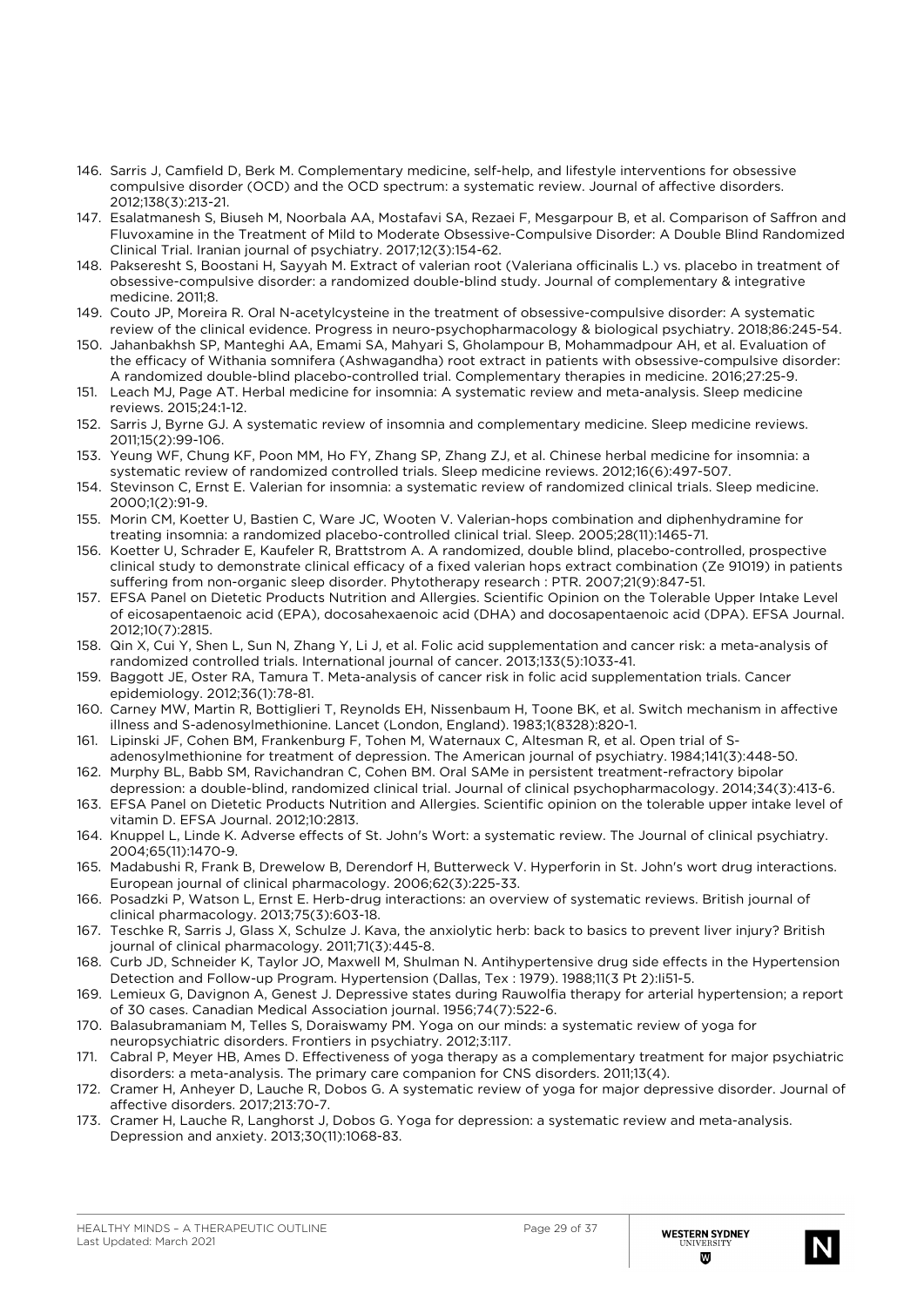- 174. da Silva TL, Ravindran LN, Ravindran AV. Yoga in the treatment of mood and anxiety disorders: A review. Asian journal of psychiatry. 2009;2(1):6-16.
- 175. Kirkwood G, Rampes H, Tuffrey V, Richardson J, Pilkington K. Yoga for anxiety: a systematic review of the research evidence. British journal of sports medicine. 2005;39(12):884-91; discussion 91.
- 176. Louie L. The effectiveness of yoga for depression: a critical literature review. Issues in mental health nursing. 2014;35(4):265-76.
- 177. Sciarrino NA, DeLucia C, O'Brien K, McAdams K. Assessing the Effectiveness of Yoga as a Complementary and Alternative Treatment for Post-Traumatic Stress Disorder: A Review and Synthesis. J Altern Complement Med. 2017;23(10):747-55.
- 178. Broderick J, Knowles A, Chadwick J, Vancampfort D. Yoga versus standard care for schizophrenia. Cochrane Database of Systematic Reviews. 2015;10 (Art. No.: CD010554).
- 179. Cramer H, Lauche R, Klose P, Langhorst J, Dobos G. Yoga for schizophrenia: a systematic review and metaanalysis. BMC psychiatry. 2013;13:32.
- 180. Dodell-Feder D, Gates A, Anthony D, Agarkar S. Yoga for Schizophrenia: a Review of Efficacy and Neurobiology. Current Behavioral Neuroscience Reports. 2017;4(3):209-20.
- 181. Sharma M, Haider T. Tai chi as an alternative and complimentary therapy for anxiety: a systematic review. Journal of evidence-based complementary & alternative medicine. 2015;20(2):143-53.
- 182. Chi I, Jordan-Marsh M, Guo M, Xie B, Bai Z. Tai chi and reduction of depressive symptoms for older adults: a meta-analysis of randomized trials. Geriatrics & gerontology international. 2013;13(1):3-12.
- 183. Wang F, Lee EK, Wu T, Benson H, Fricchione G, Wang W, et al. The effects of tai chi on depression, anxiety, and psychological well-being: a systematic review and meta-analysis. International journal of behavioral medicine. 2014;21(4):605-17.
- 184. Wang C, Bannuru R, Ramel J, Kupelnick B, Scott T, Schmid CH. Tai Chi on psychological well-being: systematic review and meta-analysis. BMC complementary and alternative medicine. 2010;10:23.
- 185. Kozel FA. Clinical Repetitive Transcranial Magnetic Stimulation for Posttraumatic Stress Disorder, Generalized Anxiety Disorder, and Bipolar Disorder. The Psychiatric clinics of North America. 2018;41(3):433-46.
- 186. Coelho HF, Boddy K, Ernst E. Massage therapy for the treatment of depression: a systematic review. International journal of clinical practice. 2008;62(2):325-33.
- 187. Ashdown-Franks G, Firth J, Carney R, Carvalho AF, Hallgren M, Koyanagi A, et al. Exercise as Medicine for Mental and Substance Use Disorders: A Meta-review of the Benefits for Neuropsychiatric and Cognitive Outcomes. Sports medicine (Auckland, NZ). 2019.
- 188. Firth J, Stubbs B, Vancampfort D, Schuch F, Lagopoulos J, Rosenbaum S, et al. Effect of aerobic exercise on hippocampal volume in humans: A systematic review and meta-analysis. NeuroImage. 2018;166:230-8.
- 189. Cerrillo-Urbina AJ, Garcia-Hermoso A, Sanchez-Lopez M, Pardo-Guijarro MJ, Santos Gomez JL, Martinez-Vizcaino V. The effects of physical exercise in children with attention deficit hyperactivity disorder: a systematic review and meta-analysis of randomized control trials. Child: care, health and development. 2015;41(6):779-88.
- 190. Firth J, Torous J, Nicholas J, Carney R, Pratap A, Rosenbaum S, et al. The efficacy of smartphone-based mental health interventions for depressive symptoms: a meta-analysis of randomized controlled trials. World psychiatry : official journal of the World Psychiatric Association (WPA). 2017;16(3):287-98.
- 191. Jacka FN, Pasco JA, Mykletun A, Williams LJ, Hodge AM, O'Reilly SL, et al. Association of Western and traditional diets with depression and anxiety in women. The American journal of psychiatry. 2010;167(3):305-11.
- 192. Sanchez-Villegas A, Delgado-Rodriguez M, Alonso A, Schlatter J, Lahortiga F, Serra Majem L, et al. Association of the Mediterranean dietary pattern with the incidence of depression: the Seguimiento Universidad de Navarra/University of Navarra follow-up (SUN) cohort. Archives of general psychiatry. 2009;66(10):1090-8.
- 193. Akbaraly TN, Brunner EJ, Ferrie JE, Marmot MG, Kivimaki M, Singh-Manoux A. Dietary pattern and depressive symptoms in middle age. The British journal of psychiatry : the journal of mental science. 2009;195(5):408-13.
- 194. Nanri A, Kimura Y, Matsushita Y, Ohta M, Sato M, Mishima N, et al. Dietary patterns and depressive symptoms among Japanese men and women. European journal of clinical nutrition. 2010;64(8):832-9.
- 195. Jacka FN, Mykletun A, Berk M, Bjelland I, Tell GS. The association between habitual diet quality and the common mental disorders in community-dwelling adults: the Hordaland Health study. Psychosomatic medicine. 2011;73(6):483-90.
- 196. Jacka FN, Kremer PJ, Leslie ER, Berk M, Patton GC, Toumbourou JW, et al. Associations between diet quality and depressed mood in adolescents: results from the Australian Healthy Neighbourhoods Study. The Australian and New Zealand journal of psychiatry. 2010;44(5):435-42.
- 197. Jacka FN, Kremer PJ, Berk M, de Silva-Sanigorski AM, Moodie M, Leslie ER, et al. A prospective study of diet quality and mental health in adolescents. PloS one. 2011;6(9):e24805.
- 198. Oddy WH, Robinson M, Ambrosini GL, O'Sullivan TA, de Klerk NH, Beilin LJ, et al. The association between dietary patterns and mental health in early adolescence. Preventive medicine. 2009;49(1):39-44.
- 199. O'Neil A, Quirk SE, Housden S, Brennan SL, Williams LJ, Pasco JA, et al. Relationship between diet and mental health in children and adolescents: a systematic review. American journal of public health. 2014;104(10):e31-42.
- 200. Pearsall R, Thyarappa Praveen K, Pelosi A, Geddes J. Dietary advice for people with schizophrenia. The Cochrane database of systematic reviews. 2016;3:Cd009547.

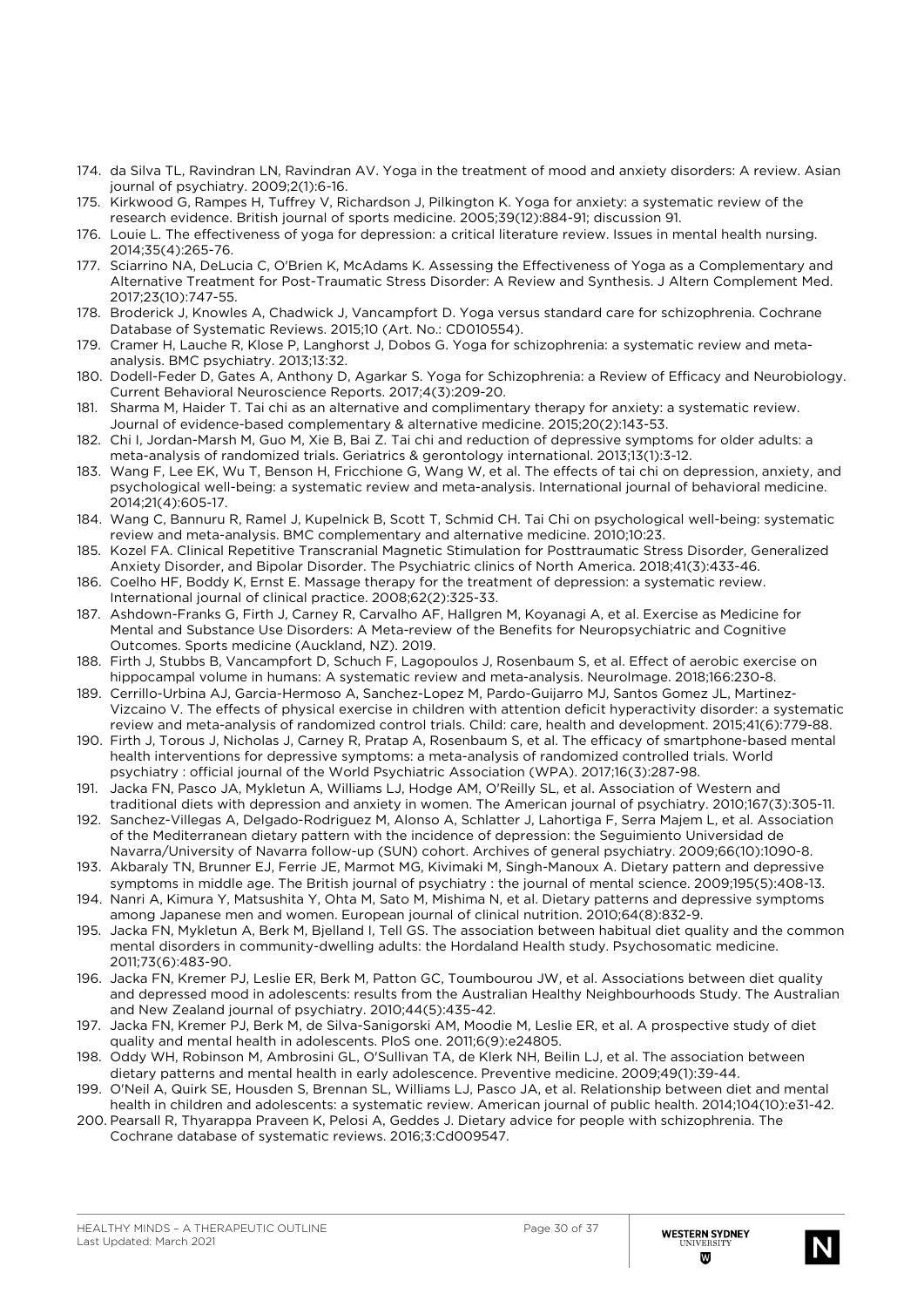- 201. Firth J, Marx W, Dash S, Carney R, Teasdale SB, Solmi M, et al. The Effects of Dietary Improvement on Symptoms of Depression and Anxiety: A Meta-Analysis of Randomized Controlled Trials. Psychosomatic medicine. 2019;81(3):265-80.
- 202. Smith CA, Armour M, Lee MS, Wang LQ, Hay PJ. Acupuncture for depression. The Cochrane database of systematic reviews. 2018;3:Cd004046.
- 203. Shen X, Xia J, Adams CE. Acupuncture for schizophrenia. The Cochrane database of systematic reviews. 2014(10):Cd005475.
- 204. Douaud G, Refsum H, de Jager CA, Jacoby R, Nichols TE, Smith SM, et al. Preventing Alzheimer's disease-related gray matter atrophy by B-vitamin treatment. Proceedings of the National Academy of Sciences of the United States of America. 2013;110(23):9523-8.
- 205. Smith AD, Smith SM, de Jager CA, Whitbread P, Johnston C, Agacinski G, et al. Homocysteine-lowering by B vitamins slows the rate of accelerated brain atrophy in mild cognitive impairment: a randomized controlled trial. PloS one. 2010;5(9):e12244.
- 206. Jerneren F, Elshorbagy AK, Oulhaj A, Smith SM, Refsum H, Smith AD. Brain atrophy in cognitively impaired elderly: the importance of long-chain omega-3 fatty acids and B vitamin status in a randomized controlled trial. The American journal of clinical nutrition. 2015;102(1):215-21.
- 207. Cole GM, Ma QL, Frautschy SA. Omega-3 fatty acids and dementia. Prostaglandins, leukotrienes, and essential fatty acids. 2009;81(2-3):213-21.
- 208. Freund-Levi Y, Eriksdotter-Jonhagen M, Cederholm T, Basun H, Faxen-Irving G, Garlind A, et al. Omega-3 fatty acid treatment in 174 patients with mild to moderate Alzheimer disease: OmegAD study: a randomized doubleblind trial. Archives of neurology. 2006;63(10):1402-8.
- 209. Kotani S, Sakaguchi E, Warashina S, Matsukawa N, Ishikura Y, Kiso Y, et al. Dietary supplementation of arachidonic and docosahexaenoic acids improves cognitive dysfunction. Neuroscience research. 2006;56(2):159-64.
- 210. Chiu CC, Su KP, Cheng TC, Liu HC, Chang CJ, Dewey ME, et al. The effects of omega-3 fatty acids monotherapy in Alzheimer's disease and mild cognitive impairment: a preliminary randomized double-blind placebocontrolled study. Progress in neuro-psychopharmacology & biological psychiatry. 2008;32(6):1538-44.
- 211. Cunnane SC, Plourde M, Pifferi F, Begin M, Feart C, Barberger-Gateau P. Fish, docosahexaenoic acid and Alzheimer's disease. Progress in lipid research. 2009;48(5):239-56.
- 212. de Waal H, Stam CJ, Lansbergen MM, Wieggers RL, Kamphuis PJ, Scheltens P, et al. The effect of souvenaid on functional brain network organisation in patients with mild Alzheimer's disease: a randomised controlled study. PloS one. 2014;9(1):e86558.
- 213. Scheltens P, Kamphuis PJ, Verhey FR, Olde Rikkert MG, Wurtman RJ, Wilkinson D, et al. Efficacy of a medical food in mild Alzheimer's disease: A randomized, controlled trial. Alzheimer's & dementia : the journal of the Alzheimer's Association. 2010;6(1):1-10.e1.
- 214. Scheltens P, Twisk JW, Blesa R, Scarpini E, von Arnim CA, Bongers A, et al. Efficacy of Souvenaid in mild Alzheimer's disease: results from a randomized, controlled trial. Journal of Alzheimer's disease : JAD. 2012;31(1):225-36.
- 215. Shah RC, Kamphuis PJ, Leurgans S, Swinkels SH, Sadowsky CH, Bongers A, et al. The S-Connect study: results from a randomized, controlled trial of Souvenaid in mild-to-moderate Alzheimer's disease. Alzheimer's research & therapy. 2013;5(6):59.
- 216. Klugman A, Sauer J, Tabet N, Howard R. Alpha lipoic acid for dementia. The Cochrane database of systematic reviews. 2004;2004(1):Article number: CD004244.
- 217. Shinto L, Quinn J, Montine T, Dodge HH, Woodward W, Baldauf-Wagner S, et al. A randomized placebocontrolled pilot trial of omega-3 fatty acids and alpha lipoic acid in Alzheimer's disease. Journal of Alzheimer's disease : JAD. 2014;38(1):111-20.
- 218. Birks J, Grimley Evans J. Ginkgo biloba for cognitive impairment and dementia. The Cochrane database of systematic reviews. 2009(1):Cd003120.
- 219. Winblad B, Amouyel P, Andrieu S, Ballard C, Brayne C, Brodaty H, et al. Defeating Alzheimer's disease and other dementias: a priority for European science and society. The Lancet Neurology. 2016;15(5):455-532.
- 220. DeKosky ST, Williamson JD, Fitzpatrick AL, Kronmal RA, Ives DG, Saxton JA, et al. Ginkgo biloba for prevention of dementia: a randomized controlled trial. Jama. 2008;300(19):2253-62.
- 221. Ballard CG, O'Brien JT, Reichelt K, Perry EK. Aromatherapy as a safe and effective treatment for the management of agitation in severe dementia: the results of a double-blind, placebo-controlled trial with Melissa. The Journal of clinical psychiatry. 2002;63(7):553-8.
- 222. Kongkeaw C, Dilokthornsakul P, Thanarangsarit P, Limpeanchob N, Norman Scholfield C. Meta-analysis of randomized controlled trials on cognitive effects of Bacopa monnieri extract. Journal of ethnopharmacology. 2014;151(1):528-35.
- 223. Pase MP, Kean J, Sarris J, Neale C, Scholey AB, Stough C. The cognitive-enhancing effects of Bacopa monnieri: a systematic review of randomized, controlled human clinical trials. J Altern Complement Med. 2012;18(7):647-52.
- 224. Ng TP, Chiam PC, Lee T, Chua HC, Lim L, Kua EH. Curry consumption and cognitive function in the elderly. American journal of epidemiology. 2006;164(9):898-906.

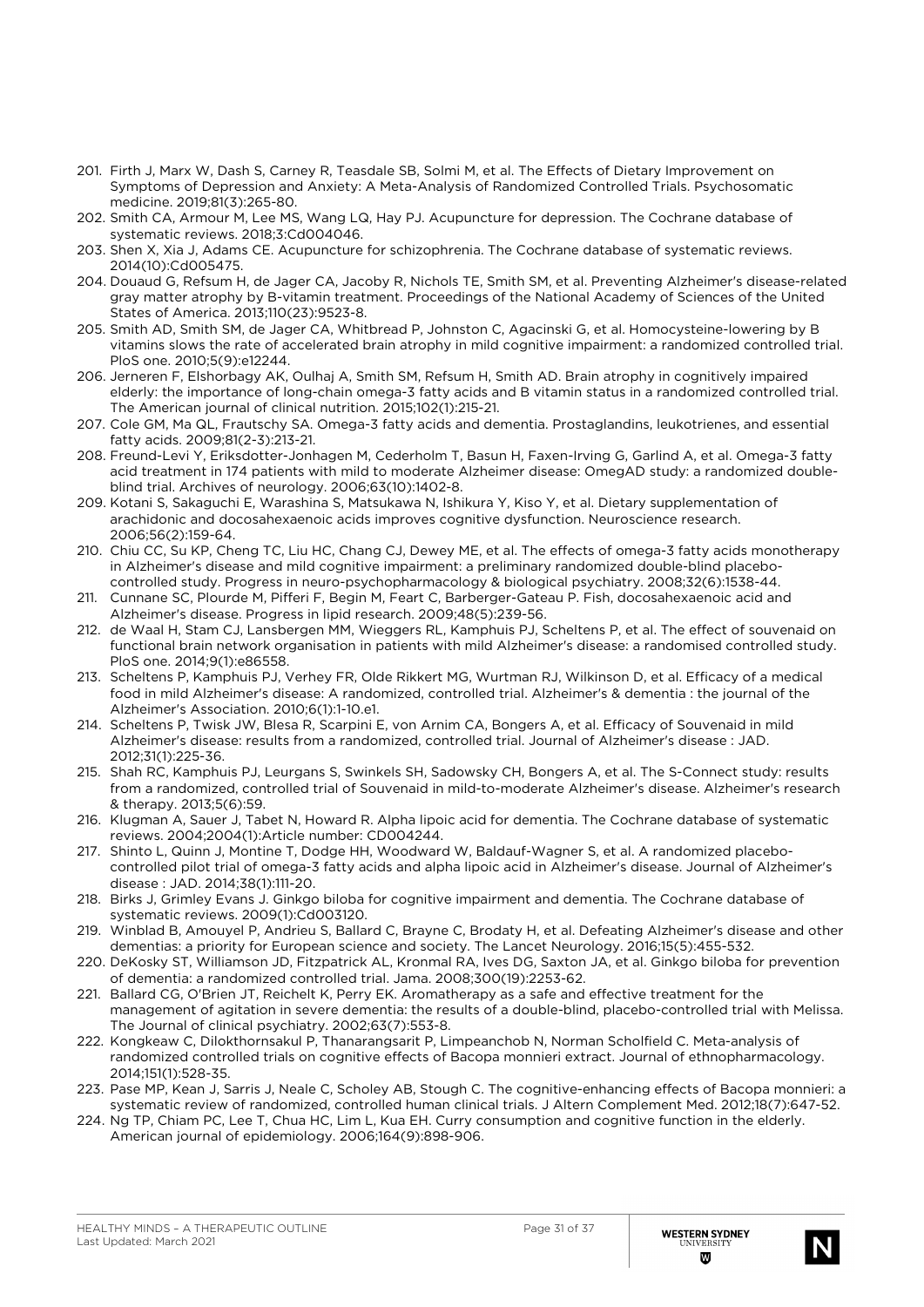- 225. Ambegaokar SS, Wu L, Alamshahi K, Lau J, Jazayeri L, Chan S, et al. Curcumin inhibits dose-dependently and time-dependently neuroglial cell proliferation and growth. Neuro endocrinology letters. 2003;24(6):469-73.
- 226. Mishra S, Palanivelu K. The effect of curcumin (turmeric) on Alzheimer's disease: An overview. Annals of Indian Academy of Neurology. 2008;11(1):13-9.
- 227. Bala K, Tripathy BC, Sharma D. Neuroprotective and anti-ageing effects of curcumin in aged rat brain regions. Biogerontology. 2006;7(2):81-9.
- 228. Mythri RB, Jagatha B, Pradhan N, Andersen J, Bharath MM. Mitochondrial complex I inhibition in Parkinson's disease: how can curcumin protect mitochondria? Antioxidants & redox signaling. 2007;9(3):399-408.
- 229. Rainey-Smith SR, Brown BM, Sohrabi HR, Shah T, Goozee KG, Gupta VB, et al. Curcumin and cognition: a randomised, placebo-controlled, double-blind study of community-dwelling older adults. The British journal of nutrition. 2016;115(12):2106-13.
- 230. Turner RS, Thomas RG, Craft S, van Dyck CH, Mintzer J, Reynolds BA, et al. A randomized, double-blind, placebo-controlled trial of resveratrol for Alzheimer disease. Neurology. 2015;85(16):1383-91.
- 231. Lange KW, Li S. Resveratrol, pterostilbene, and dementia. BioFactors (Oxford, England). 2018;44(1):83-90.
- 232. Kobe T, Witte AV, Schnelle A, Tesky VA, Pantel J, Schuchardt JP, et al. Impact of Resveratrol on Glucose Control, Hippocampal Structure and Connectivity, and Memory Performance in Patients with Mild Cognitive Impairment. Frontiers in neuroscience. 2017;11:105.
- 233. Kent K, Charlton K, Roodenrys S, Batterham M, Potter J, Traynor V, et al. Consumption of anthocyanin-rich cherry juice for 12 weeks improves memory and cognition in older adults with mild-to-moderate dementia. European journal of nutrition. 2017;56(1):333-41.
- 234. Caldwell K, Charlton KE, Roodenrys S, Jenner A. Anthocyanin-rich cherry juice does not improve acute cognitive performance on RAVLT. Nutritional neuroscience. 2016;19(9):423-4.
- 235. Igwe EO, Charlton KE, Roodenrys S, Kent K, Fanning K, Netzel ME. Anthocyanin-rich plum juice reduces ambulatory blood pressure but not acute cognitive function in younger and older adults: a pilot crossover dosetiming study. Nutrition research (New York, NY). 2017;47:28-43.
- 236. Feng L, Gwee X, Kua EH, Ng TP. Cognitive function and tea consumption in community dwelling older Chinese in Singapore. The journal of nutrition, health & aging. 2010;14(6):433-8.
- 237. Ng TP, Feng L, Niti M, Kua EH, Yap KB. Tea consumption and cognitive impairment and decline in older Chinese adults. The American journal of clinical nutrition. 2008;88(1):224-31.
- 238. Kuriyama S, Hozawa A, Ohmori K, Shimazu T, Matsui T, Ebihara S, et al. Green tea consumption and cognitive function: a cross-sectional study from the Tsurugaya Project 1. The American journal of clinical nutrition. 2006;83(2):355-61.
- 239. Veech RL. The therapeutic implications of ketone bodies: the effects of ketone bodies in pathological conditions: ketosis, ketogenic diet, redox states, insulin resistance, and mitochondrial metabolism. Prostaglandins, leukotrienes, and essential fatty acids. 2004;70(3):309-19.
- 240. Cullingford TE. The ketogenic diet; fatty acids, fatty acid-activated receptors and neurological disorders. Prostaglandins, leukotrienes, and essential fatty acids. 2004;70(3):253-64.
- 241. Van der Auwera I, Wera S, Van Leuven F, Henderson ST. A ketogenic diet reduces amyloid beta 40 and 42 in a mouse model of Alzheimer's disease. Nutrition & metabolism. 2005;2:28.
- 242. Henderson ST, Vogel JL, Barr LJ, Garvin F, Jones JJ, Costantini LC. Study of the ketogenic agent AC-1202 in mild to moderate Alzheimer's disease: a randomized, double-blind, placebo-controlled, multicenter trial. Nutrition & metabolism. 2009;6:31.
- 243. Rebello CJ, Keller JN, Liu AG, Johnson WD, Greenway FL. Pilot feasibility and safety study examining the effect of medium chain triglyceride supplementation in subjects with mild cognitive impairment: A randomized controlled trial. BBA clinical. 2015;3:123-5.
- 244. Fortier M, Castellano CA, Croteau E, Langlois F, Bocti C, St-Pierre V, et al. A ketogenic drink improves brain energy and some measures of cognition in mild cognitive impairment. Alzheimer's & dementia : the journal of the Alzheimer's Association. 2019;15(5):625-34.
- 245. Torosyan N, Sethanandha C, Grill JD, Dilley ML, Lee J, Cummings JL, et al. Changes in regional cerebral blood flow associated with a 45day course of the ketogenic agent, caprylidene, in patients with mild to moderate Alzheimer's disease: Results of a randomized, double-blinded, pilot study. Experimental gerontology. 2018;111:118-21.
- 246. Krikorian R, Shidler MD, Dangelo K, Couch SC, Benoit SC, Clegg DJ. Dietary ketosis enhances memory in mild cognitive impairment. Neurobiology of aging. 2012;33(2):425.e19-27.
- 247. Brandt J, Buchholz A, Henry-Barron B, Vizthum D, Avramopoulos D, Cervenka MC. Preliminary Report on the Feasibility and Efficacy of the Modified Atkins Diet for Treatment of Mild Cognitive Impairment and Early Alzheimer's Disease. Journal of Alzheimer's disease : JAD. 2019;68(3):969-81.
- 248. Karl T, Garner B, Cheng D. The therapeutic potential of the phytocannabinoid cannabidiol for Alzheimer's disease. Behavioural pharmacology. 2017;28(2 and 3-Spec Issue):142-60.
- 249. Aso E, Ferrer I. Cannabinoids for treatment of Alzheimer's disease: moving toward the clinic. Frontiers in pharmacology. 2014;5:37.
- 250. Karl T, Cheng D, Garner B, Arnold JC. The therapeutic potential of the endocannabinoid system for Alzheimer's disease. Expert opinion on therapeutic targets. 2012;16(4):407-20.

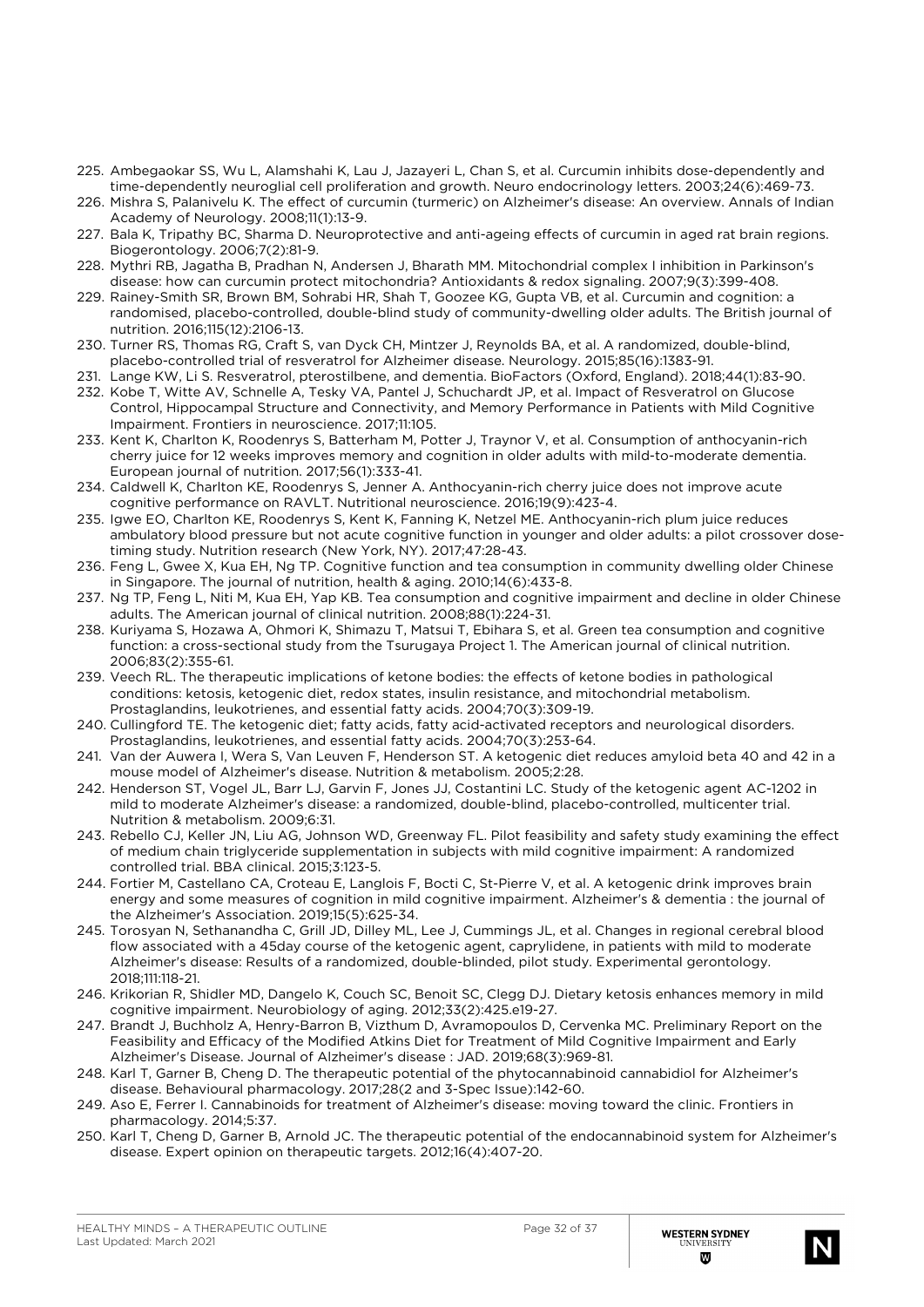- 251. Cheng D, Low JK, Logge W, Garner B, Karl T. Chronic cannabidiol treatment improves social and object recognition in double transgenic APPswe/PS1∆E9 mice. Psychopharmacology. 2014;231(15):3009-17.
- 252. Watt G, Shang K, Zieba J, Olaya J, Li H, Garner B, et al. Chronic Treatment with 50 mg/kg Cannabidiol Improves Cognition and Moderately Reduces Aβ40 Levels in 12-Month-Old Male AβPPswe/PS1ΔE9 Transgenic Mice. Journal of Alzheimer's disease : JAD. 2020;74(3):937-50.
- 253. Russo EB, Marcu J. Cannabis Pharmacology: The Usual Suspects and a Few Promising Leads. Advances in pharmacology (San Diego, Calif). 2017;80:67-134.
- 254. Russo EB. Cannabis Therapeutics and the Future of Neurology. Frontiers in integrative neuroscience. 2018;12:51.
- 255. Sarris J, Kean J, Schweitzer I, Lake J. Complementary medicines (herbal and nutritional products) in the treatment of Attention Deficit Hyperactivity Disorder (ADHD): a systematic review of the evidence. Complementary therapies in medicine. 2011;19(4):216-27.
- 256. Hawkey E, Nigg JT. Omega-3 fatty acid and ADHD: blood level analysis and meta-analytic extension of supplementation trials. Clinical psychology review. 2014;34(6):496-505.
- 257. Kean JD, Sarris J, Scholey A, Silberstein R, Downey LA, Stough C. Reduced inattention and hyperactivity and improved cognition after marine oil extract (PCSO-524®) supplementation in children and adolescents with clinical and subclinical symptoms of attention-deficit hyperactivity disorder (ADHD): a randomised, doubleblind, placebo-controlled trial. Psychopharmacology. 2017;234(3):403-20.
- 258. Bilici M, Yildirim F, Kandil S, Bekaroglu M, Yildirmis S, Deger O, et al. Double-blind, placebo-controlled study of zinc sulfate in the treatment of attention deficit hyperactivity disorder. Progress in neuro-psychopharmacology & biological psychiatry. 2004;28(1):181-90.
- 259. Konofal E, Lecendreux M, Deron J, Marchand M, Cortese S, Zaim M, et al. Effects of iron supplementation on attention deficit hyperactivity disorder in children. Pediatric neurology. 2008;38(1):20-6.
- 260. Abbasi SH, Heidari S, Mohammadi MR, Tabrizi M, Ghaleiha A, Akhondzadeh S. Acetyl-L-carnitine as an adjunctive therapy in the treatment of attention-deficit/hyperactivity disorder in children and adolescents: a placebo-controlled trial. Child psychiatry and human development. 2011;42(3):367-75.
- 261. Wayne PM, Walsh JN, Taylor-Piliae RE, Wells RE, Papp KV, Donovan NJ, et al. Effect of tai chi on cognitive performance in older adults: systematic review and meta-analysis. Journal of the American Geriatrics Society. 2014;62(1):25-39.
- 262. Zheng G, Liu F, Li S, Huang M, Tao J, Chen L. Tai Chi and the Protection of Cognitive Ability: A Systematic Review of Prospective Studies in Healthy Adults. American journal of preventive medicine. 2015;49(1):89-97.
- 263. Chu P, Gotink RA, Yeh GY, Goldie SJ, Hunink MG. The effectiveness of yoga in modifying risk factors for cardiovascular disease and metabolic syndrome: A systematic review and meta-analysis of randomized controlled trials. European journal of preventive cardiology. 2016;23(3):291-307.
- 264. Wu J, Wang Y, Wang Z. The effectiveness of massage and touch on behavioural and psychological symptoms of dementia: A quantitative systematic review and meta-analysis. Journal of advanced nursing. 2017;73(10):2283-95.
- 265. Rovio S, Kareholt I, Helkala EL, Viitanen M, Winblad B, Tuomilehto J, et al. Leisure-time physical activity at midlife and the risk of dementia and Alzheimer's disease. The Lancet Neurology. 2005;4(11):705-11.
- 266. Scarmeas N, Luchsinger JA, Schupf N, Brickman AM, Cosentino S, Tang MX, et al. Physical activity, diet, and risk of Alzheimer disease. Jama. 2009;302(6):627-37.
- 267. Tolppanen AM, Solomon A, Kulmala J, Kareholt I, Ngandu T, Rusanen M, et al. Leisure-time physical activity from mid- to late life, body mass index, and risk of dementia. Alzheimer's & dementia : the journal of the Alzheimer's Association. 2015;11(4):434-43.e6.
- 268. Chen H, Zhang SM, Schwarzschild MA, Hernan MA, Ascherio A. Physical activity and the risk of Parkinson disease. Neurology. 2005;64(4):664-9.
- 269. Logroscino G, Sesso HD, Paffenbarger RS, Jr., Lee IM. Physical activity and risk of Parkinson's disease: a prospective cohort study. Journal of neurology, neurosurgery, and psychiatry. 2006;77(12):1318-22.
- 270. Thacker EL, Chen H, Patel AV, McCullough ML, Calle EE, Thun MJ, et al. Recreational physical activity and risk of Parkinson's disease. Movement disorders : official journal of the Movement Disorder Society. 2008;23(1):69-74.
- 271. WHO. Risk reduction of cognitive decline and dementia: WHO Guidelines. Geneva (Switzerland): World Health Organization (WHO); 2019.
- 272. Hamer M, Chida Y. Physical activity and risk of neurodegenerative disease: a systematic review of prospective evidence. Psychological medicine. 2009;39(1):3-11.
- 273. Sofi F, Valecchi D, Bacci D, Abbate R, Gensini GF, Casini A, et al. Physical activity and risk of cognitive decline: a meta-analysis of prospective studies. Journal of internal medicine. 2011;269(1):107-17.
- 274. Smith PJ, Blumenthal JA, Hoffman BM, Cooper H, Strauman TA, Welsh-Bohmer K, et al. Aerobic exercise and neurocognitive performance: a meta-analytic review of randomized controlled trials. Psychosomatic medicine. 2010;72(3):239-52.
- 275. Song D, Yu DSF, Li PWC, Lei Y. The effectiveness of physical exercise on cognitive and psychological outcomes in individuals with mild cognitive impairment: A systematic review and meta-analysis. International journal of nursing studies. 2018;79:155-64.
- 276. Rovio S, Spulber G, Nieminen LJ, Niskanen E, Winblad B, Tuomilehto J, et al. The effect of midlife physical activity on structural brain changes in the elderly. Neurobiology of aging. 2010;31(11):1927-36.

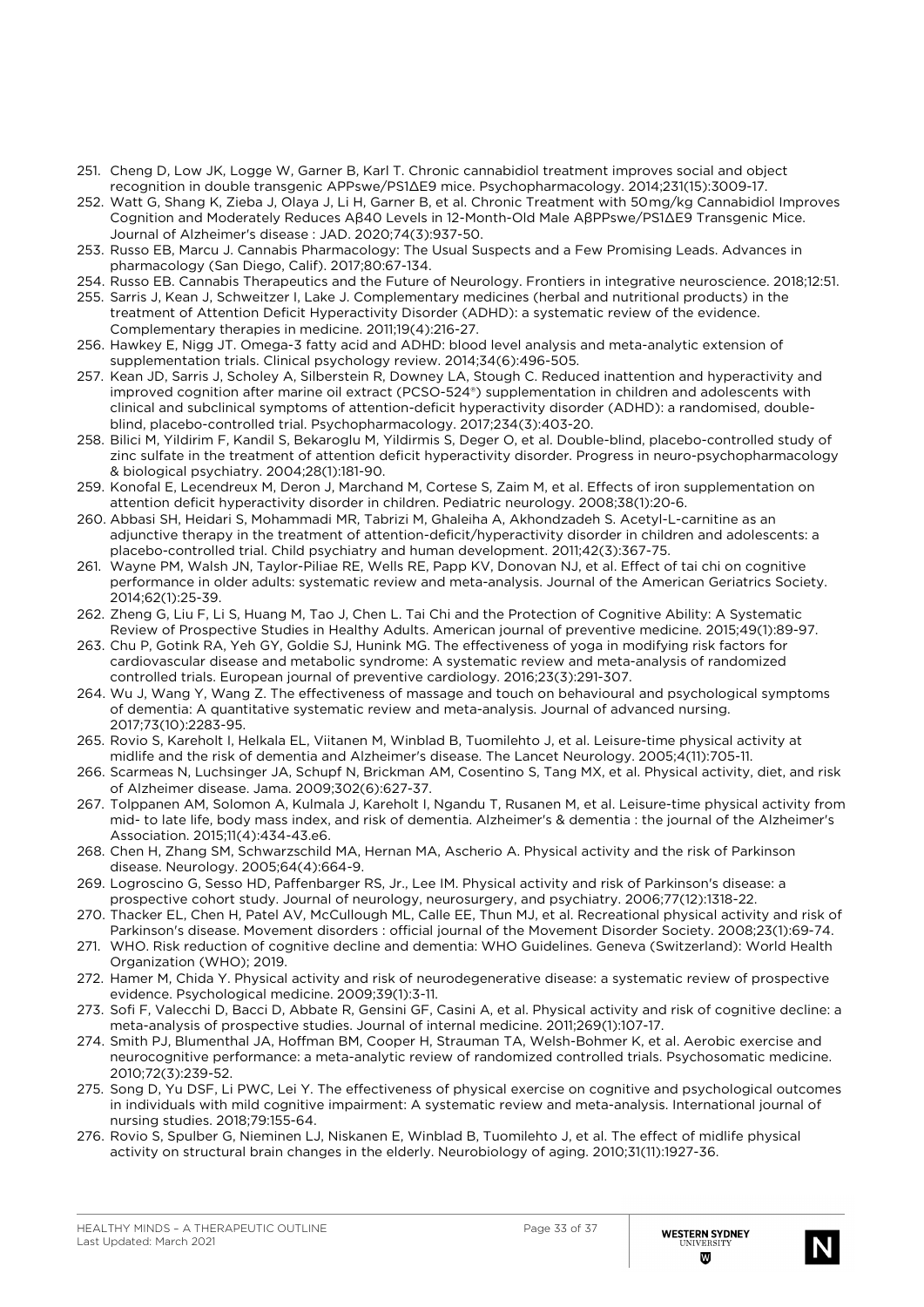- 277. Forbes D, Forbes SC, Blake CM, Thiessen EJ, Forbes S. Exercise programs for people with dementia. The Cochrane database of systematic reviews. 2015(4):Cd006489.
- 278. Scarmeas N, Luchsinger JA, Brickman AM, Cosentino S, Schupf N, Xin-Tang M, et al. Physical activity and Alzheimer disease course. The American journal of geriatric psychiatry : official journal of the American Association for Geriatric Psychiatry. 2011;19(5):471-81.
- 279. Ohman H, Savikko N, Strandberg TE, Kautiainen H, Raivio MM, Laakkonen ML, et al. Effects of Exercise on Cognition: The Finnish Alzheimer Disease Exercise Trial: A Randomized, Controlled Trial. Journal of the American Geriatrics Society. 2016;64(4):731-8.
- 280. Hass CJ, Waddell DE, Fleming RP, Juncos JL, Gregor RJ. Gait initiation and dynamic balance control in Parkinson's disease. Archives of physical medicine and rehabilitation. 2005;86(11):2172-6.
- 281. Hackney ME, Earhart GM. Tai Chi improves balance and mobility in people with Parkinson disease. Gait & posture. 2008;28(3):456-60.
- 282. Ngandu T, Lehtisalo J, Solomon A, Levalahti E, Ahtiluoto S, Antikainen R, et al. A 2 year multidomain intervention of diet, exercise, cognitive training, and vascular risk monitoring versus control to prevent cognitive decline in at-risk elderly people (FINGER): a randomised controlled trial. Lancet (London, England). 2015;385(9984):2255-63.
- 283. Kivipelto M, Mangialasche F, Ngandu T. World Wide Fingers will advance dementia prevention. The Lancet Neurology. 2018;17(1):27.
- 284. Wu L, Sun D. Adherence to Mediterranean diet and risk of developing cognitive disorders: An updated systematic review and meta-analysis of prospective cohort studies. Scientific reports. 2017;7:41317.
- 285. Singh B, Parsaik AK, Mielke MM, Erwin PJ, Knopman DS, Petersen RC, et al. Association of mediterranean diet with mild cognitive impairment and Alzheimer's disease: a systematic review and meta-analysis. Journal of Alzheimer's disease : JAD. 2014;39(2):271-82.
- 286. Loughrey DG, Lavecchia S, Brennan S, Lawlor BA, Kelly ME. The Impact of the Mediterranean Diet on the Cognitive Functioning of Healthy Older Adults: A Systematic Review and Meta-Analysis. Advances in nutrition (Bethesda, Md). 2017;8(4):571-86.